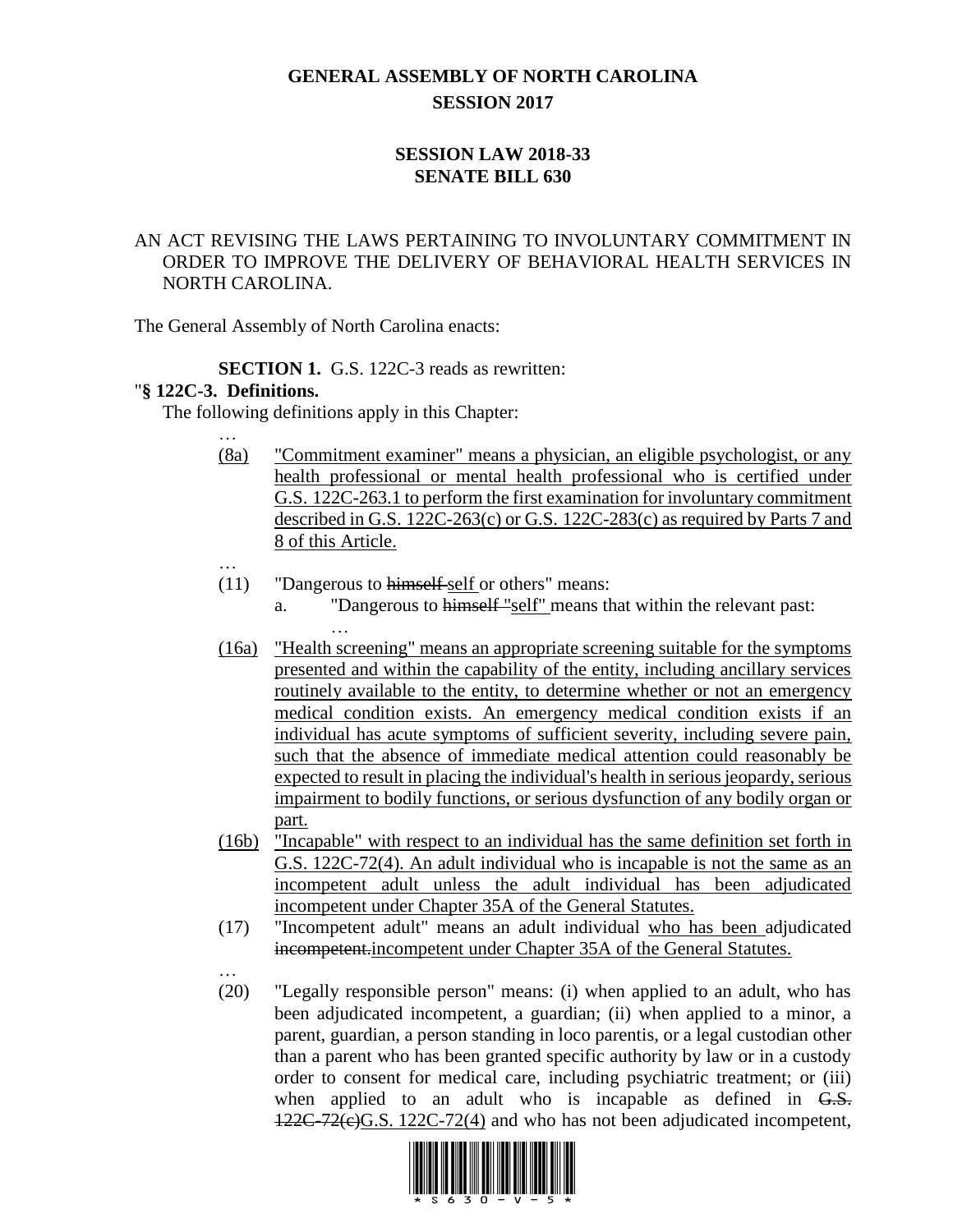a health care agent named pursuant to a valid health care power of attorney.attorney; provided that if an incapable adult does not have a health care agent or guardian, "legally responsible person" means one of the persons specified in subdivisions (3) through (7) of subsection (c) of G.S. 90-21.13, to be selected based on the priority indicated in said subdivisions (3) through (7).

- … (20b) "Local management entity" or "LME" means an area authority, county program, or consolidated human services agency. It is a collective term that refers to functional responsibilities rather than governance structure.authority.
- … (27a) "Outpatient treatment physician or center" as used in Part 7 of Article 5 of this Chapter means a physician or center that provides treatment services directly to the outpatient commitment respondent. An LME/MCO that contracts with an outpatient treatment physician or center to provide outpatient treatment services to a respondent is not an outpatient treatment physician or center. Every LME/MCO is responsible for contracting with qualified providers of services in accordance with G.S. 122C-141, 122C-142(a), 122C-115.2(b)(1)b., and 122C-115.4(b)(2) to ensure the availability of qualified providers of outpatient commitment services to clients of LME/MCOs who are respondents to outpatient commitment proceedings and meet the criteria for outpatient commitment. A contracted provider with an LME/MCO shall not be designated as an outpatient treatment physician or center on an outpatient commitment order unless the respondent enrolled with an LME/MCO or is eligible for services through an LME/MCO, or the respondent otherwise qualifies for the provision of services offered by the provider. …
- (29a) "Program director" means the director of a county program established pursuant to G.S. 122C-115.1. …."

**SECTION 2.** G.S. 122C-4 reads as rewritten:

# "**§ 122C-4. Use of phrase "client or his the legally responsible person."**

(a) Except as otherwise provided by law, whenever in this Chapter the phrase "client or his the legally responsible person" is used, and the client is a minor or an incompetent adult, the duty or right involved shall be exercised not by the client, but by the legally responsible person.

(b) Except as otherwise provided by law, whenever in this Chapter the phrase "client or the legally responsible person" is used, and the client is an incapable adult who has not been adjudicated incompetent under Chapter 35A of the General Statutes, the duty or right involved shall be exercised not by the client but by a health care agent named pursuant to a valid health care power of attorney, if one exists, or by the client as expressed in a valid advance instruction for mental health treatment, if one exists. If no health care power of attorney or advance instruction for mental health treatment exists, the legally responsible person for an incapable adult who has not been adjudicated incompetent under Chapter 35A of the General Statutes shall be one of the persons listed in subdivisions (3) through (7) of subsection (c) of G.S. 90-21.13, to be selected based on the priority order indicated in said subdivisions (3) through (7)."

**SECTION 3.** G.S. 122C-53 reads as rewritten:

# "**§ 122C-53. Exceptions; client.**

(a) A facility may disclose confidential information if the client or his the legally responsible person consents in writing to the release of the information to a specified person. This release is valid for a specified length of time and is subject to revocation by the consenting individual.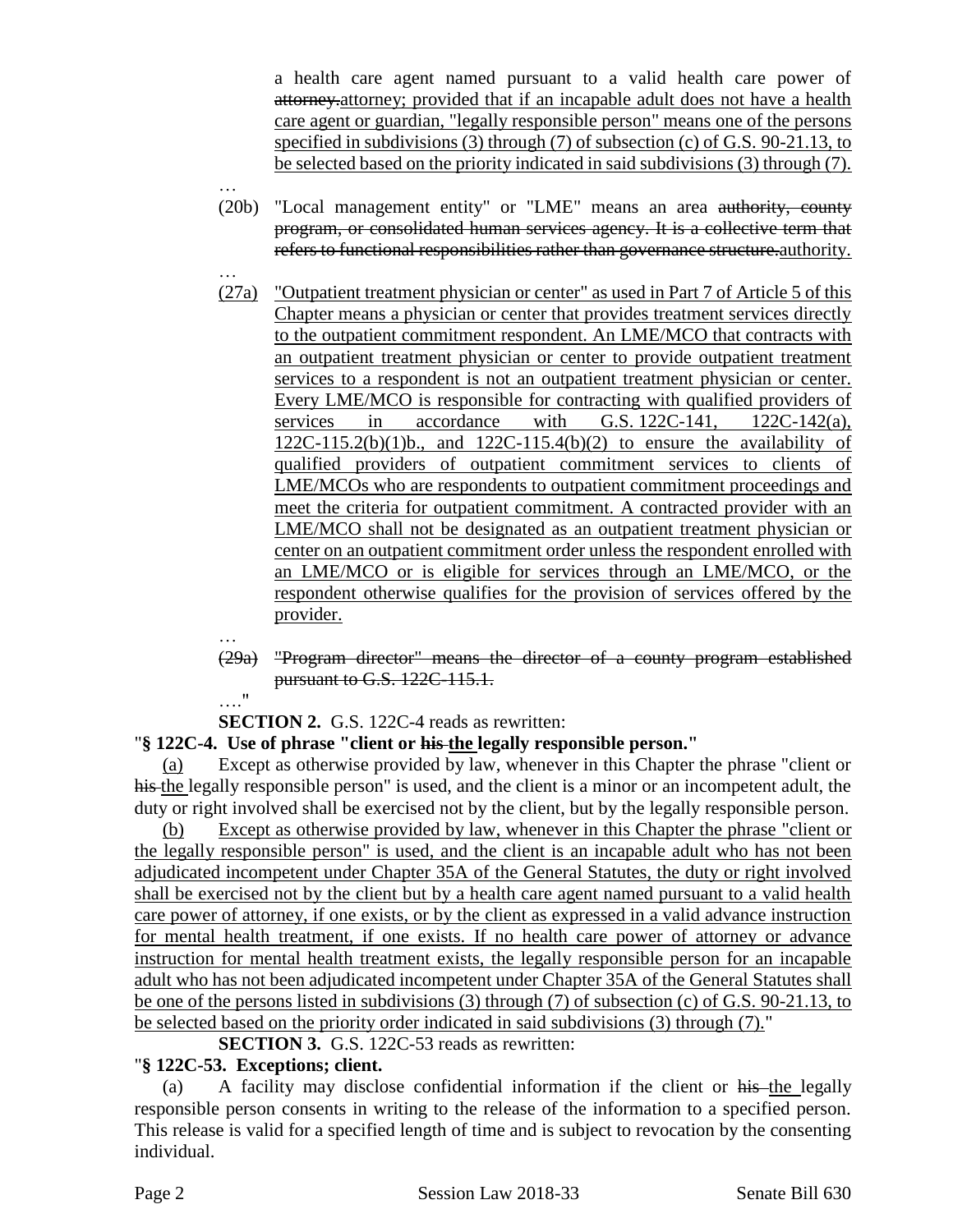(b) A facility may disclose (i) the fact of admission or discharge of a client and (ii) the time and location of admission or discharge to the client's next of kin whenever the responsible professional determines that the disclosure is in the best interest of the client.

(c) Upon request a client shall have access to confidential information in his client the client's record except information that would be injurious to the client's physical or mental well-being as determined by the attending physician or, if there is none, by the facility director or his the facility director's designee. If the attending physician or, if there is none, the facility director or his the facility director's designee has refused to provide confidential information to a client, the client may request that the information be sent to a physician or psychologist of the client's choice, and in this event the information shall be so provided.

(d) Except as provided by G.S. 90-21.4(b), upon request the legally responsible person of a client shall have access to confidential information in the client's record; except information that would be injurious to the client's physical or mental well-being as determined by the attending physician or, if there is none, by the facility director or his the facility director's designee. If the attending physician or, if there is none, the facility director or his the facility director's designee has refused to provide confidential information to the legally responsible person, the legally responsible person may request that the information be sent to a physician or psychologist of the legally responsible person's choice, and in this event the information shall be so provided.

(e) A client advocate's access to confidential information and his the client's responsibility for safeguarding this information are as provided by subsection (g) of this section.

(f) As used in subsection (g) of this section, the following terms have the meanings specified:

- (1) "Internal client advocate" means a client advocate who is employed by the facility or has a written contractual agreement with the Department or with the facility to provide monitoring and advocacy services to clients in the facility in which the client is receiving services; and services.
- (2) "External client advocate" means a client advocate acting on behalf of a particular client with the written consent and authorization;authorization under either of the following circumstances:
	- a. In the case of a client who is an adult and who has not been adjudicated incompetent under Chapter 35A or former Chapters 33 or 35 of the General Statutes, of the elient; orclient.
	- b. In the case of any other client, of the client and his the legally responsible person.

(g) An internal client advocate shall be granted, without the consent of the client or his the legally responsible person, access to routine reports and other confidential information necessary to fulfill his monitoring and advocacy functions. In this role, the internal client advocate may disclose confidential information received to the client involved, to his the legally responsible person, to the director of the facility or his the director's designee, to other individuals within the facility who are involved in the treatment or habilitation of the client, or to the Secretary in accordance with the rules of the Commission. Any further disclosure shall require the written consent of the client and his the legally responsible person. An external client advocate shall have access to confidential information only upon the written consent of the client and his legally responsible person. In this role, the external client advocate may use the information only as authorized by the client and his legally responsible person.

**SECTION 4.** G.S. 122C-54 reads as rewritten:

# "**§ 122C-54. Exceptions; abuse reports and court proceedings.**

…

…."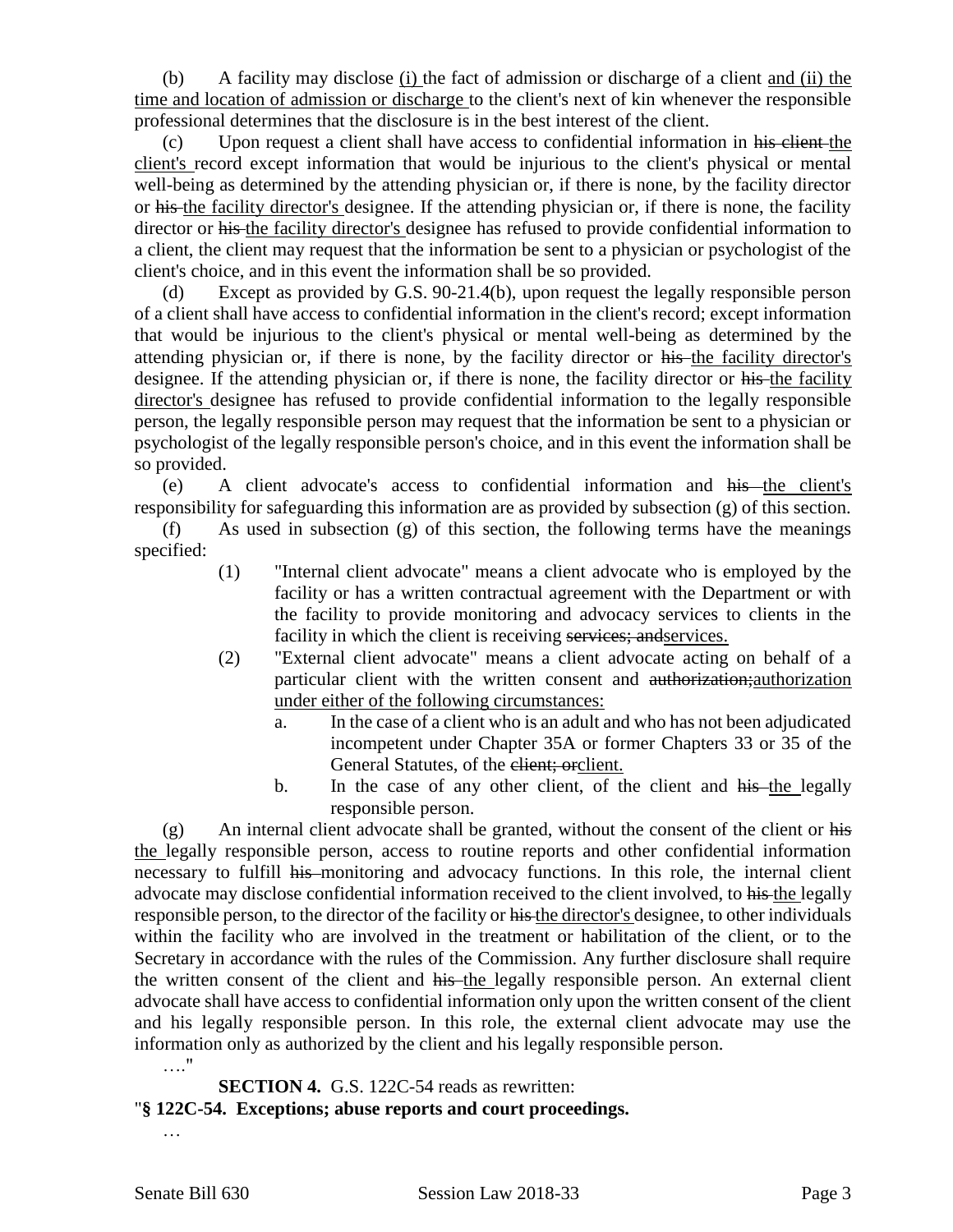(a1) Upon a determination by the facility director or  $\overline{h}$  the facility director's designee that disclosure is in the best interests of the client, a facility may disclose confidential information for purposes of filing a petition for involuntary commitment of a client pursuant to Article 5 of this Chapter or for purposes of filing a petition for the adjudication of incompetency of the client and the appointment of a guardian or an interim guardian under Chapter 35A of the General Statutes.

… (c) Certified copies of written results of examinations by physicians and records in the cases of clients voluntarily admitted or involuntarily committed and facing When an individual is held at a facility under involuntary commitment or voluntary admission proceedings that require district court hearings and or rehearings pursuant to Article 5 of this Chapter Chapter, certified copies of written results of examinations, gathered during the course of the current commitment or admission, shall be furnished by the facility to the client's counsel, the attorney representing the State's interest, and the court. Upon request, the facility shall disclose to respondent's counsel, the attorney representing the State's interest, and the court confidential information collected, maintained, or used in attending or treating the respondent during the proceeding for voluntary admission or involuntary commitment. Other medical records shall be furnished only upon court order. The confidentiality of client information shall be preserved in all matters except those pertaining to the necessity for admission or continued stay in the facility or commitment under review. The relevance of confidential information for which disclosure is sought in a particular case shall be determined by the court with jurisdiction over the matter.

… (e) Upon the request of the legally responsible person or the minor admitted or committed, and after that minor has both been released and reached adulthood, the court records of that minor made in proceedings pursuant to Article 5 of this Chapter may be expunged from the files of the court. The minor and his the minor's legally responsible person shall be informed in writing by the court of the right provided by this subsection at the time that the application for admission is filed with the court.

(g) A facility may disclose confidential information to an attorney who represents either the facility or an employee of the facility, if such information is relevant to litigation, to the operations of the facility, or to the provision of services by the facility. An employee may discuss confidential information with his the employee's attorney or with an attorney representing the facility in which he the employee is employed.

**SECTION 5.** G.S. 122C-55 reads as rewritten:

# "**§ 122C-55. Exceptions; care and treatment.**

(a) Any facility may share confidential information regarding any client of that facility with any other facility when necessary to coordinate appropriate and effective care, treatment or habilitation of the client. For the purposes of this section, coordinate the following definitions apply:

- (1) "Coordinate" means the provision, coordination, or management of mental health, developmental disabilities, and substance abuse services and other health or related services by one or more facilities and includes the referral of a client from one facility to another.
- (2) "Facility" and "area facility" include an area authority.
- (3) "Secretary" includes any primary care case management programs that contract with the Department to provide a primary care case management program for recipients of publicly funded health and related services.

(a1) Any facility may share confidential information regarding any client of that facility with the Secretary, and the Secretary may share confidential information regarding any client with a facility when necessary to conduct quality assessment and improvement activities or to

…

…."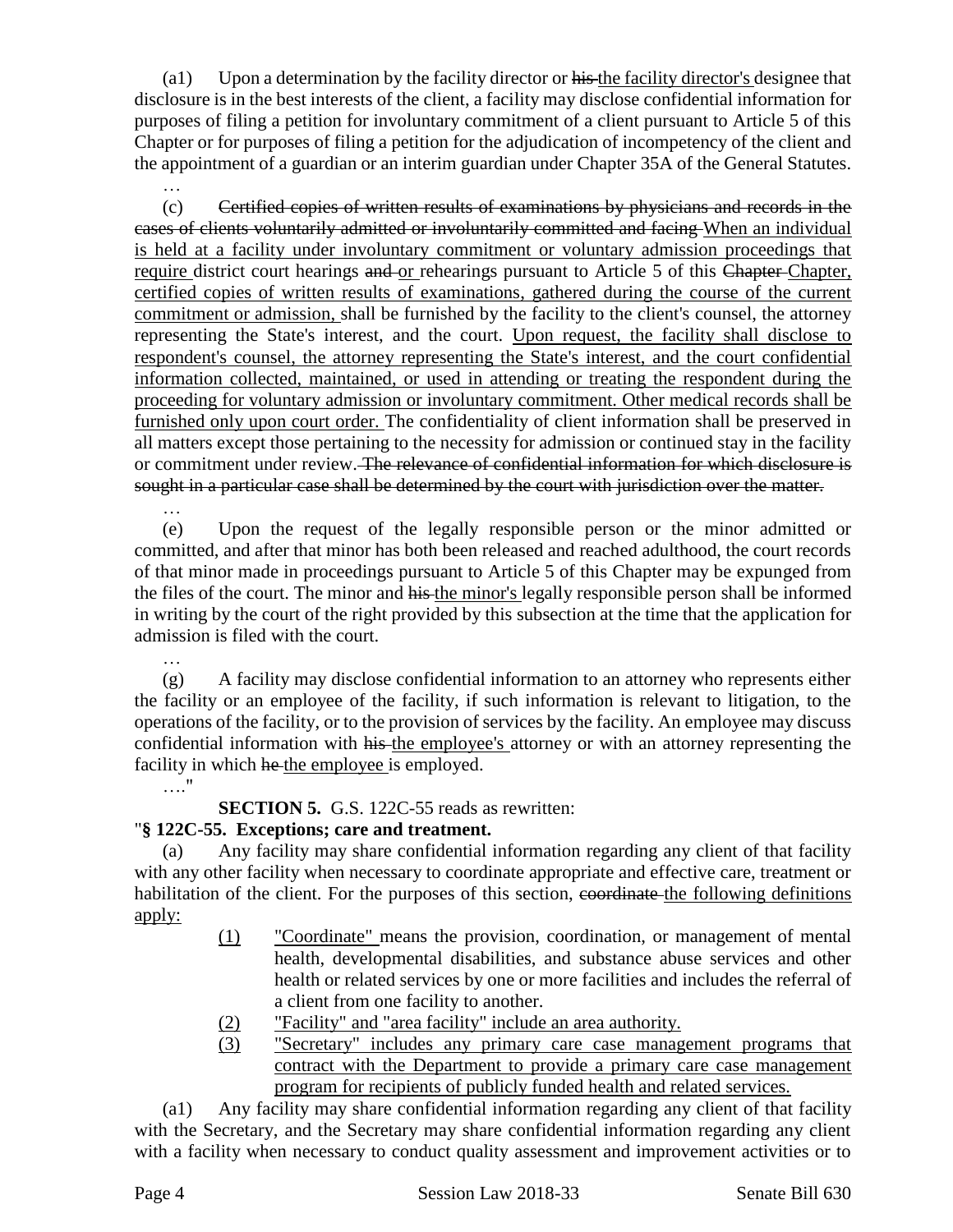coordinate appropriate and effective care, treatment or habilitation of the client. For purposes of this subsection, subsection (a6), and subsection (a7) of this section, the purposes or activities for which confidential information may be disclosed include, but are not limited to, case management and care coordination, disease management, outcomes evaluation, the development of clinical guidelines and protocols, the development of care management plans and systems, population-based activities relating to improving or reducing health care costs, and the provision, coordination, or management of mental health, developmental disabilities, and substance abuse services and other health or related services. As used in this section, "facility" includes an LME and "Secretary" includes the Community Care of North Carolina Program, or other primary care case management programs that contract with the Department to provide a primary care case management program for recipients of publicly funded health and related services.

(a2) Any area or State facility or the psychiatric service of the University of North Carolina Hospitals at Chapel Hill may share confidential information regarding any client of that facility with any other area facility or State facility or the psychiatric service of the University of North Carolina Hospitals at Chapel Hill when necessary to conduct payment activities relating to an individual served by the facility. Payment activities are activities undertaken by a facility to obtain payment or provide receive reimbursement for the provision of services and may include, but are not limited to, determinations of eligibility or coverage, coordination of benefits, determinations of cost-sharing amounts, claims management, claims processing, claims adjudication, claims appeals, billing and collection activities, medical necessity reviews, utilization management and review, precertification and preauthorization of services, concurrent and retrospective review of services, and appeals related to utilization management and review.

(a3) Whenever there is reason to believe that a client is eligible for benefits through a Department program, any State or area facility or the psychiatric service of the University of North Carolina Hospitals at Chapel Hill may share confidential information regarding any client of that facility with the Secretary, and the Secretary may share confidential information regarding any client with an area facility or State facility or the psychiatric services of the University of North Carolina Hospitals at Chapel Hill. Disclosure is limited to that information necessary to establish initial eligibility for benefits, determine continued eligibility over time, and obtain reimbursement for the costs of services provided to the client.

(c1) A facility may furnish confidential information in its possession to the sheriff of any county when requested by the sheriff regarding any client of that facility who is confined in the county's jail or jail annex when the inmate has been determined by the county jail medical unit to be in need of treatment for mental illness, developmental disabilities, or substance abuse. The sheriff may furnish to a facility confidential information in its possession about treatment for mental illness, developmental disabilities, or substance abuse that the county jail medical unit has provided to any present or former inmate if the inmate is presently seeking treatment from the requesting facility or if the inmate has been involuntarily committed to the requesting facility for inpatient or outpatient treatment. Under the circumstances described in this subsection, the consent of the client or inmate shall not be required in order for this information to be furnished and the information shall be furnished despite objection by the client or inmate. Confidential information disclosed pursuant to this subsection is restricted from further disclosure.  $\mathbf{u}$ 

**SECTION 6.** G.S. 122C-115.4 reads as rewritten: "**§ 122C-115.4. Functions of local management entities.**

… (b) The primary functions of an LME are designated in this subsection and shall not be conducted by any other entity unless an LME voluntarily enters into a contract with that entity under subsection (c) of this section. The primary functions include all of the following:

…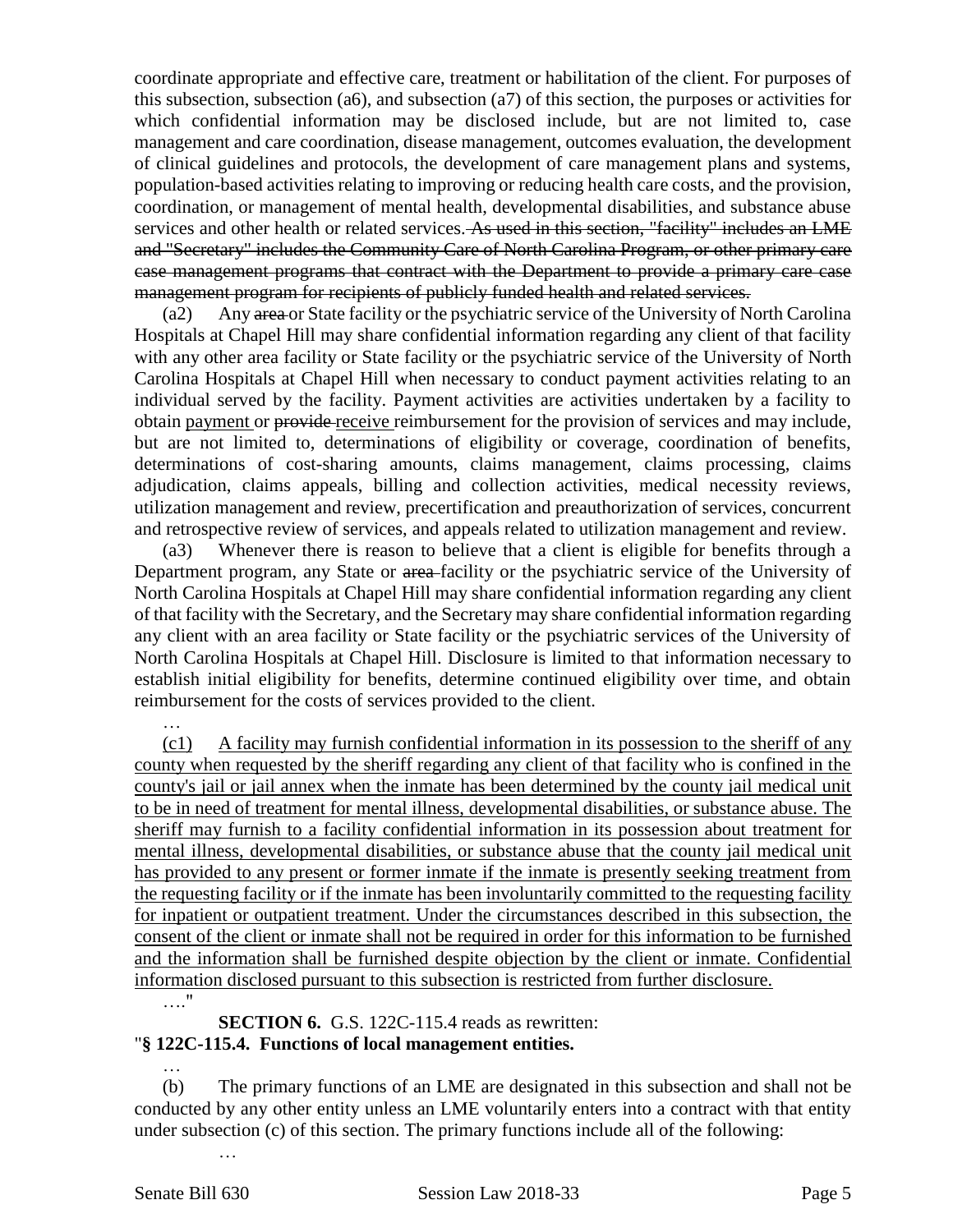(7a) Community crisis services planning in accordance with G.S. 122C-202.2. …<br>……

**SECTION 7.** G.S. 122C-117 reads as rewritten:

# "**§ 122C-117. Powers and duties of the area authority.**

- (a) The area authority shall do all of the following:
	- (18) Develop and adopt community crisis services plans in accordance with G.S. 122C-202.2

…

**SECTION 8.** Part 1 of Article 5 of Chapter 122C of the General Statutes is amended by adding a new section to read:

## "**§ 122C-202.2. LME/MCO community crisis services plan; commitment examiners; transporting agencies; training; collaboration.**

(a) Every LME/MCO shall adopt a community crisis services plan in accordance with this section to facilitate first examination in conjunction with a health screening at the same location required pursuant to Parts 7 and 8 of this Article within its catchment area. The community crisis services plan for the LME/MCO's catchment area shall be comprised of separate plans, known as "local area crisis services plans" for each of the local areas or regions within the catchment area that the LME/MCO identifies as an appropriate local planning area, taking into consideration the available resources and interested stakeholders within a particular geographic area or region of the catchment area. Each LME/MCO may determine the number and geographic boundaries of the local planning areas within its catchment area. Each local area crisis services plan shall, for the local area covered by the local plan, do at least all of the following:

- (1) Incorporate the involuntary commitment transportation agreement adopted pursuant to G.S. 122C-251(g) for the cities and counties within the local planning areas which identifies the law enforcement officers, designees under G.S. 122C-251(g), or individuals or entities otherwise required to provide custody and transportation of a respondent for a first examination in conjunction with a health screening at the same location required by G.S. 122C-263(a) and G.S. 122C-283. Notwithstanding the foregoing, counties and cities shall retain the responsibilities for custody and transportation set forth in this Article, except as otherwise set forth in a plan developed, agreed upon, and adopted in compliance with this section and G.S.  $122C-251(g)$ .
- (2) Identify one or more area facilities or other locations in accordance with G.S. 122C-263 and G.S. 122C-283. Each LME/MCO shall contract with one or more facilities or other locations described in G.S. 122C-263 and G.S. 122C-283 for the provision of health screenings and first examinations required by G.S. 122C-263 and G.S. 122C-283 for the provision of first examination in conjunction with a health screening required by G.S. 122C-263 and G.S. 122C-283, to meet the needs of its local planning area.
- (3) Identify available training for law enforcement personnel and other persons designated or required under G.S. 122C-251(g) to provide transportation and custody of involuntary commitment respondents. Law enforcement officers may request to participate in the training program identified by the LME/MCO. Persons who are designated in compliance with G.S. 122C-251(g) to provide all or part of the transportation and custody required for involuntary commitment proceedings under this Article and who are not law enforcement officers shall participate in the training. To the extent

<sup>….&</sup>quot;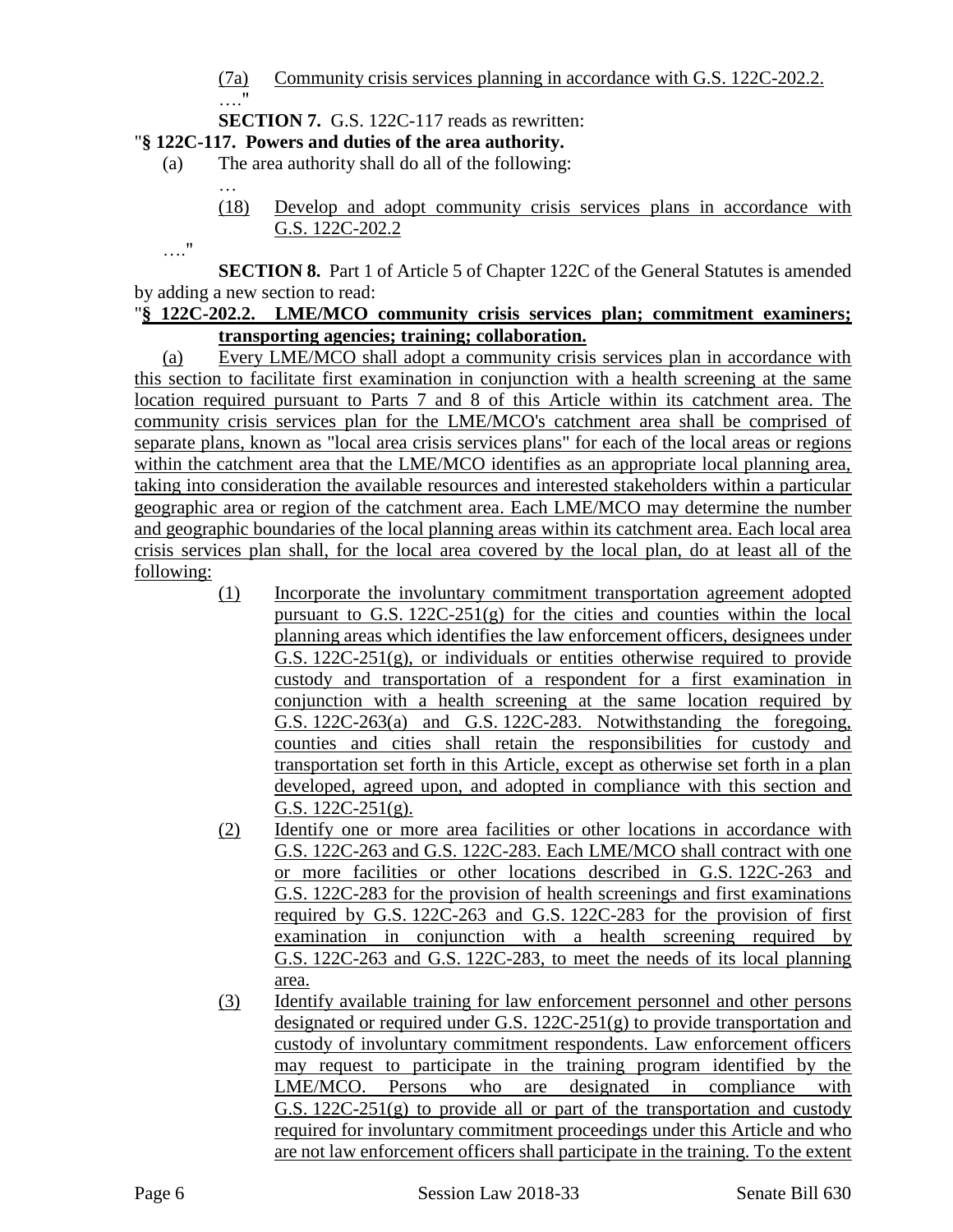feasible, the identified training shall address the use of de-escalation strategies and techniques, the safe use of force and restraint, respondent rights relevant to custody and transportation, the location of any area facilities identified by the LME/MCO pursuant to subdivision (1) of this subsection, and the completion and return of the custody order to the clerk of superior court. The training identified by the LME/MCO may be comprised of one or more programs and may include a Crisis Intervention Team program or other mental health training program or a combination of these programs.

(b) Law enforcement agencies, acute care hospitals, magistrates, area facilities with identified commitment examiners, and other affected agencies shall participate with the LME/MCO in the development of the local area crisis services plans described in this section. Other stakeholders and community partners identified by the LME/MCO may be invited to participate in the planning. No local area crisis services plan developed under this section shall be adopted or thereafter be effective or implemented unless such plan first has been mutually agreed upon in writing by all entities identified in the plan pursuant to subsection (a) of this section. If any member of the Crisis Planning Committee fails to agree to the plan in writing, the Secretary shall develop a procedure to attempt to resolve the conflict in order to achieve approval of the Plan.

(c) The plans adopted under this section may, by mutual agreement of all entities identified in the plan, address any other matters necessary to facilitate the custody, transportation, examination, and treatment of respondents to commitment proceedings under Parts 7 and 8 of this Article."

**SECTION 9.** G.S. 122C-206 reads as rewritten:

## "**§ 122C-206. Transfers of clients between 24-hour facilities.facilities; transfer of clients from 24-hour facilities to acute care hospitals.**

(a) Before transferring a voluntary adult client from one 24-hour facility to another, the responsible professional at the original facility shall: (i) get authorization from the receiving facility that the facility will admit the client; (ii) get consent from the client; and (iii) if consent to share information is granted by the client, or if the disclosure of information is permitted under G.S. 122C-53(b), notify the next of kin of the time and location of the transfer. The preceding requirements of this paragraph may be waived if the client has been admitted under emergency procedures to a State facility not serving the client's region of the State. Following an emergency admission, the client may be transferred to the appropriate State facility without consent according to the rules of the Commission.

(b) Before transferring a respondent held for a district court hearing or a committed respondent from one 24-hour facility to another, the responsible professional at the original facility shall:

- (1) Obtain authorization from the receiving facility that the facility will admit the respondent; and
- (2) Provide reasonable notice to the respondent, or respondent or the legally responsible person, and to the respondent's counsel, of the reason for the transfer and document the notice in the client's record.

No later that than 24 hours after the transfer, the responsible professional at the original facility shall notify the petitioner, the clerk of court, the respondent's counsel, and, if consent is granted by the respondent, or if the disclosure of the information is permitted under G.S. 122C-53 or other applicable law, the next of kin, that the transfer is completed.complete. If the transfer is completed before the judicial commitment hearing, these proceedings shall be initiated by the receiving facility. If the respondent is a minor, an incompetent adult, or is deemed incapable, then the responsible professional at the original facility shall, not later than 24 hours after the transfer, notify the respondent's legally responsible person of the location of the transfer and that the transfer is complete.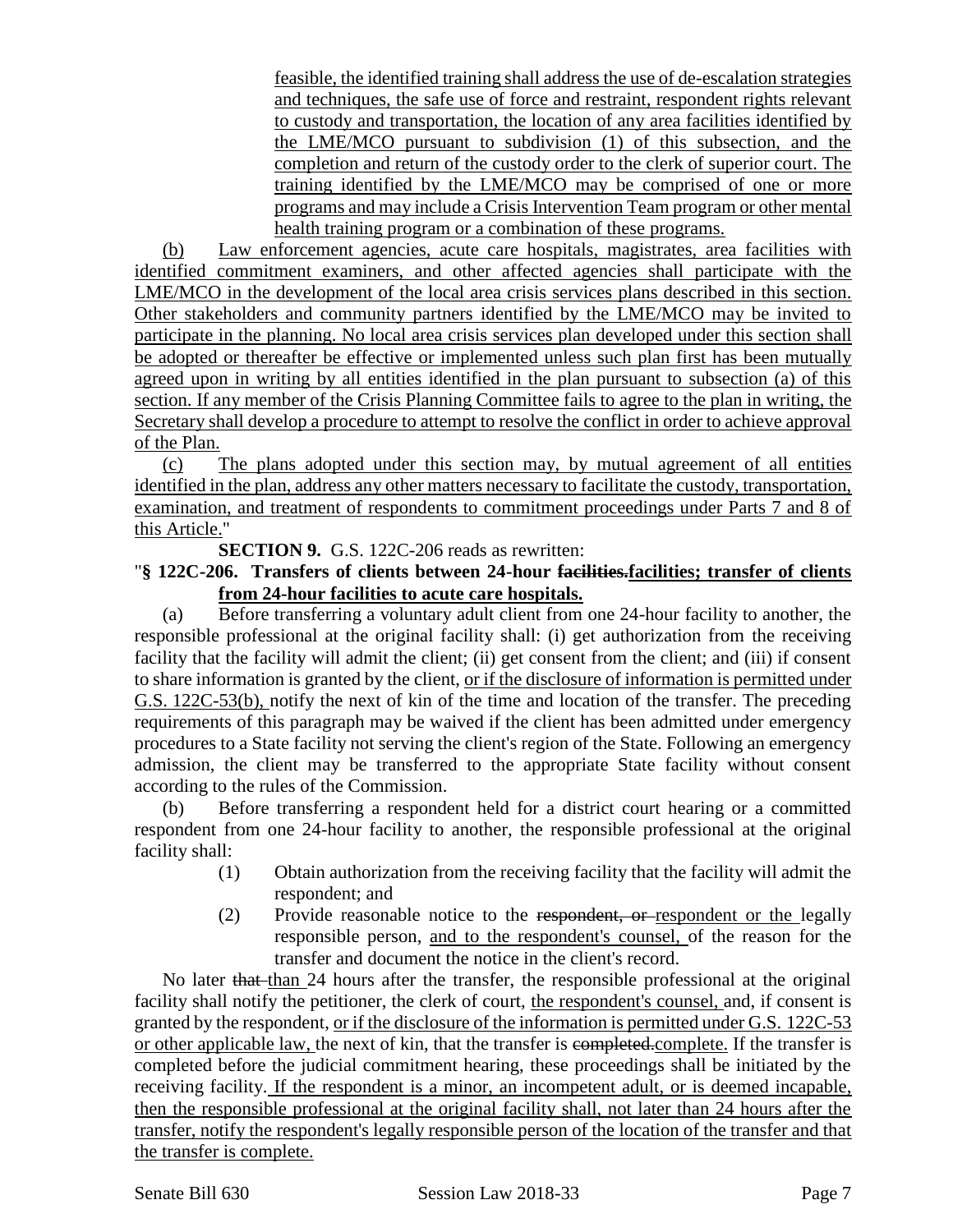(c) Minors and incompetent adults, admitted pursuant to Parts 3 and 4 of this Article, may be transferred from one 24-hour facility to another following the same procedures specified in subsection (b) of this section. In addition, the legally responsible person shall be consulted before the proposed transferture and notified, within 24 hours after the transfer is complete, of the location of the transfer and that the transfer is complete. If the transfer is completed before the judicial determination required in G.S. 122C-223 or G.S. 122C-232, these proceedings shall be initiated by the receiving facility.

 $(c1)$  If a client described in subsections (b) or  $(c)$  of this section is to be transferred from one 24-hour facility to another another, or to an acute care hospital pursuant to subsection (e) of this section, and transportation is needed, the responsible professional at the original facility shall notify the clerk of court or magistrate, and the clerk of court or magistrate shall issue a custody order for transportation of the client as provided by G.S. 122C-251.

(d) Minors and incompetent adults, admitted pursuant to Part 5 of this Article and incapable adults admitted pursuant to Part 2A of this Article, may be transferred from one 24-hour facility to another provided that prior to transfer the responsible professional at the original facility shall:

- (1) Obtain authorization from the receiving facility that the facility will admit the client; and
- (2) Provide reasonable notice to the client regarding the reason for transfer and document the notice in the client's record; and
- (3) Provide reasonable notice to and consult with the legally responsible person regarding the reason for the transfer and document the notice and consultation in the client's record.

No later than 24 hours after the transfer, the responsible professional at the original facility shall notify the legally responsible person that the transfer is completed.

(e) The responsible professional may transfer a client from one 24-hour facility to another or to an acute care hospital for emergency medical treatment, emergency medical evaluation, or emergency surgery without notice to or consent from the client. Within a reasonable period of time the responsible professional shall notify the next of kin or the legally responsible person of the client of the transfer.

(f) When a client is transferred from one 24-hour facility to another facility solely for medical reasons, the client shall be returned to the original facility when the medical care is completed unless the responsible professionals at both facilities concur that discharge of the client who is not subject to G.S. 122C-266(b) is appropriate.

(f1) When a client is transferred from a 24-hour facility to an acute care hospital solely for medical reasons, the hospital shall return the client to the original facility as soon as the next client space becomes available at the original facility after completion of the client's medical care. With the exception of facility-based crisis centers, the original facility must allow at least 12 hours for the client's return before assigning the client's room or bed to another patient, unless both facilities agree that return of the client in this time period is not feasible. The original facility must accept the return of the client in priority over other clients seeking admission, except in the cases of patients designated incapable to proceed to trial by court order. If the responsible professionals at both facilities concur that discharge of a client who is not subject to G.S. 122C-266(b) is appropriate, the client may be discharged. If, at the time of the transfer, a client is being held under a custody order pending a second commitment examination or a district court hearing under involuntary commitment proceedings, the custody order shall remain valid throughout the period of time necessary to complete the client's medical care and transport the client between the 24-hour facility and the acute care hospital; provided, however, that the requirement for a timely hearing under G.S. 122C-268(a) applies. Any decision to terminate the proceedings because the respondent no longer meets the criteria for commitment or because a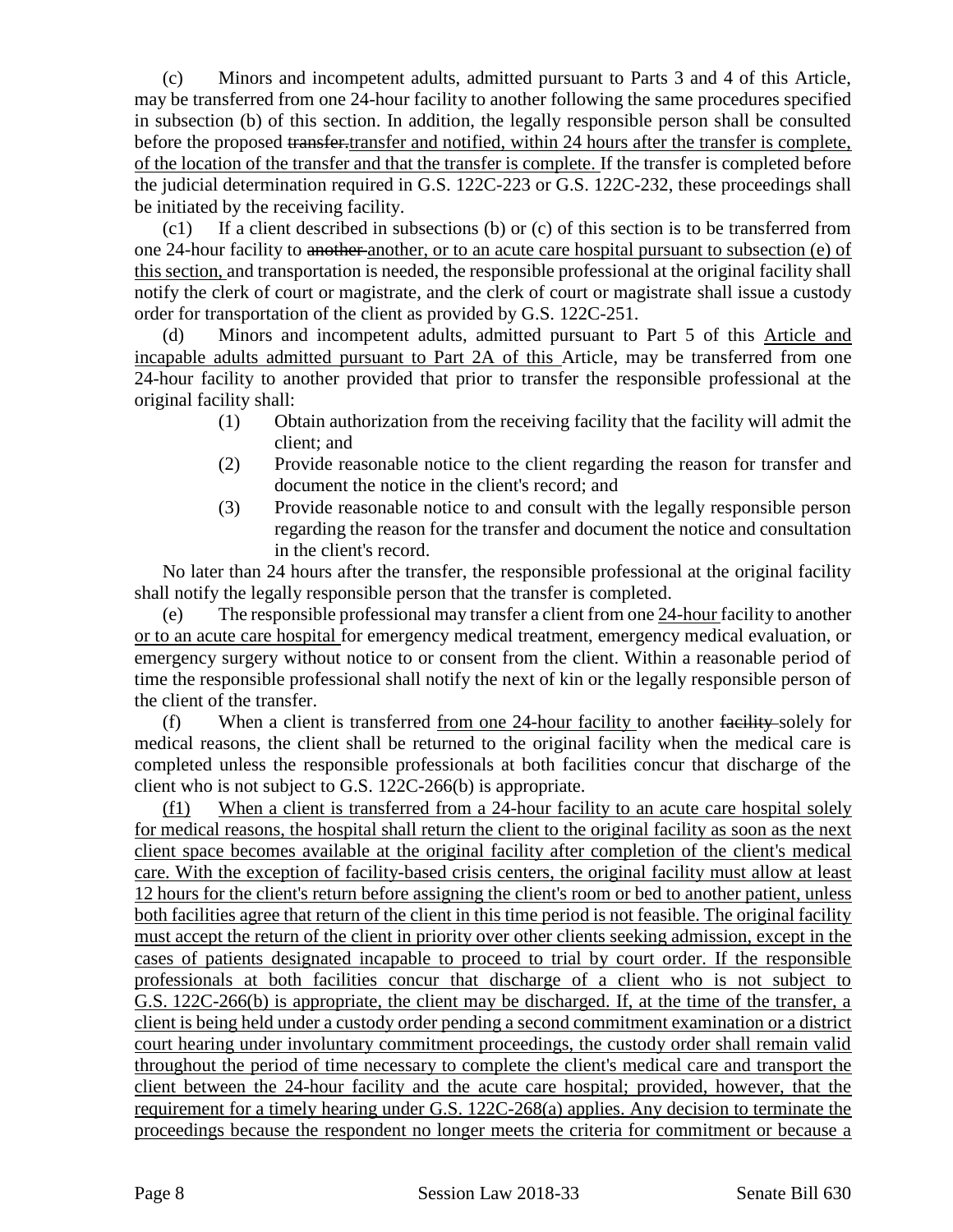hearing cannot be held within the time required by G.S. 122C-268(a) shall be documented and reported to the clerk of superior court in accordance with G.S. 122C-266(c).

- (g) The Commission may adopt rules to implement this section."
	- **SECTION 10.** G.S. 122C-210.1 reads as rewritten:

## "**§ 122C-210.1. Immunity from liability.**

No facility facility, person, or entity, including an area facility, a facility licensed under this Chapter, an acute care hospital, a general hospital, an area authority, a law enforcement officer, an LME, or an LME/MCO, or any of its their officials, staff, or employees, or any other physician or other individual who is responsible for the custody, transportation, examination, admission, management, supervision, treatment, or release of a respondent or client and who follows accepted professional judgment, practice, and standards is not grossly negligent, is civilly or criminally liable, personally or otherwise, for that person's or entity's actions or omissions arising from these responsibilities or for the actions or omissions of the a respondent or client. This immunity is in addition to any other legal immunity from liability to which these facilities persons, entities, facilities, agencies, or individuals may be entitled and applies to actions performed in connection with, or arising out of, the admission or commitment custody, transportation, examination, commitment, admission, management, supervision, treatment, or release of any individual pursuant to or under the authority of this Article.Article or otherwise."

### **SECTION 11.** G.S. 122C-210.3 reads as rewritten:

#### "**§ 122C-210.3. Electronic and facsimile transmission of custody orders.**

A custody order entered by the clerk or magistrate pursuant to this Chapter may be delivered to the law enforcement officer or other person designated or required to provide transportation and custody pursuant to G.S. 122C-251 by electronic or facsimile transmission."

**SECTION 12.** G.S. 122C-211 reads as rewritten:

#### "**§ 122C-211. Admissions.**

(a) Except as provided in subsections (b) through  $(f+)(f)$  of this section, any individual, including a parent in a family unit, in need of treatment for mental illness or substance abuse may seek voluntary admission at any facility by presenting himself or herself for evaluation to the facility. No physician's statement is necessary, but a written application for evaluation or admission, signed by the individual seeking admission, or the individual's legally responsible person, is required. The application form shall be available at all times at all facilities. However, no one shall be denied admission because application forms are not available. An evaluation shall determine whether the individual is in need of care, treatment, habilitation or rehabilitation for mental illness or substance abuse or further evaluation by the facility. Information provided by family members regarding the individual's need for treatment shall be reviewed in the evaluation. If applicable, information provided in an advance instruction for mental health treatment by the client or the client's legally responsible person shall be reviewed in the evaluation. An individual may not be accepted as a client if the facility determines that the individual does not need or cannot benefit from the care, treatment, habilitation, or rehabilitation available and that the individual is not in need of further evaluation by the facility. The facility shall give to an individual who is denied admission a referral to another facility or facilities that may be able to provide the treatment needed by the client.

(e) When an individual from a single portal area seeks admission to an area or State 24-hour facility, the admission shall follow the procedures as prescribed in the area plan. When an individual from a single portal area presents himself for admission to the facility directly and is in need of an emergency admission, the individual may be accepted for admission. The facility shall notify the area authority within 24 hours of the admission. Further planning of treatment for the client is the joint responsibility of the area authority and the facility as prescribed in the area plan.

…

…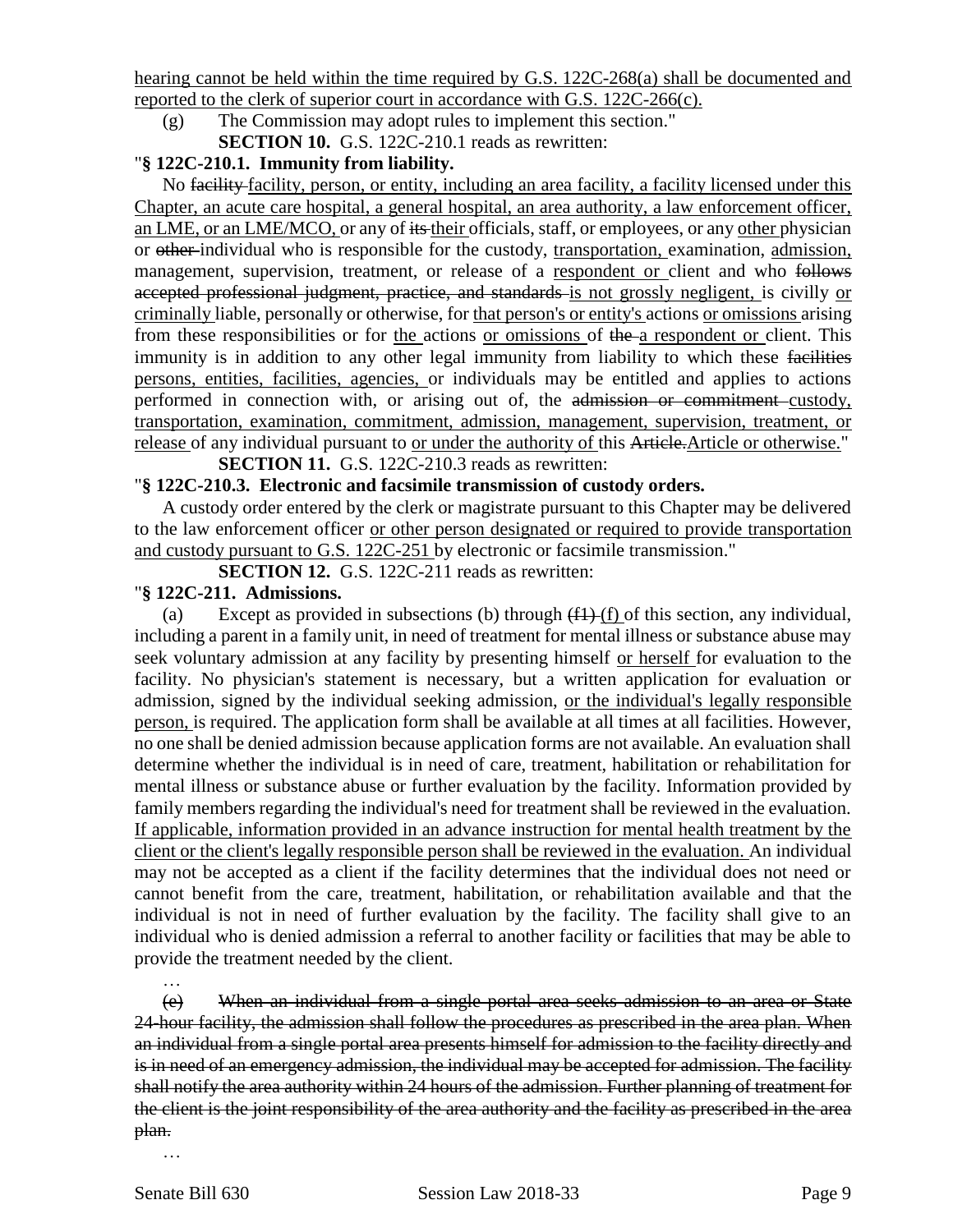(f1) An individual in need of treatment for mental illness may be admitted to a facility pursuant to an advance instruction for mental health treatment or pursuant to the authority of a health care agent named in a valid health care power of attorney, provided that the individual is incapable, as defined in G.S. 122C-72(4) at the time of the need for admission. An individual admitted to a facility pursuant to an advance instruction for mental health treatment may not be retained for more than 10 days, except as provided for in subsection (b) of this section. When a health care power of attorney authorizes a health care agent to seek the admission of an incapable individual, the health care agent shall act for the individual in applying for admission to a facility and in consenting to medical treatment at the facility when consent is required, provided that the individual is incapable.

…."

**SECTION 13.** G.S. 122C-212 reads as rewritten:

## "**§ 122C-212. Discharges.**

(a) Except as provided in subsections subsection (b) and  $(e)$  of this section, an individual who has been voluntarily admitted to a facility shall be discharged upon his the individual's own request. A request for discharge from a 24-hour facility shall be in writing.

(b) An individual who has been voluntarily admitted to a 24-hour facility may be held for 72 hours after his the individual's written application for discharge is submitted.

(c) When an individual from a single portal area who has been voluntarily admitted to an area or State 24-hour facility is discharged, the discharge shall follow the procedures as prescribed in the area plan."

**SECTION 14.** Article 5 of Chapter 122C of the General Statutes is amended by adding a new Part to read:

"Part 2A. Voluntary Admissions and Discharges; Incapable Adults; Facilities for Individuals With Mental Illness and Substance Use Disorder.

#### "**§ 122C-213. Voluntary admission of individuals determined to be incapable.**

(a) An individual in need of treatment for mental illness and who is incapable, as defined in G.S. 122C-3 and G.S. 122C-72, may be admitted to and treated in a facility pursuant to an advance instruction for mental health treatment executed in accordance with Part 2 of Article 3 of this Chapter or pursuant to the authority of a health care agent named in a valid health care power of attorney executed in accordance with Article 3 of Chapter 32A of the General Statutes.

(b) Except as otherwise provided in this Part, G.S. 122C-211 applies to admissions of incapable adults under this Part.

(c) An advance instruction for mental health treatment shall be governed by Part 2 of Article 3 of this Chapter.

(d) When a health care power of attorney authorizes a health care agent pursuant to G.S. 32A-19 to make mental health treatment decisions for an incapable individual, the health care agent shall act for the individual in applying for admission and consenting to treatment at a facility, consistent with the extent and limitations of authority granted in the health care power of attorney for as long as the individual remains incapable.

(e) A 24-hour facility may not hold an individual under a voluntary admission who is determined to be incapable at the time of admission and who is admitted pursuant to an advance instruction for mental health treatment for more than 15 days, except as provided in G.S. 122C-211(b); provided, however, that an individual who regains sufficient understanding and capacity to make and communicate mental health treatment decisions may elect to continue his or her admission and treatment pursuant to the individual's informed consent in accordance with G.S. 122C-211. A 24-hour facility may file a petition for involuntary commitment pursuant to Article 5 of this Chapter if an individual meets applicable criteria at the conclusion of this 15-day period.

"**§ 122C-214. Discharge of individuals determined to be incapable.**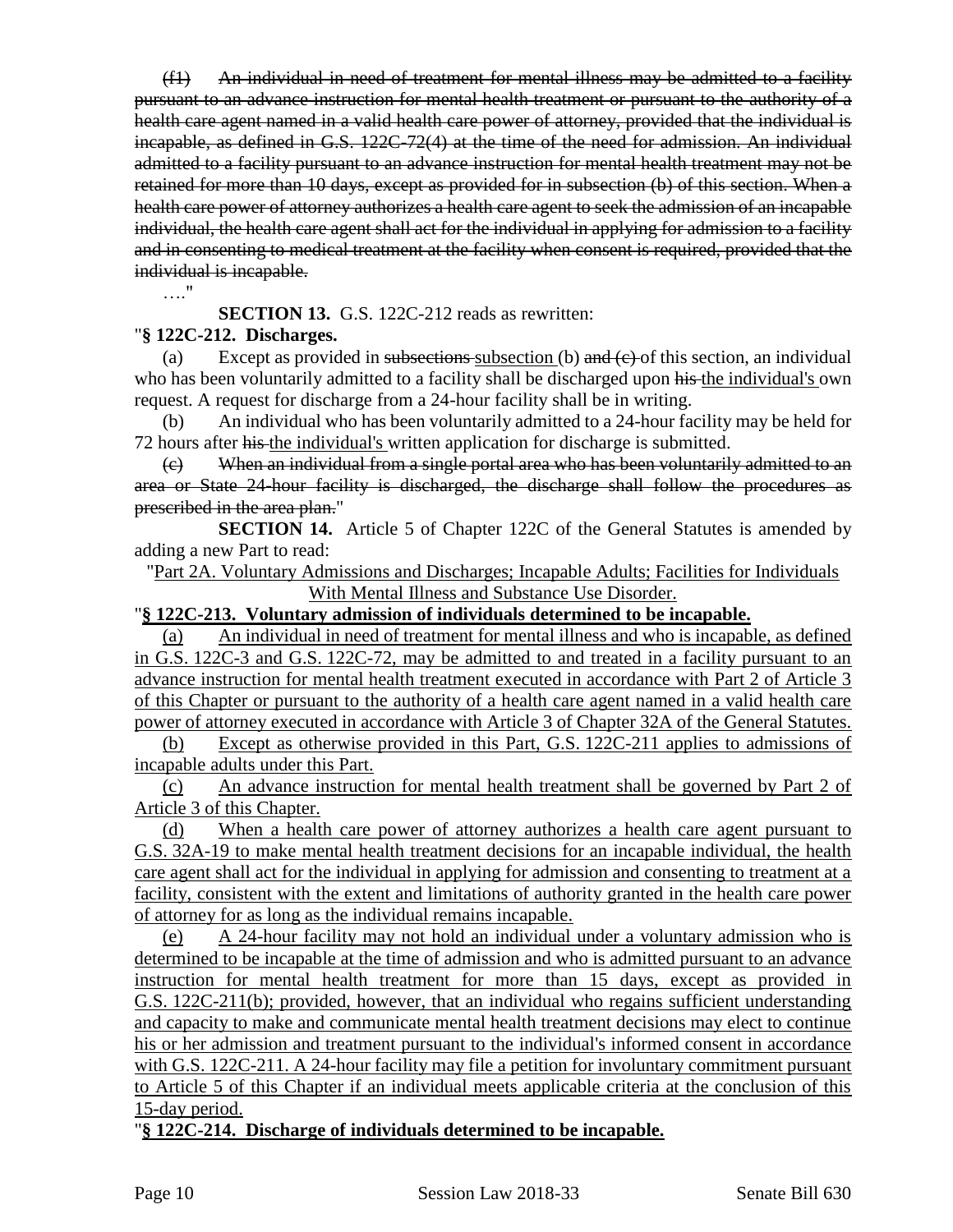(a) The responsible professional shall unconditionally discharge an individual admitted to a facility pursuant to this Part at any time it is determined the individual is no longer mentally ill or in need of treatment at the facility.

(b) An individual who has been voluntarily admitted to a facility pursuant to this Part and who is no longer deemed incapable shall be discharged upon his or her own request. An individual's request for discharge from a 24-hour facility shall be in writing. A facility may hold an individual who has been voluntarily admitted to a 24-hour facility pursuant to this Part for up to 72 hours after the individual submits a written request for discharge, but the facility shall release the individual upon the expiration of 72 hours following submission of the written request for discharge unless the responsible professional obtains an order under Part 7 or 8 of this Article to hold the client.

(c) A health care agent named in a valid health care power of attorney or the legally responsible person may submit on behalf of an individual admitted to a facility under this Part a written request to have the individual discharged from the facility, provided (i) the individual remains incapable at the time of the request and (ii) the request is not inconsistent with the authority expressed in the health care power of attorney or other controlling document. A facility may hold an individual for up to 72 hours after a health care agent submits a written request for the individual's discharge but shall release the individual upon the expiration of 72 hours following submission of the written request for discharge unless the responsible professional obtains an order under Part 7 or 8 of this Article to hold the client.

(d) If, in the opinion of a physician or eligible psychologist, an individual admitted to a facility under this Part regains sufficient understanding and capacity to make and communicate mental health treatment decisions while in treatment, and the individual refuses to sign an authorization for continued treatment within 72 hours after regaining decisional capacity, the facility shall discharge the individual unless the responsible professional obtains an order under Part 7 or 8 of this Article to hold the client.

(e) In any case in which an order is issued authorizing the involuntary commitment of an individual admitted to a facility under this Part, the facility's further treatment and holding of the individual shall be in accordance with Part 7 or 8 of this Article, whichever is applicable."

**SECTION 15.** G.S. 122C-221 reads as rewritten:

# "**§ 122C-221. Admissions.**

(a) Except as otherwise provided in this Part, a minor may be admitted to a facility if the minor is mentally ill or a substance abuser and in need of treatment. Except as otherwise provided in this Part, the provisions of G.S. 122C-211 shall apply to admissions of minors under this Part. Except as provided in G.S. 90-21.5, in applying for admission to a facility, in consenting to medical treatment when consent is required, and in any other legal procedure under this Article, the legally responsible person shall act for the minor. The application of the minor shall be in writing and signed by the legally responsible person. If a minor reaches the age of 18 while in treatment under this Part, further treatment is authorized only on the written authorization of the client or under the provisions of Part 7 or Part 8 of Article 5 of this Chapter.  $\mathbf{u}$ 

**SECTION 16.** G.S. 122C-224(c) reads as rewritten: "**§ 122C-224. Judicial review of voluntary admission.**

(c) Within 24 hours after admission, the facility shall notify the clerk of court in the county where the facility is located that the minor has been admitted and that a hearing for concurrence in the admission must be scheduled. At the time notice is given to schedule a hearing, the facility shall (i) notify the clerk of the names and addresses of the legally responsible person and the responsible professional.professional and (ii) provide the clerk with a copy of the legally responsible person's written application for admission of the minor and the facility's written evaluation of the minor, both of which are required under G.S. 122C-211(a)."

…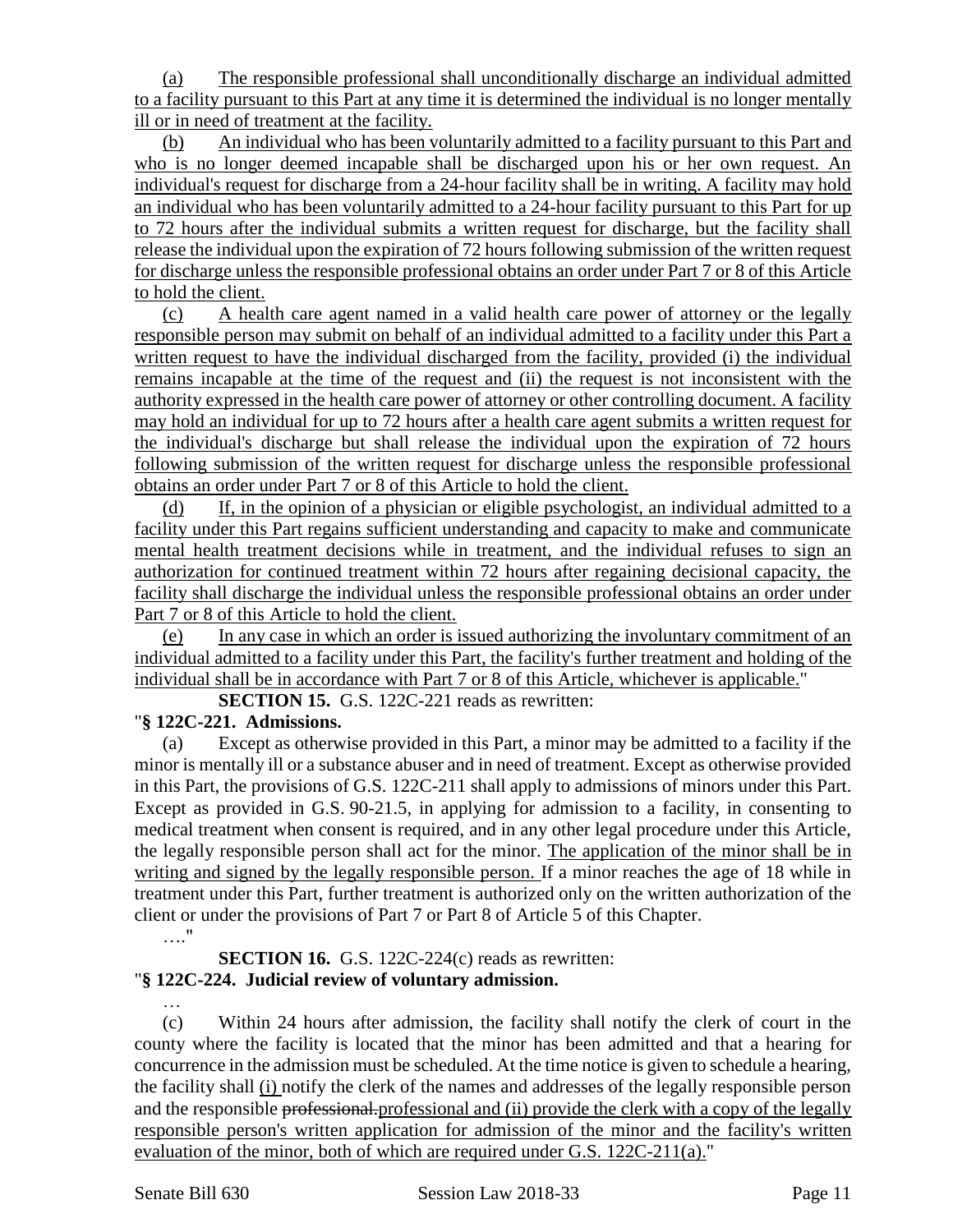**SECTION 17.** Part 4 of Article 5 of Chapter 122C of the General Statutes is amended by adding a new section to read:

## "**§ 122C-230. Applicability of Part 4.**

This Part applies to adults who are adjudicated incompetent by a court of competent jurisdiction. This Part does not apply to the admission of adults who are deemed incapable but who have not been adjudicated incompetent."

**SECTION 18.** G.S. 122C-232 reads as rewritten:

## "**§ 122C-232. Judicial determination.**

(a) When an incompetent adult is admitted to a 24-hour facility where the incompetent adult will be subjected to the same restrictions on his freedom of movement present in the State facilities for the mentally ill, or to similar restrictions, a hearing shall be held in the district court in the county in which the 24-hour facility is located within 10 days  $\theta$ -after the day that the incompetent adult is admitted to the facility. A continuance of not more than five days may be granted upon motion  $\theta$ : any of the following:

- (1) The court; court.
- (2) Respondent's counsel; orcounsel.
- (3) The responsible professional.

The Commission shall adopt rules governing procedures for admission to other 24-hour facilities not falling within the category of facilities where freedom of movement is restricted; these rules shall be designed to ensure that no incompetent adult is improperly admitted to or remains in a facility.

(a1) Prior to admission, the facility shall provide the incompetent adult and the legally responsible person with written information describing the procedures for court review of the admission and the procedures for discharge.

(a2) Within 24 hours after admission, the facility shall notify the clerk of court of the county in which the facility is located that the incompetent adult has been admitted and that a hearing for concurrence in the admission must be scheduled. At the time the facility provides notice to the court to schedule a hearing for concurrence, the facility shall notify the clerk of the names and addresses of the legally responsible person and the responsible professional and provide a copy of the legally responsible person's written application for evaluation or admission of the incompetent adult and the facility's evaluation of the incompetent adult.

(b) In any case requiring the hearing described in subsection (a) of this section, no petition is necessary; the written application for voluntary admission shall serve as the initiating document for the hearing. The court shall determine whether the incompetent adult is mentally ill or a substance abuser and is in need of further treatment at the facility. Further treatment at the facility should be undertaken only when lesser measures will be insufficient. If the court finds by clear, cogent, and convincing evidence that these requirements have been met, the court shall concur with the voluntary admission of the incompetent adult.adult and set the length of the authorized admission for a period not to exceed 90 days. If the court finds that these requirements have not been met, it shall order that the incompetent adult be released. A finding of dangerousness to self or others is not necessary to support the determination that further treatment should be undertaken.

… (d) In addition to the notice of hearings and rehearings to the incompetent adult and his or her counsel required under Part 7 of this Article, notice shall be given by the clerk to the legally responsible person, person or his successor a successor to the legally responsible person. The legally responsible person, or hisperson or a successor to the legally responsible person may also file with the clerk of court a written waiver of his the right to receive notice."

**SECTION 19.** G.S. 122C-251 reads as rewritten: "**§ 122C-251. Transportation.Custody and transportation.**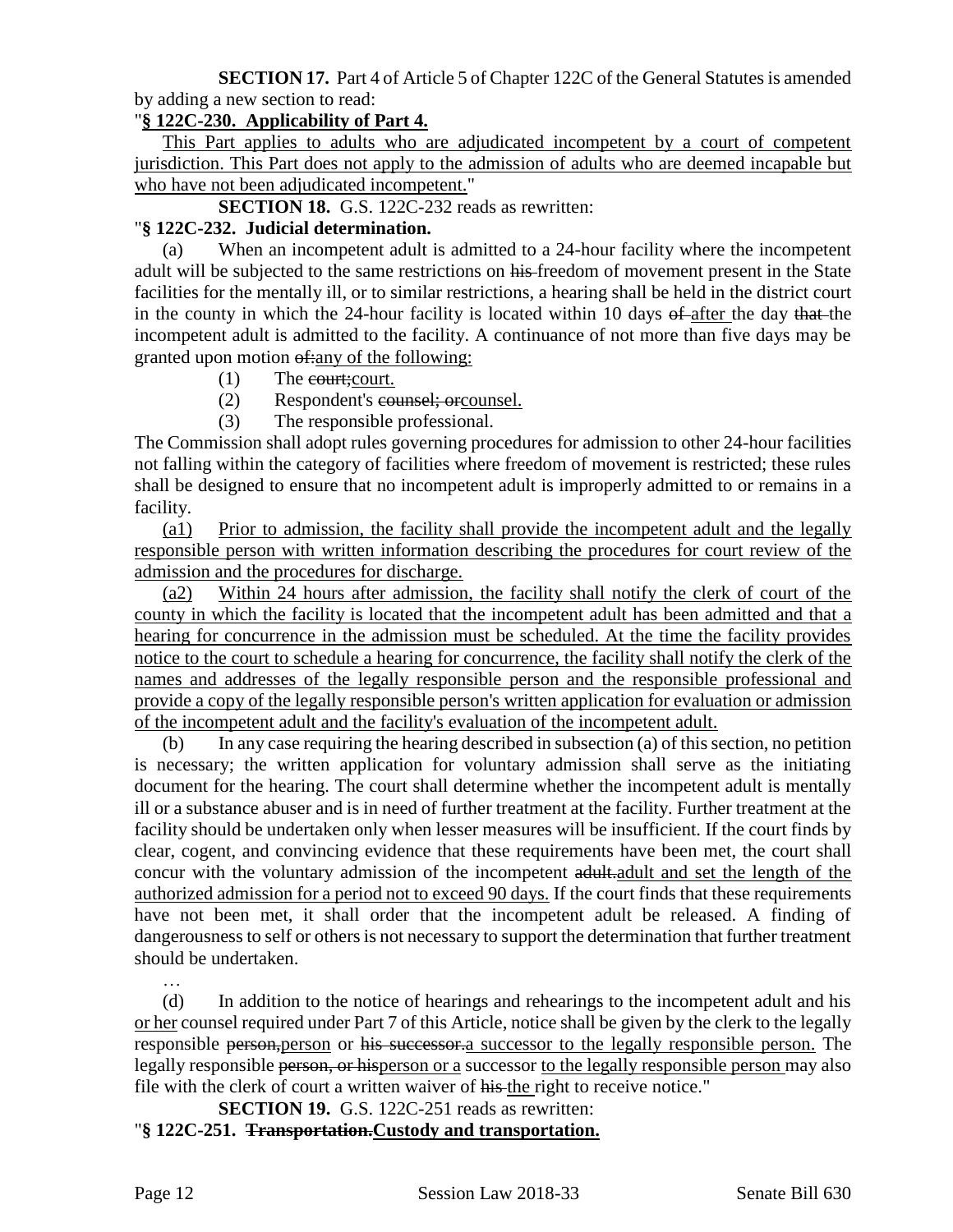(a) Except as provided in subsections  $(f+(c), (f),$  and  $(g)$ , transportation of a respondent within a county under the involuntary commitment proceedings of this Article, including admission and discharge, shall be provided by the city or county. The city has the duty to provide transportation of a respondent who is a resident of the city or who is physically taken into custody in the city limits. The county has the duty to provide transportation for a respondent who resides in the county outside city limits or who is physically taken into custody outside of city limits. However, cities and counties may contract with each other to provide transportation.

(b) Except as provided in subsections  $(f)(c)$ ,  $(f)$ , and  $(g)$  or in G.S. 122C-408(b), transportation between counties under the involuntary commitment proceedings of this Article for a first examination as described in G.S. 122C-263(a) and G.S. 122C-283(a) and for admission to a 24-hour facility shall be provided by the county where the respondent is taken into custody. Transportation between counties under the involuntary commitment proceedings of this Article for respondents held in 24-hour facilities who have requested a change of venue for the district court hearing shall be provided by the county where the petition for involuntary commitment was initiated. Transportation between counties under the involuntary commitment proceedings of this Article for discharge of a respondent from a 24-hour facility shall be provided by the county of residence of the respondent. However, a respondent being discharged from a facility may use his own transportation at his own expense.

(c) Transportation of a respondent may be (i) by city- or county-owned vehicles or vehicles, (ii) by private vehicle by contract with the city or county.county, or (iii) as provided in an agreement developed and adopted under subsection (g) of this section and G.S. 122C-202.2. To the extent feasible, law enforcement officers transporting respondents shall dress in plain clothes and shall travel in unmarked vehicles. Further, law enforcement officers, to the extent possible, shall advise respondents when taking them into custody that they are not under arrest and have not committed a crime, but are being taken into custody and transported to receive treatment and for their own safety and that of others.

(d) To the extent feasible, in providing transportation of a respondent, a city or county shall provide a driver or attendant who is the same sex as the respondent, unless the law-enforcement law enforcement officer allows a family member of the respondent to accompany the respondent in lieu of an attendant of the same sex as the respondent.

(e) In taking custody and providing transportation as required by this section, the law-enforcement law enforcement officer may use reasonable force to restrain the respondent if it appears necessary to protect himself, the law enforcement officer, the respondent, or others. Any use of restraints shall be as reasonably determined by the officer to be necessary under the circumstances for the safety of the respondent, the law enforcement officer, and other persons. Every effort to avoid restraint of a child under the age of 10 shall be made by the transporting officer unless the child's behavior or other circumstances dictate that restraint is necessary. The law enforcement officer shall respond to all inquiries from the facility concerning the respondent's behavior and the use of any restraints related to the custody and transportation of the respondent, except in circumstances where providing that information is confidential or would otherwise compromise a law enforcement investigation. No law-enforcement law enforcement officer or other person designated or required to provide custody or transport of a client under G.S. 122C-251 may be held criminally or civilly liable for assault, false imprisonment, or other torts or crimes on account of reasonable measures taken under the authority of this Article.

(f) Notwithstanding the provisions of subsections (a), (b), and (c) of this section, a clerk, a magistrate, or a district court judge, where applicable, may authorize the family or immediate friends of the respondent, if they so request, to transport the respondent in accordance with the procedures of this Article. This authorization shall only be granted in cases where the danger to the public, the family or friends of the respondent, or the respondent himself or herself is not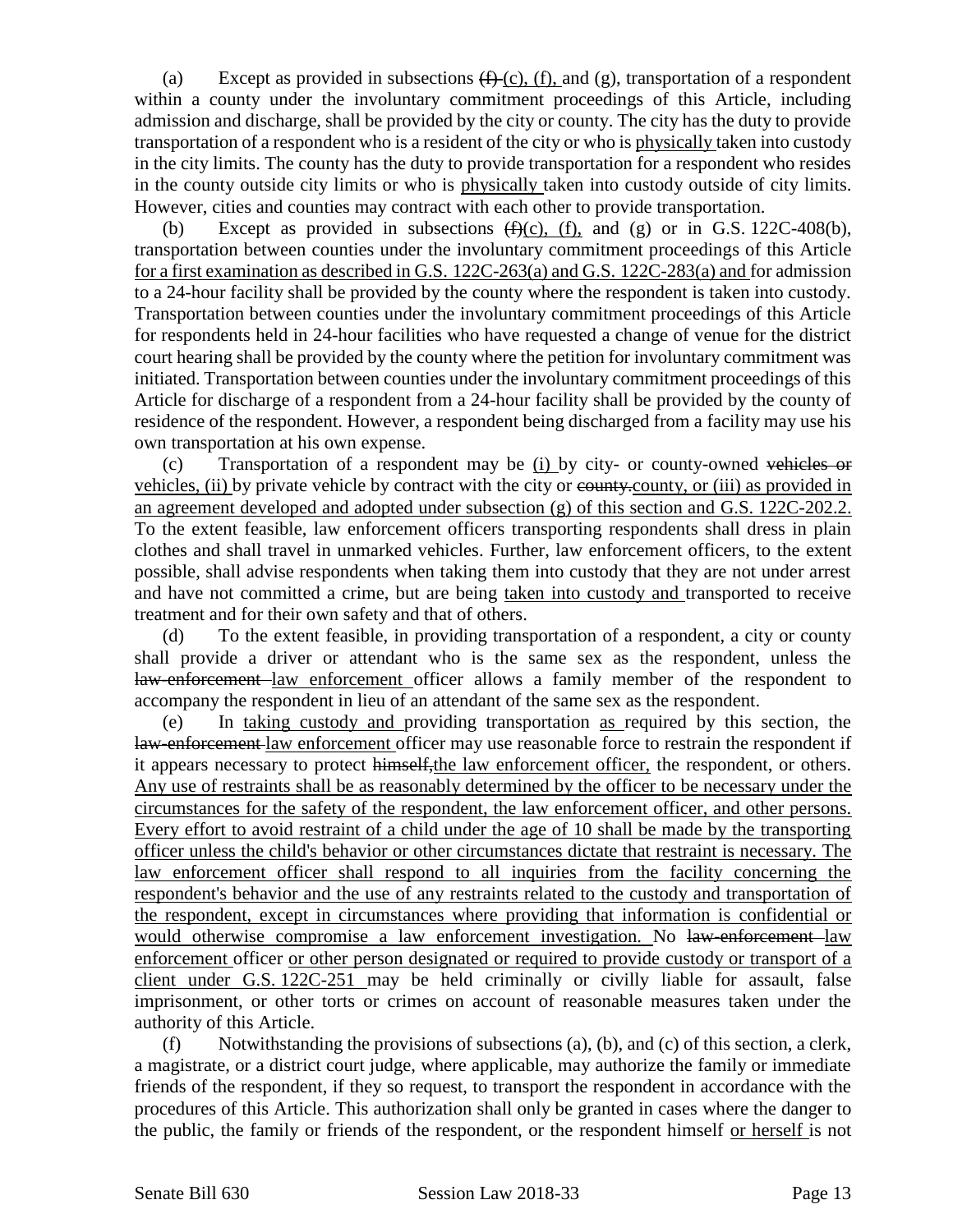substantial. The family or immediate friends of the respondent shall bear the costs of providing this transportation.

(g) The governing body of a city or county  $\frac{m}{w}$ -shall adopt a plan known as an "involuntary commitment transportation agreement" or "transportation agreement" for the custody and transportation of respondents in involuntary commitment proceedings in under this Article. Law-enforcement personnel, Article as follows:

- (1) Law enforcement and other affected agencies, including local acute care hospitals and other mental health providers, shall participate in developing the transportation agreement. The area authority may participate in developing the transportation agreement.
- (2) The transportation agreement may designate law enforcement officers, volunteers, or other public or private agency personnel may be designated who have agreed pursuant to subsection (g) of this section to provide all or parts of the custody and transportation required by involuntary commitment proceedings. Persons so designated or otherwise required to provide all or parts of the custody and transportation required by involuntary commitment proceedings shall be trained as set forth in G.S. 122C-202.2(a)(3), and the plan shall assure adequate safety and protections for both the public and the respondent. Law enforcement, other affected agencies, and the area authority shall participate in the planning. If any person other than a law-enforcement agency is designated by a city or county, the person so designated shall provide the transportation and Any person or agency designated or required to provide all or parts of the custody and transportation required by involuntary commitment proceedings shall follow the procedures in this Article. References in this Article to a law-enforcement law enforcement officer apply to this person.any person or entity designated to provide custody or transportation. The transportation agreement may provide that private personnel or agencies may contract for transportation services to transport respondents under involuntary commitment from one entity to another.
- (3) A person shall not be designated under subsection (g) of this section without that person's written consent and the written consent of his or her employer, if applicable. An agency, corporation, or entity shall not be designated without the written consent of that agency, corporation, or entity. Any person, agency, corporation, or other entity shall be designated to provide only the services which the person, agency, corporation, or other entity has previously consented in writing to provide and shall be permitted to withdraw from or discontinue providing services, in whole or in part, upon written notice to the designating governing body. The transportation agreement shall be submitted to the magistrates in the city or county's judicial district, to the county clerks of court, to the LME/MCO that serves the city or county, and to the Division of Mental Health, Developmental Disabilities, and Substance Abuse Services on or before January 1, 2019. If the city or county modifies the transportation agreement, it will submit the modified agreement to their magistrates in their judicial district, county clerks of court, the LME/MCO that serves the city or county, and the Division of Mental Health, Developmental Disabilities, and Substance Abuse Services at least 10 days prior to the effective date of the new plan.
- (4) Counties and cities shall retain and be required to perform the responsibilities set forth in this Article, except as set forth in a plan developed, agreed upon, and adopted in compliance with this subsection.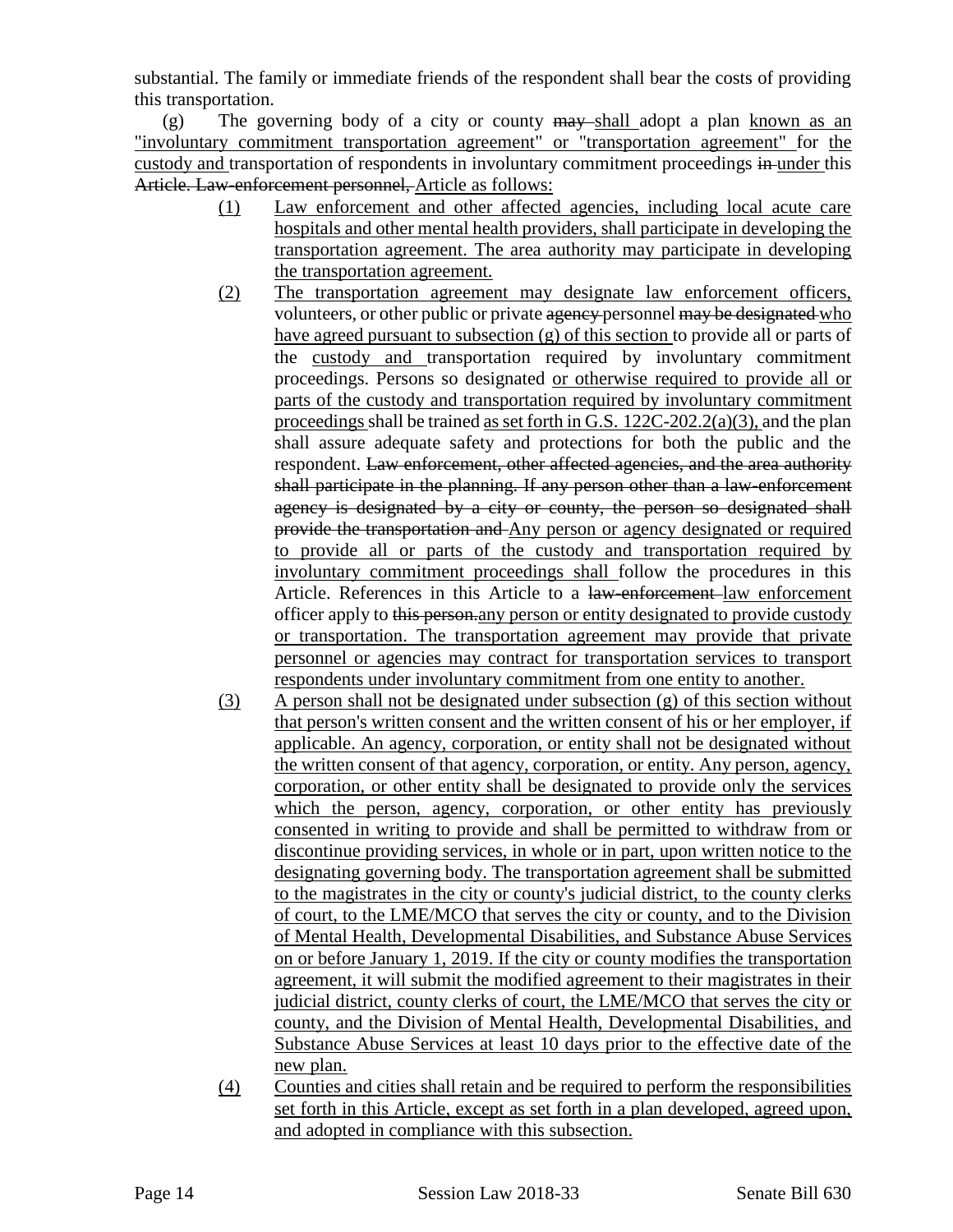$(h)$  The cost and expenses of transporting of custody and transportation of a respondent to or from a 24-hour facility is as required by the involuntary commitment procedures of this Article, to the extent they are not reimbursed by a third-party insurer, are the responsibility of the county of residence of the respondent.respondent, to the extent they are not reimbursed by a third-party insurer. The State (when providing transportation under G.S. 122C-408(b)), a city, or a county is entitled to recover the reasonable cost of transportation from the county of residence of the respondent. The county of residence of the respondent shall reimburse the State, another county, or a city the reasonable transportation costs incurred as authorized by this subsection. The county of residence of the respondent is entitled to recover the reasonable cost of transportation it has paid to the State, a city, or a county. Provided that the county of residence provides the respondent or other individual liable for the respondent's support a reasonable notice and opportunity to object to the reimbursement, the county of residence of the respondent may recover that cost from:

- (1) The respondent, if the respondent is not indigent;
- (2) Any person or entity that is legally liable for the resident's support and maintenance provided there is sufficient property to pay the cost;
- (3) Any person or entity that is contractually responsible for the cost; or
- (4) Any person or entity that otherwise is liable under federal, State, or local law for the cost."
- **SECTION 20.** G.S. 122C-253 reads as rewritten:

## "**§ 122C-253. Fees under commitment order.**

Nothing contained in Parts 6, 7, or 8 of this Article requires a private physician, private psychologist, commitment examiner, or private facility to accept a respondent as a client either before or after commitment. Treatment at a private facility or by a private physician or private psychologist physician, psychologist, or commitment examiner is at the expense of the respondent to the extent that the charges are not disposed of by contract between the area authority and the private facility. An area authority and its contract agencies shall set and recover fees for inpatient or outpatient treatment services provided under a commitment order in accordance with G.S. 122C-146."

# **SECTION 21.** G.S. 122C-255 reads as rewritten:

#### "**§ 122C-255. Report required.**

Beginning January 1, 2012, each Each 24-hour residential facility that (i) falls under the category of nonhospital medical detoxification, facility-based crisis service, or inpatient hospital treatment, (ii) is not a State facility under the jurisdiction of the Secretary of Health and Human Services, and (iii) is designated by the Secretary of Health and Human Services as a facility for the custody and treatment of individuals under a petition of involuntary commitment pursuant to G.S. 122C-252 and 10A NCAC 26C .0101 shall submit a written report on involuntary commitments each January 1 and each July 1 to the Department of Health and Human Services, Division of Mental Health, Developmental Disabilities, and Substance Abuse Services. The report shall include all of the following:

- (1) The number and primary presenting conditions of individuals receiving treatment from the facility under a petition of involuntary commitment.
- (2) The number of individuals for whom an involuntary commitment proceeding was initiated at the facility, who were referred to a different facility or program.
- (3) The reason for referring the individuals described in subdivision (2) of this section to a different facility or program, including the need for more intensive medical supervision."
- **SECTION 22.** G.S. 122C-261 reads as rewritten:
- "**§ 122C-261. Affidavit and petition before clerk or magistrate when immediate hospitalization is not necessary; custody order.**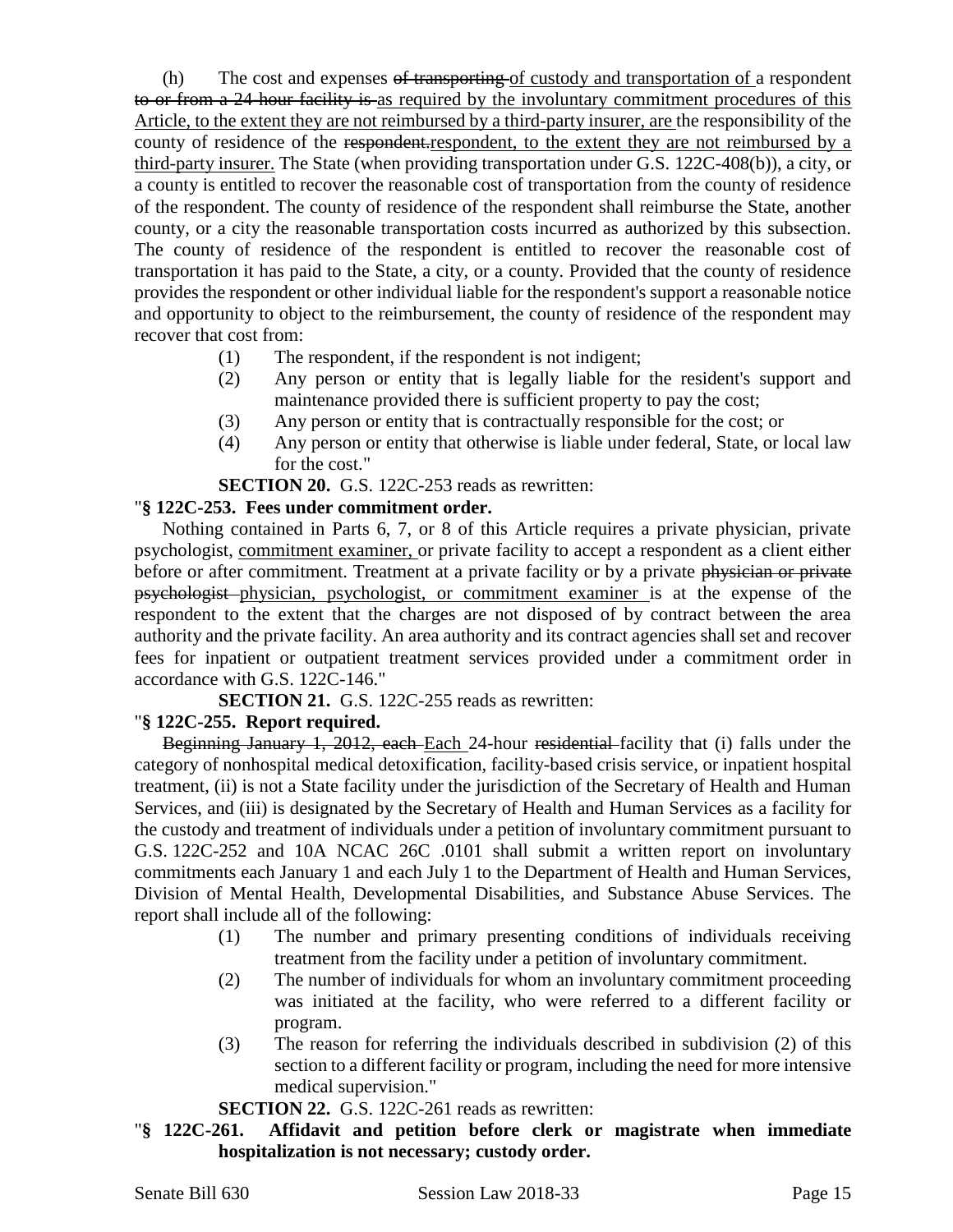(a) Anyone who has knowledge of an individual who is mentally ill and either (i) dangerous to self, as defined in G.S. 122C-3(11)a., or dangerous to others, as defined in G.S. 122C-3(11)b., or (ii) in need of treatment in order to prevent further disability or deterioration that would predictably result in dangerousness, may appear before a clerk or assistant or deputy clerk of superior court or a magistrate and execute an affidavit to this effect, and petition the clerk or magistrate for issuance of an order to take the respondent into custody for examination by a physician or eligible psychologist.commitment examiner. The affidavit shall include the facts on which the affiant's opinion is based. If the affiant has knowledge or reasonably believes that the respondent, in addition to being mentally ill, is also mentally retarded, this fact shall be stated in the affidavit. Jurisdiction under this subsection is in the clerk or magistrate in the county where the respondent resides or is found.

(b) If the clerk or magistrate finds reasonable grounds to believe that the facts alleged in the affidavit are true and that the respondent is probably mentally ill and either (i) dangerous to self, as defined in G.S. 122C-3(11)a., or dangerous to others, as defined in G.S. 122C-3(11)b., or (ii) in need of treatment in order to prevent further disability or deterioration that would predictably result in dangerousness, the clerk or magistrate shall issue an order to a law enforcement officer or any other designated person authorized under G.S. 122C-251 G.S.  $122C-251(g)$  to take the respondent into custody for examination by a physician or eligible psychologist.commitment examiner. If the clerk or magistrate finds that, in addition to probably being mentally ill, the respondent is also probably mentally retarded, the clerk or magistrate shall contact the area authority before issuing a custody order and the area authority shall designate the facility to which the respondent is to be taken for examination by a physician or eligible psychologist.commitment examiner. The clerk or magistrate shall provide the petitioner and the respondent, if present, with specific information regarding the next steps that will occur for the respondent.

(c) If the clerk or magistrate issues a custody order, the clerk or magistrate shall also make inquiry in any reliable way as to whether the respondent is indigent within the meaning of G.S. 7A-450. A magistrate shall report the result of this inquiry to the clerk.

(d) If the affiant is a physician or eligible psychologist,commitment examiner, all of the following apply:

- (1) The If the affiant has examined the respondent, the affiant may execute the affidavit before any official authorized to administer oaths. This affiant is not required to appear before the clerk or magistrate for this purpose. This affiant shall file the affidavit with the clerk or magistrate by delivering to the clerk or magistrate the original affidavit or affidavit, by transmitting a copy in paper form that is printed through the facsimile transmission of the affidavit.affidavit, or by delivering the affidavit through electronic transmission. If the affidavit is filed through electronic or facsimile transmission, the affiant shall mail the original affidavit no later than five days after the facsimile transmission of the affidavit to the clerk or magistrate to be filed by the clerk or magistrate with the facsimile copy of the affidavit.
- (2) This affiant's examination shall comply with the requirements of the initial examination as provided in G.S. 122C-263(c). The affiant shall document in writing and file the examination findings with the affidavit delivered to the clerk or magistrate in accordance with subdivision (1) of subsection (d) of this section.
- (3) If the physician or eligible psychologist commitment examiner recommends outpatient commitment according to the criteria for outpatient commitment set forth in G.S. 122C-263(d)(1) and the clerk or magistrate finds probable cause to believe that the respondent meets the criteria for outpatient commitment, the clerk or magistrate shall issue an order that a hearing before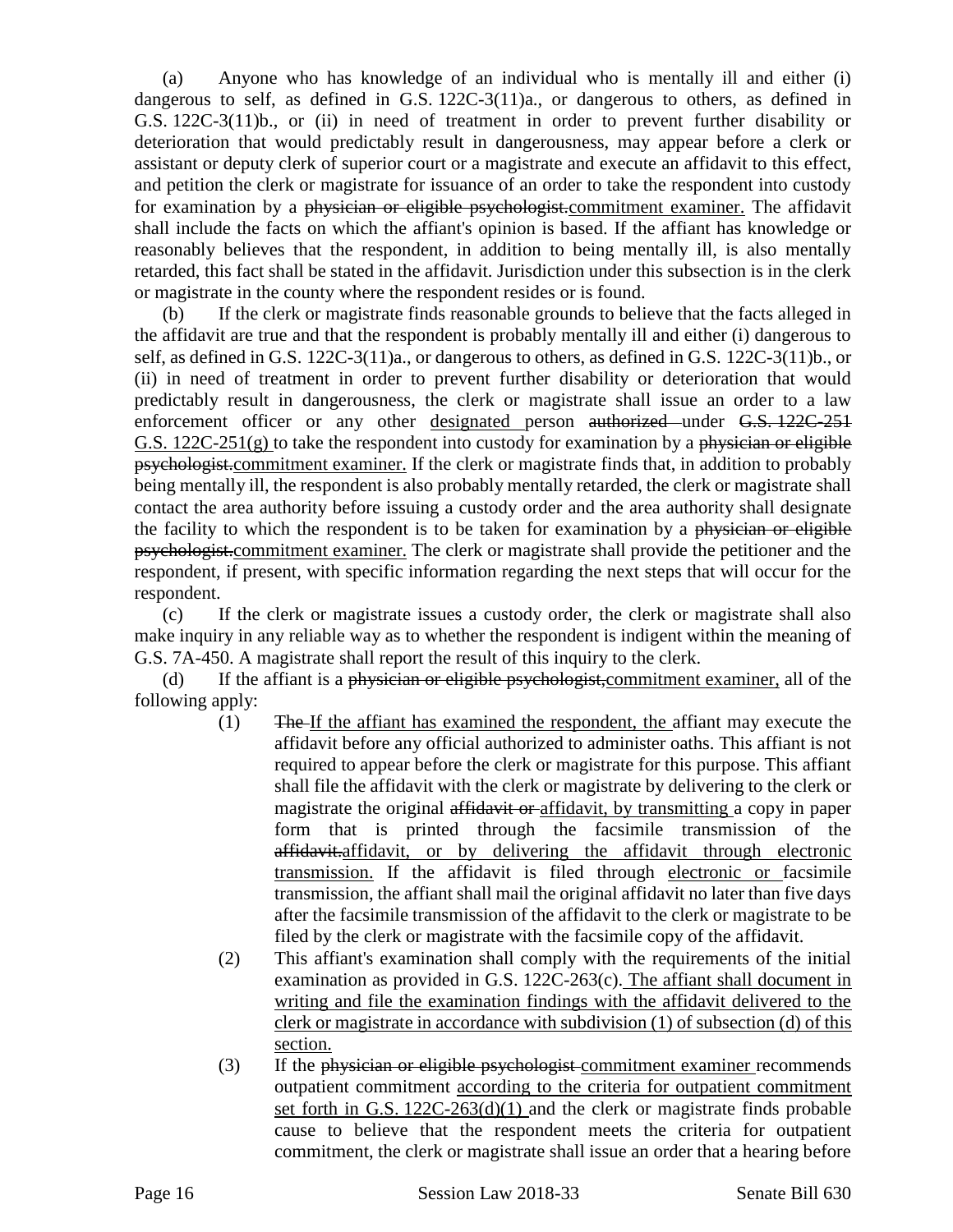a district court judge be held to determine whether the respondent will be involuntarily committed. The physician or eligible psychologist shall provide the respondent with written notice of any scheduled appointment and the name, address, and telephone number of the proposed outpatient treatment physician or center. The physician or eligible psychologist The commitment examiner shall contact the local management entity LME/MCO that serves the county where the respondent resides or the local management entity LME/MCO that coordinated services for the respondent to inform the local management entity LME/MCO that the respondent has been scheduled for an appointment with an outpatient treatment physician or center. The commitment examiner shall provide the respondent with written notice of any scheduled appointment and the name, address, and telephone number of the proposed outpatient treatment physician or center.

- (4) If the physician or eligible psychologist commitment examiner recommends inpatient commitment based on the criteria for inpatient commitment set forth in G.S. 122C-263(d)(2) and the clerk or magistrate finds probable cause to believe that the respondent meets the criteria for inpatient commitment, the clerk or magistrate shall issue an order to a law enforcement officer to take the respondent into custody for transportation to or custody at a 24-hour facility described in G.S. 122C-252, provided that if a 24-hour facility is not immediately available or appropriate to the respondent's medical condition, the respondent may be temporarily detained under appropriate supervision and, upon further examination, released in accordance with G.S. 122C-263(d)(2).
- … (7) If a physician or eligible psychologist commitment examiner executes an affidavit for inpatient commitment of a respondent, a second physician who is not the commitment examiner who performed the examination under this section shall be required to perform the examination required by G.S. 122C-266.
- (8) No commitment examiner, area facility, acute care hospital, general hospital, or other site of first examination, or its officials, staff, employees, or other individuals responsible for the custody, examination, detention, management, supervision, treatment, or release of an individual examined for commitment, who is not grossly negligent, shall be held liable in any civil or criminal action for taking measures prior to the inpatient admission of the individual to a 24-hour facility.

(e) Except as provided in subdivision (5) of subsection (d) of this section, upon receipt of the custody order of the clerk or magistrate or a custody order issued by the court pursuant to G.S. 15A-1003, a law enforcement officer or other officer, person designated under G.S. 122C-251(g), or other person identified in the order shall take the respondent into custody within 24 hours after the order is signed, and proceed according to G.S. 122C-263. The custody order is valid throughout the State.

(f) When a petition is filed for an individual who is a resident of a single portal area, the procedures for examination by a physician or eligible psychologist as set forth in G.S. 122C-263 shall be carried out in accordance with the area plan. Prior to issuance of a custody order for a respondent who resides in an area authority with a single portal plan, the clerk or magistrate shall communicate with the area authority to determine the appropriate 24-hour facility to which the respondent should be admitted according to the area plan or to determine if there are more appropriate resources available through the area authority to assist the petitioner or the respondent. When an individual from a single portal area is presented for commitment at a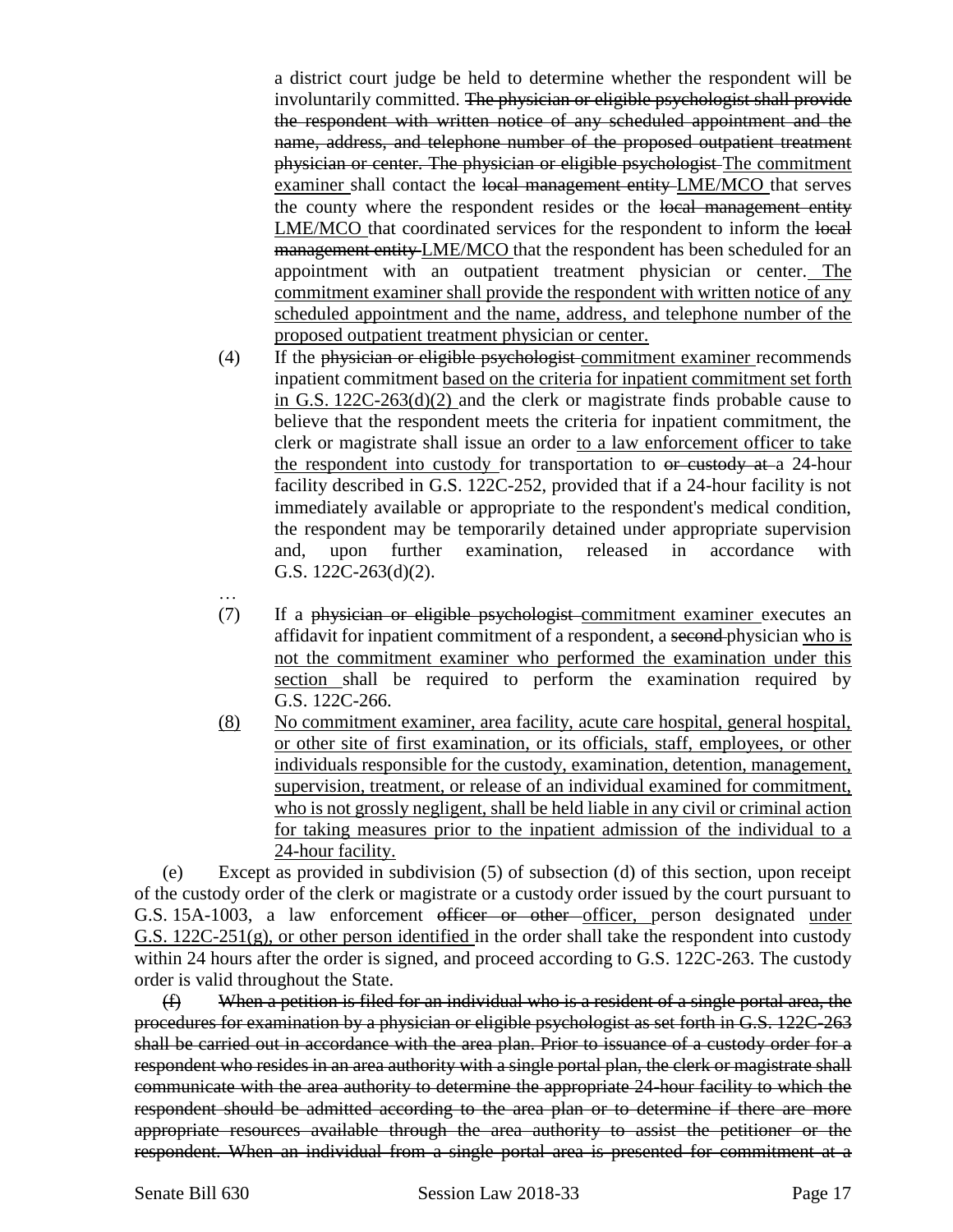24-hour area or State facility directly, the individual may not be accepted for admission until the facility notifies the area authority and the area authority agrees to the admission. If the area authority does not agree to the admission, it shall determine the appropriate 24-hour facility to which the individual should be admitted according to the area plan or determine if there are more appropriate resources available through the area authority to assist the individual. If the area authority agrees to the admission, further planning of treatment for the client is the joint responsibility of the area authority and the facility as prescribed in the area plan.

Notwithstanding the provisions of this section, in no event shall an individual known or reasonably believed to be mentally retarded be admitted to a State psychiatric hospital, except as follows:

- (1) Persons described in G.S. 122C-266(b);
- (2) Persons admitted pursuant to G.S. 15A-1321;
- (3) Respondents who are so extremely dangerous as to pose a serious threat to the community and to other patients committed to non-State hospital psychiatric inpatient units, as determined by the Director of the Division of Mental Health, Developmental Disabilities, and Substance Abuse Services or his designee; and
- (4) Respondents who are so gravely disabled by both multiple disorders and medical fragility or multiple disorders and deafness that alternative care is inappropriate, as determined by the Director of the Division of Mental Health, Developmental Disabilities, and Substance Abuse Services or his designee.

Individuals transported to a State facility for the mentally ill who are not admitted by the facility may be transported by appropriate law enforcement officers or designated staff of the State facility in State-owned vehicles to an appropriate 24-hour facility that provides psychiatric inpatient care.

No later than 24 hours after the transfer, the responsible professional at the original facility shall notify the petitioner, the clerk of court, and, if consent is granted by the respondent, the next of kin, that the transfer has been completed."

#### **SECTION 23.** G.S. 122C-262 reads as rewritten:

# "**§ 122C-262. Special emergency procedure for individuals needing immediate hospitalization.**

(a) Anyone, including a law enforcement officer, who has knowledge of an individual who is subject to inpatient commitment according to the criteria of  $G.S.$  122C-261(a) G.S. 122C-263(d)(2) and who requires immediate hospitalization to prevent harm to self or others, may transport the individual directly to an area facility or other place, including a State facility for the mentally ill, for examination by a physician or eligible psychologist commitment examiner in accordance with G.S. 122C-263(c).

(b) Upon examination by the physician or eligible psychologist, commitment examiner, if the individual meets the inpatient commitment criteria required specified in G.S. 122C-261(a), the physician or eligible psychologist G.S. 122C-263(d)(2) and requires immediate hospitalization to prevent harm to self or others, the commitment examiner shall so certify in writing before any official authorized to administer oaths. The certificate shall also state the reason that the individual requires immediate hospitalization. If the physician or eligible psychologist commitment examiner knows or has reason to believe that the individual is mentally retarded, the certificate shall so state.

(c) If the physician or eligible psychologist commitment examiner executes the oath, appearance before a magistrate shall be waived. The physician or eligible psychologist commitment examiner shall send a copy of the certificate to the clerk of superior court by the most reliable and expeditious means. If it cannot be reasonably anticipated that the clerk will receive the copy within 24 hours, excluding Saturday, Sunday, and holidays, of the time that it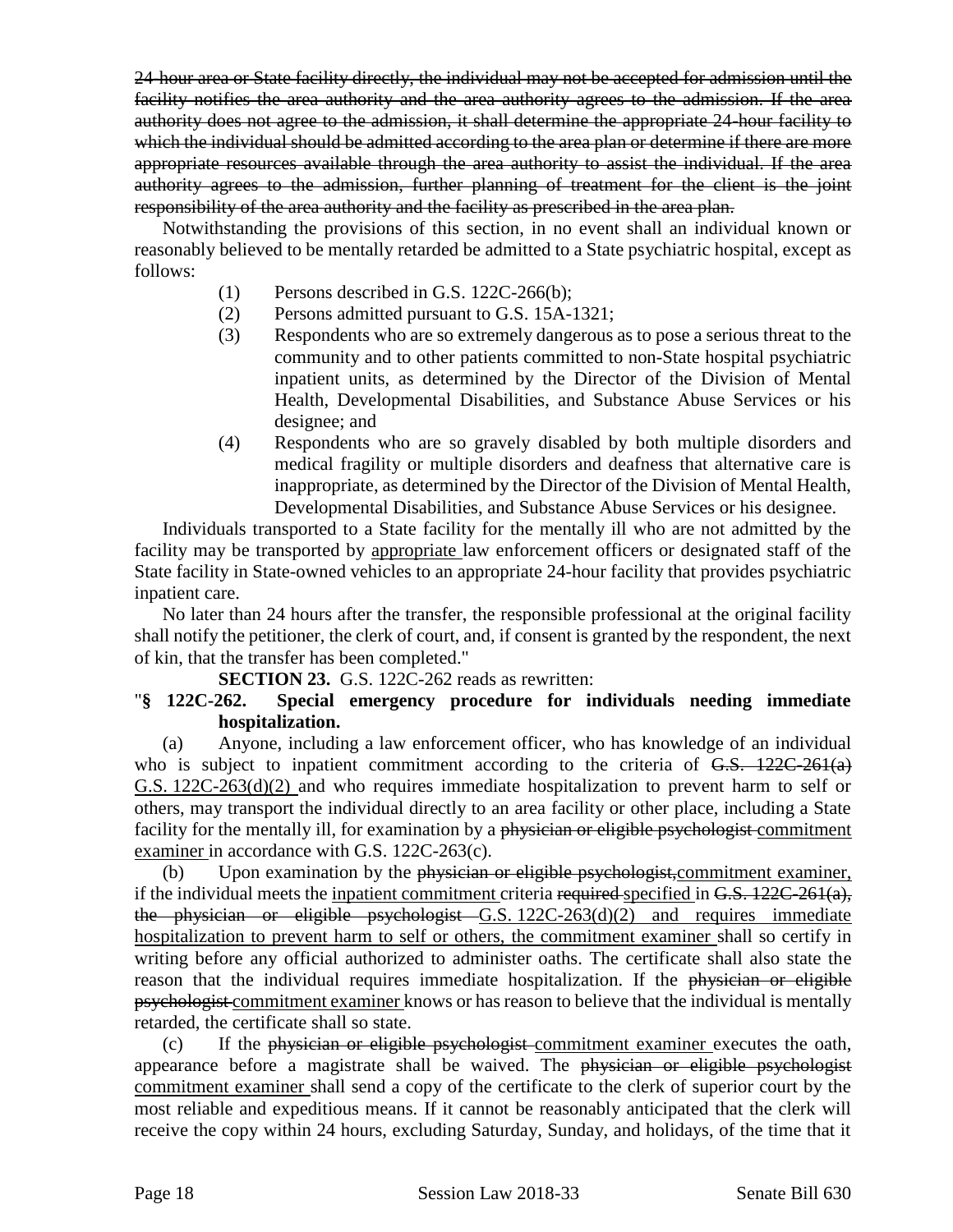was signed, the physician or eligible psychologist shall also communicate the findings to the clerk by telephone.

(d) Anyone, including a law enforcement officer if necessary, may transport the individual to a 24-hour facility described in G.S. 122C-252 for examination and treatment pending a district court hearing. If there is no area 24-hour facility and if the respondent is indigent and unable to pay for care at a private 24-hour facility, the law enforcement officer or other designated person providing transportation shall take the respondent to a State facility for the mentally ill designated by the Commission in accordance with G.S. 143B-147(a)(1)a and immediately notify the clerk of superior court of this action. The physician's or eligible psychologist's commitment examiner's certificate shall serve as the custody order and the law enforcement officer or other designated person shall provide transportation in accordance with the provisions of G.S. 122C-251. If a 24-hour facility is not immediately available or appropriate to the respondent's medical condition, the respondent may be temporarily detained under appropriate supervision in accordance with G.S. 122C-263(d)(2) and released in accordance with G.S. 122C-263(d)(2).

In the event an individual known or reasonably believed to be mentally retarded is transported to a State facility for the mentally ill, in no event shall that individual be admitted to that facility except as follows:

- (1) Persons described in G.S. 122C-266(b);
- (2) Persons admitted pursuant to G.S. 15A-1321;
- (3) Respondents who are so extremely dangerous as to pose a serious threat to the community and to other patients committed to non-State hospital psychiatric inpatient units, as determined by the Director of the Division of Mental Health, Developmental Disabilities, and Substance Abuse Services or his designee; and
- (4) Respondents who are so gravely disabled by both multiple disorders and medical fragility or multiple disorders and deafness that alternative care is inappropriate, as determined by the Director of the Division of Mental Health, Developmental Disabilities, and Substance Abuse Services or his designee.

Individuals transported to a State facility for the mentally ill who are not admitted by the facility may be transported by law enforcement officers or designated staff of the State facility in State-owned vehicles to an appropriate 24-hour facility that provides psychiatric inpatient care.

No later than 24 hours after the transfer, the responsible professional at the original facility shall notify the petitioner, the clerk of court, and, if consent is granted by the respondent, the next of kin, that the transfer has been completed.

(f) If, upon examination of a respondent presented in accordance with subsection (a) of this section, the commitment examiner finds that the individual meets the criteria for inpatient commitment specified in G.S. 122C-263(d)(2) but does not require immediate hospitalization to prevent harm to self or others, the commitment examiner may petition the clerk or magistrate in accordance with G.S. 122C-261(d) for an order to take the individual into custody for transport to a 24-hour facility described in G.S. 122C-252. If the commitment examiner recommends inpatient commitment and the clerk or magistrate finds probable cause to believe that the respondent meets the criteria for inpatient commitment, the clerk or magistrate shall issue an order for transport to or custody at a 24-hour facility described in G.S. 122C-252; provided, however, that if a 24-hour facility is not immediately available or appropriate to the respondent's medical condition, the respondent may be temporarily detained under appropriate supervision in accordance with G.S.  $122C-263(d)(2)$  and released in accordance with G.S.  $122C-263(d)(2)$ .

(g) This section applies exclusively to an individual who is transported to an area facility or other place for an examination by a commitment examiner in accordance with subsection (a) of this section."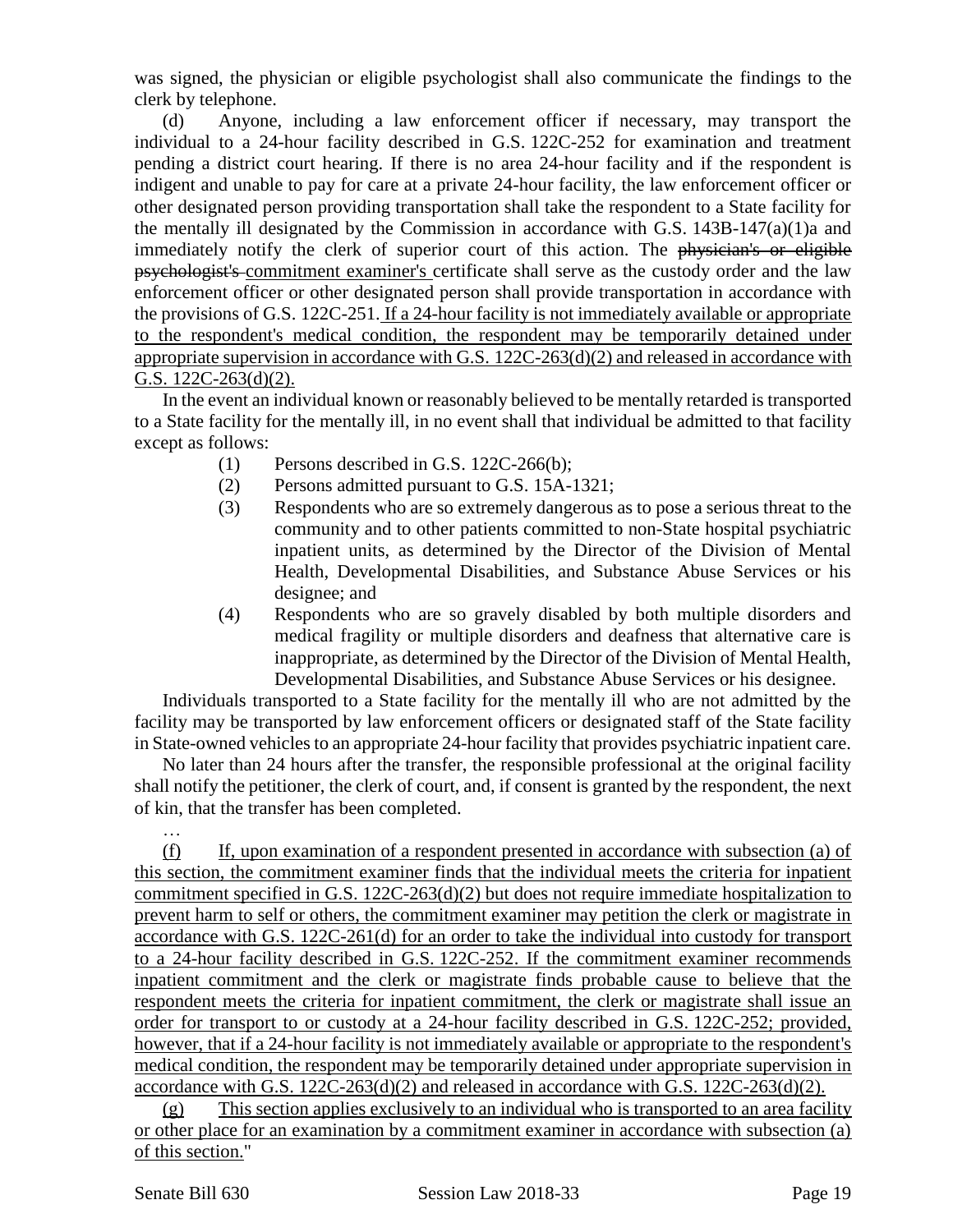#### **SECTION 24.** G.S. 122C-263 reads as rewritten:

#### "**§ 122C-263. Duties of law-enforcement law enforcement officer; first examination by physician or eligible psychologist.examination.**

(a) Without unnecessary delay after assuming custody, the law enforcement officer or the individual designated by the clerk or magistrate under G.S.  $122C-251(g)$  required to provide transportation pursuant to G.S.  $122C-251(g)$  shall take the respondent to an area a facility for examination by a physician or eligible psychologist; if a physician or eligible psychologist. or other location identified by the LME/MCO in the community crisis services plan adopted pursuant to G.S. 122C-202.2 that has an available commitment examiner and is capable of performing a first examination in conjunction with a health screening at the same location, unless exigent circumstances require the respondent be transported to an emergency department. If a commitment examiner is not available in the area facility, available, whether on-site, on-call, or via telemedicine, at any facility or location, or if a plan has not been adopted, the person designated to provide transportation shall take the respondent to an alternative non-hospital provider or facility-based crisis center for a first examination in conjunction with a health screening at the same location. If no non-hospital provider or facility-based crisis center for a first examination in conjunction with a health screening at the same location for health screening and first examination exists, the person designated to provide transportation shall take the respondent to any physician or eligible psychologist locally available. a private hospital or clinic, a general hospital, an acute care hospital, or a State facility for the mentally ill. If a physician or eligible psychologist commitment examiner is not immediately available available, the respondent may be temporarily detained in an area facility, if one is available; if an area facility is not available, the respondent may be detained under appropriate supervision in the respondent's home, in a private hospital or a clinic, in a general hospital, or in a State facility for the mentally ill, but not in a jail or other penal facility. For the purposes of this section, "non-hospital provider" means an outpatient provider that provides either behavioral health or medical services.

(a1) A facility or other location to which a respondent is transported under subsection (a) of this section shall provide a health screening of the respondent. The health screening shall be conducted by a commitment examiner or other individual who is determined by the area facility, contracted facility, or other location to be qualified to perform the health screening. The Department will work with commitment examiner professionals to develop a screening tool for this purpose. The respondent may either be in the physical face-to-face presence of the person conducting the screen or may be examined utilizing telemedicine equipment and procedures. Documentation of the health screening required under this subsection that is completed prior to transporting the patient to any general hospital, acute care hospital, or designated facility shall accompany the patient or otherwise be made available at the time of transportation to the receiving facility.

(b) The examination set forth in subsection (a) of this section is not required  $\frac{d}{dx}$ under any of the following circumstances:

- (1) The affiant who obtained the custody order is a physician or eligible psychologist commitment examiner who recommends inpatient commitment;commitment.
- (2) The custody order states that the respondent was charged with a violent crime, including a crime involving assault with a deadly weapon, and he the respondent was found incapable of proceeding; orproceeding.
- (3) Repealed by Session Laws 1987, c. 596, s. 3.

In any of these cases, the law-enforcement-law enforcement officer or person designated under G.S. 122C-251(g) shall take the respondent directly to a 24-hour facility described in G.S. 122C-252.

(c) The physician or eligible psychologist commitment examiner described in subsection (a) of this section shall examine the respondent as soon as possible, and in any event within 24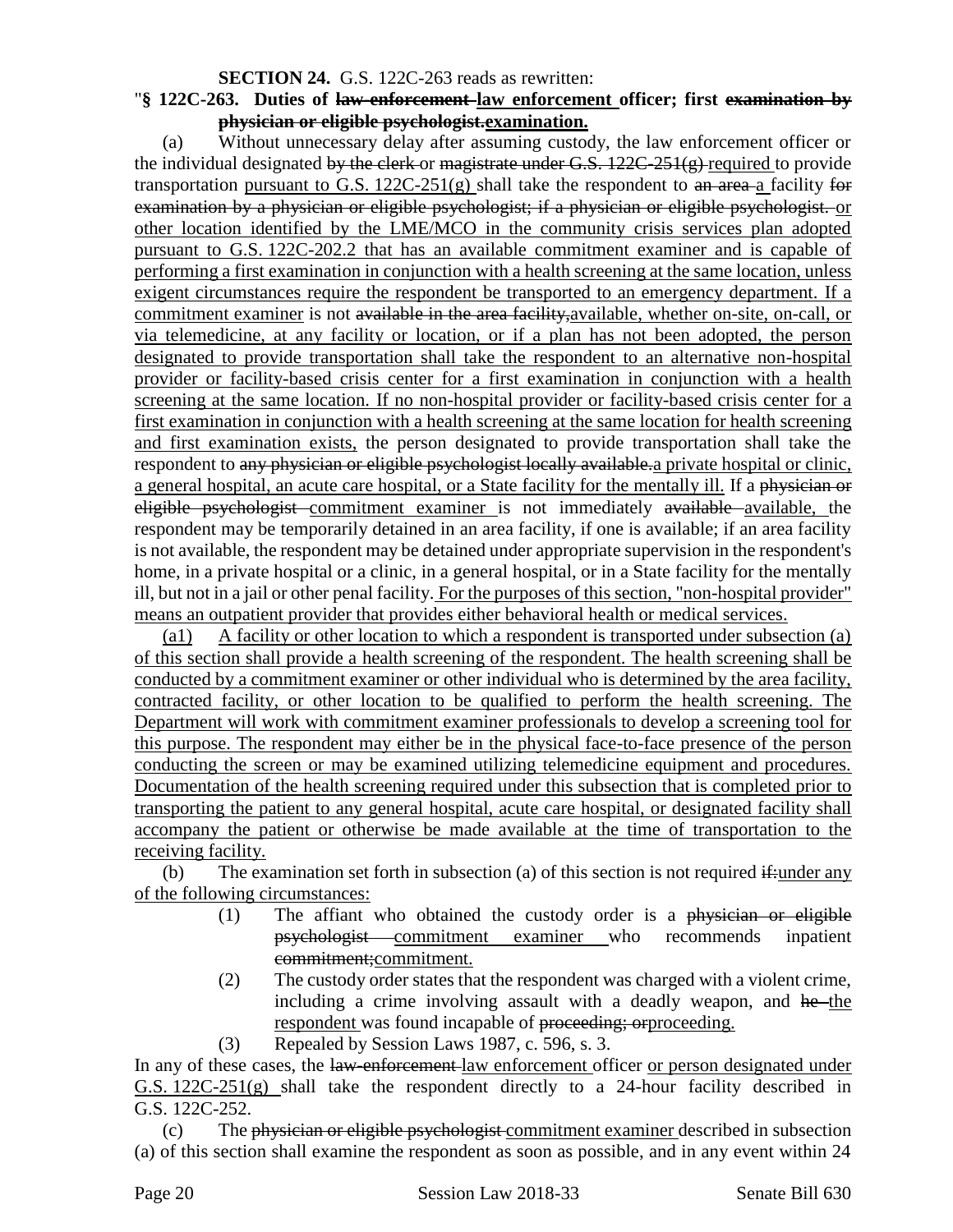hours, hours after the respondent is presented for examination. When the examination set forth in subsection (a) of this section is performed by a physician or eligible psychologis tcommitment examiner, the respondent may either be in the physical face-to-face presence of the physician or eligible psychologist commitment examiner or may be examined utilizing telemedicine equipment and procedures. A physician or eligible psychologist commitment examiner who examines a respondent by means of telemedicine must be satisfied to a reasonable medical certainty that the determinations made in accordance with subsection (d) of this section would not be different if the examination had been done in the physical presence of the physician or eligible psychologist. A physician or eligible psychologist commitment examiner. A commitment examiner who is not so satisfied must note that the examination was not satisfactorily accomplished, and the respondent must be taken for a face-to-face examination in the physical presence of a person authorized to perform examinations under this section. As used in this subsection,section, "telemedicine" is the use of two-way real-time interactive audio and video between places of lesser and greater medical capability or expertise to provide and support health care when distance separates participants who are in different geographical locations. A recipient is referred by one provider to receive the services of another provider via telemedicine.

The examination shall include but is not limited to an assessment of the respondent's: at least all of the following with respect to the respondent.

- (1) Current and previous mental illness and mental retardation including, if available, previous treatment history; history.
- (2) Dangerousness to self, as defined in G.S. 122C-3(11)a. or others, as defined in G.S.  $122C-3(11)b$ .; G.S.  $122C-3(11)b$ .
- (3) Ability to survive safely without inpatient commitment, including the availability of supervision from family, friends or others; andothers.
- (4) Capacity to make an informed decision concerning treatment.

(d) After the conclusion of the examination the physician or eligible psychologist commitment examiner shall make the following determinations:

- (1) If the physician or eligible psychologist commitment examiner finds that:all of the following:
	- a. The respondent is mentally  $\frac{d}{dt}$ ; ill.
	- b. The respondent is capable of surviving safely in the community with available supervision from family, friends, or others;others.
	- c. Based on the respondent's psychiatric history, the respondent is in need of treatment in order to prevent further disability or deterioration that would predictably result in dangerousness as defined by G.S. 122C-3(11); and G.S. 122C-3(11).
	- d. The respondent's current mental status or the nature of the respondent's illness limits or negates the respondent's ability to make an informed decision to seek voluntarily or comply with recommended treatment.

The physician or eligible psychologist commitment examiner shall so show on the examination report and shall recommend outpatient commitment. In addition the examining physician or eligible psychologist commitment examiner shall show the name, address, and telephone number of the proposed outpatient treatment physician or eenter-center in accordance with subsection (f) of this section. The person designated in the order to provide transportation shall return the respondent to the respondent's regular residence or, with the respondent's consent, to the home of a consenting individual located in the originating county, and the respondent shall be released from custody.

(2) If the physician or eligible psychologist commitment examiner finds that the respondent is mentally ill and is dangerous to self, as defined in G.S. 122C-3(11)a., or others, as defined in G.S. 122C-3(11)b., the physician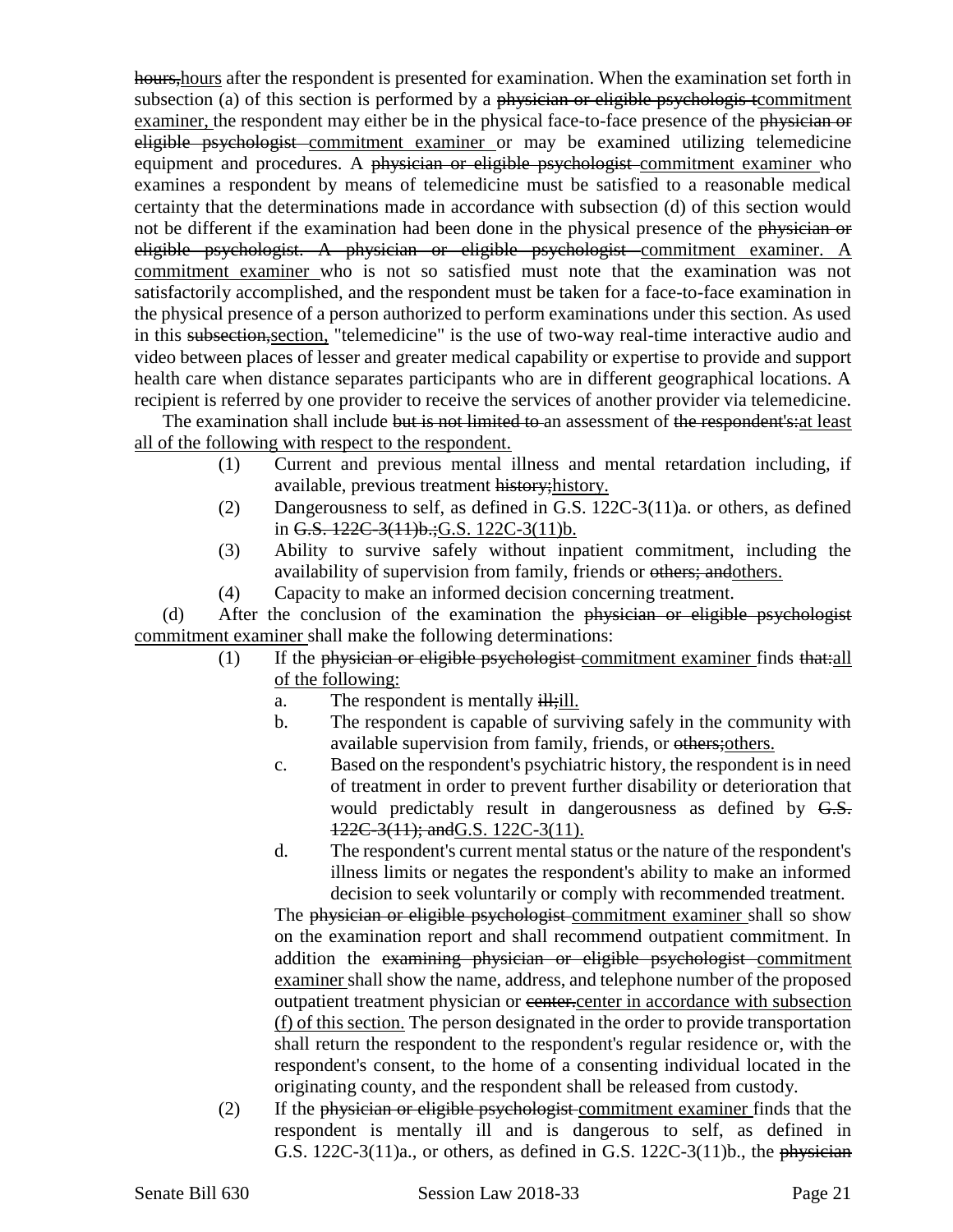or eligible psychologist commitment examiner shall recommend inpatient commitment, and shall so show on the examination report. If, in addition to mental illness and dangerousness, the physician or eligible psychologist commitment examiner also finds that the respondent is known or reasonably believed to be mentally retarded, this finding shall be shown on the report. The Upon notification, the law enforcement officer or other designated person shall take the respondent to a 24-hour facility described in G.S. 122C-252 pending a district court hearing. To the extent feasible, in providing the transportation of the respondent, the law enforcement officer shall act within six hours of notification. The other designated person shall take the respondent to a 24-hour facility described in G.S. 122C-252 pending a district court hearing within six hours of notification. If there is no area 24-hour facility and if the respondent is indigent and unable to pay for care at a private 24-hour facility, the law enforcement officer or other designated person shall take the respondent to a State facility for the mentally ill designated by the Commission in accordance with G.S. 143B-147(a)(1)a. for custody, observation, and treatment and immediately notify the clerk of superior court of this action. If a 24-hour facility is not immediately available or appropriate to the respondent's medical condition, the respondent may be temporarily detained under appropriate supervision at the site of the first examination,provided that at anytime that a physician or eligible psychologist examination. Upon the commitment examiner's determination that a 24-hour facility is available and medically appropriate, the law enforcement officer or other designated person shall transport the respondent after receiving a request for transportation by the facility of the commitment examiner. To the extent feasible, in providing the transportation of the respondent, the law enforcement officer shall act within six hours of notification. The other designated person shall transport the respondent without unnecessary delay and within six hours after receiving a request for transportation by the facility of the commitment examiner. At any time during the respondent's temporary detention under appropriate supervision, if a commitment examiner determines that the respondent is no longer in need of inpatient commitment, the proceedings shall be terminated and the respondent transported and released in accordance with subdivision (3) of this subsection. However, if the physician or eligible psychologist commitment examiner determines that the respondent meets the criteria for outpatient commitment, as defined in subdivision (1) of this subsection, the physician or eligible psychologist commitment examiner may recommend outpatient commitment, and the respondent shall be transported and released in accordance with subdivision (1) of this subsection. Any decision to terminate the proceedings or to recommend outpatient commitment after an initial recommendation of inpatient commitment shall be documented and reported to the clerk of superior court in accordance with subsection (e) of this section. If the respondent is temporarily detained and a 24-hour facility is not available or medically appropriate seven days after the issuance of the custody order, a physician or psychologist commitment examiner shall report this fact to the clerk of superior court and the proceedings shall be terminated. Termination of proceedings pursuant to this subdivision shall not prohibit or prevent the initiation of new involuntary commitment proceedings when appropriate. A commitment examiner may initiate a new involuntary commitment proceeding prior to the expiration of this seven-day period, as long as the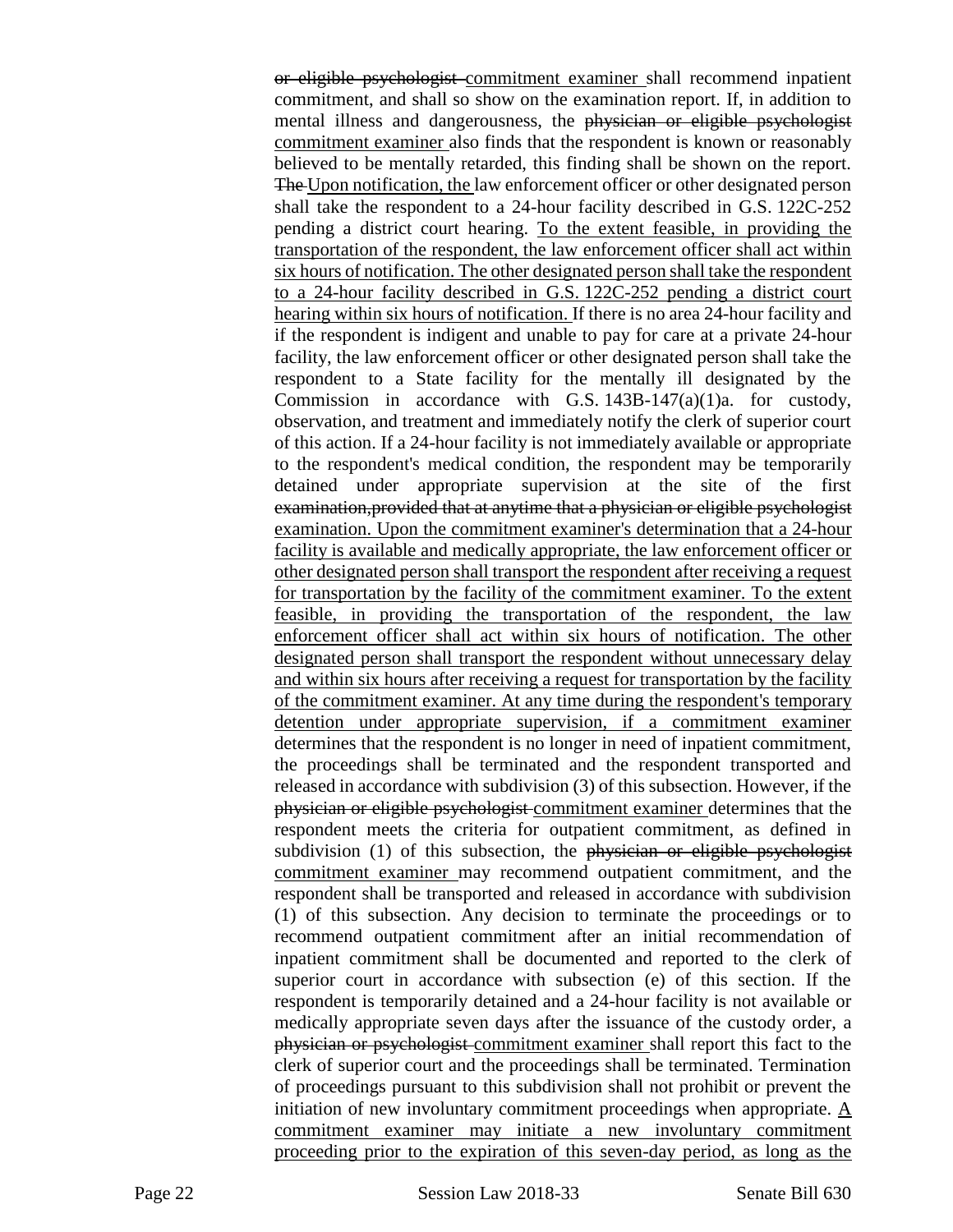respondent continues to meet applicable criteria. Affidavits filed in support of proceedings terminated pursuant to this subdivision may not be submitted in support of any subsequent petitions for involuntary commitment. If the affiant initiating new commitment proceedings is a physician or eligible psychologist,commitment examiner, the affiant shall conduct a new examination and may not rely upon examinations conducted as part of proceedings terminated pursuant to this subdivision.

In the event an individual known or reasonably believed to be mentally retarded is transported to a State facility for the mentally ill, in no event shall that individual be admitted to that facility except as follows:

- a. Persons described in G.S. 122C-266(b);
- b. Persons admitted pursuant to G.S. 15A-1321;
- c. Respondents who are so extremely dangerous as to pose a serious threat to the community and to other patients committed to non-State hospital psychiatric inpatient units, as determined by the Director of the Division of Mental Health, Developmental Disabilities, and Substance Abuse Services or his designee; and
- d. Respondents who are so gravely disabled by both multiple disorders and medical fragility or multiple disorders and deafness that alternative care is inappropriate, as determined by the Director of the Division of Mental Health, Developmental Disabilities, and Substance Abuse Services or his designee.

Individuals transported to a State facility for the mentally ill who are not admitted by the facility may be transported by law enforcement officers or designated staff of the State facility in State-owned vehicles to an appropriate 24-hour facility that provides psychiatric inpatient care.

No later than 24 hours after the transfer, the responsible professional at the original facility shall notify the petitioner, the clerk of court, and, if consent is granted by the respondent, the next of kin, that the transfer has been completed.

(3) If the physician or eligible psychologist commitment examiner finds that neither condition described in subdivisions (1) or (2) of this subsection exists, the proceedings shall be terminated. The person designated in the order to provide transportation shall return the respondent to the respondent's regular residence or, with the respondent's consent, to the home of a consenting individual located in the originating county and the respondent shall be released from custody.

(e) The findings of the physician or eligible psychologist commitment examiner and the facts on which they are based shall be in writing in all cases. The physician or eligible psychologist commitment examiner shall send a copy of the findings to the clerk of superior court by the most reliable and expeditious means. If it cannot be reasonably anticipated that the clerk will receive the copy within 48 hours of the time that it was signed, the physician or eligible psychologist shall also communicate his findings to the clerk by telephone.

(f) When outpatient commitment is recommended, the examining physician or eligible psychologist,commitment examiner, if different from the proposed outpatient treatment physician or center, shall give the respondent a written notice listing the name, address, and telephone number of the proposed outpatient treatment physician or center and directing the respondent to appear at the address at a specified date and time. The examining physician or eligible psychologist before the appointment shall notify by telephone the designated outpatient treatment physician or center and shall send a copy of the notice and his examination report to the physician or center.shall contact the LME/MCO that serves the county where the respondent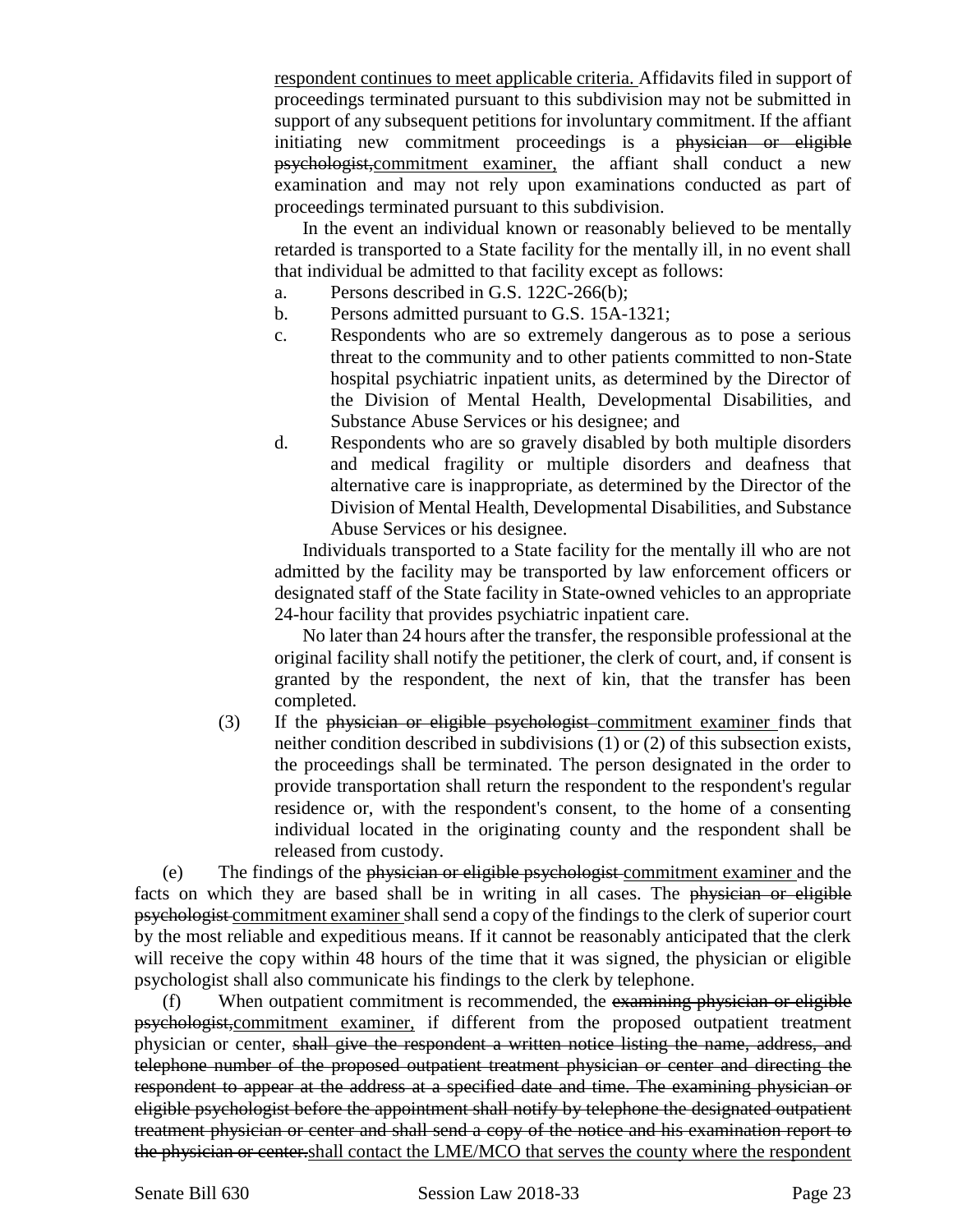resides or the LME/MCO that coordinated services for the respondent to inform the LME/MCO that the respondent is being recommended for outpatient commitment. The commitment examiner shall give the respondent a written notice listing the name, address, and telephone number of the proposed outpatient treatment physician or center.

(g) The physician or eligible psychologist,commitment examiner, at the completion of the examination, shall provide the respondent with specific information regarding the next steps that will occur."

**SECTION 25.** G.S. 122C-263.1 reads as rewritten:

"**§ 122C-263.1. Secretary's authority to waive requirement of first examination by physician or eligible psychologist;certify commitment examiners; training of certified providers commitment examiners performing first examinations.examinations; LME/MCO responsibilities.**

(a) Physicians and eligible psychologists are qualified to perform the commitment examinations required under G.S. 122C-263(c) and G.S. 122C-283(c). The Secretary of Health and Human Services may, upon request of an LME, waive the requirements of G.S. 122C-261 through G.S. 122C-263 and G.S. 122C-281 through G.S. 122C-283 pertaining to initial (first-level) examinations by a physician or eligible psychologist of individuals meeting the criteria of G.S. 122C-261(a) or G.S. 122C-281(a), as applicable, as follows: may individually certify to perform the first commitment examinations required by G.S. 122C-261 through G.S. 122C-263 and G.S. 122C-281 through G.S. 122C-283 other health, mental health, and substance abuse professionals whose scope of practice includes diagnosing and documenting psychiatric or substance use disorders and conducting mental status examinations to determine capacity to give informed consent to treatment as follows:

- (1) The Secretary has received a request from an LME to substitute for a physician or eligible psychologist, a licensed clinical social worker, a master's level psychiatric nurse, or a master's level certified clinical addictions specialist in accordance with subdivision (8) of this subsection to conduct the initial (first-level) examinations of individuals meeting the criteria of G.S.  $122C-261(a)$  or G.S.  $122C-281(a)$ . In making this type of request, the LME shall specifically describe all of the following: request:
	- a. How the purpose of the statutory requirement would be better served by waiving the requirement and substituting the proposed change under the waiver. To certify a licensed clinical social worker, a master's or higher level degree nurse practitioner, a licensed professional counsellor, or a physician's assistant to conduct the first examinations described in G.S. 122C-263(c) and G.S. 122C-283(c).
	- b. How the waiver will enable the LME to improve the delivery or management of mental health, developmental disabilities, and substance abuse services. To certify a master's level licensed clinical addictions specialist to conduct the first examination described in G.S. 122C-283(c).
	- c. How the health, safety, and welfare of individuals will continue to be at least as well protected under the waiver as under the statutory requirement.
- (2) The Secretary shall review the request and may approve it upon finding all of the following:
	- a. The request meets the requirements of this section.
	- b. The request furthers the purposes of State policy under G.S. 122C-2 and mental health, developmental disabilities, and substance abuse services reform.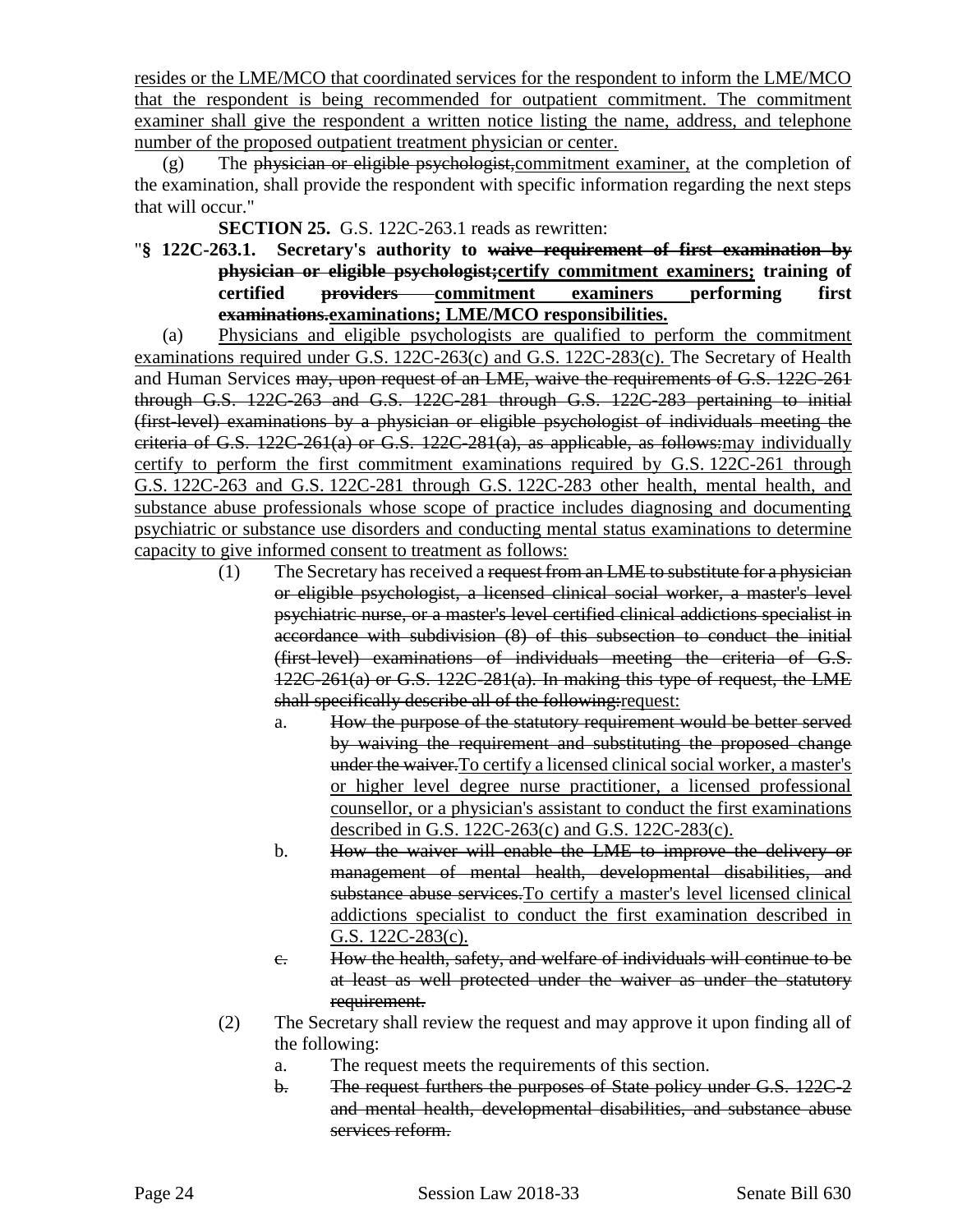- c. The request improves the delivery of mental health, developmental disabilities, and substance abuse services in the counties affected by the waiver and also protects the health, safety, and welfare of individuals receiving these services.
- d. The Department determines that the applicant possesses the professional licensure, registration, or certification to qualify the applicant as a professional whose scope of practice includes diagnosing and documenting psychiatric or substance use disorders and conducting mental status examinations to determine capacity to give informed consent to treatment.
- e. The applicant for certification has successfully completed the Department's standardized training program for involuntary commitment and has successfully passed the examination for that program.
- (3) The Secretary shall evaluate the effectiveness, quality, and efficiency of mental health, developmental disabilities, and substance abuse services and protection of health, safety, and welfare under the waiver.
- (4) A waiver certification granted by the Secretary under this section shall be in effect for a period of up to three years and may be rescinded at any time within this period if the Secretary finds the LME certified individual has failed to meet the requirements of this section. Certification may be renewed every three years upon completion of a refresher training program approved by the Department.
- (5) In no event shall the substitution certification of a licensed clinical social worker, master's or higher level psychiatric nurse, degree nurse practitioner, licensed professional counsellor, physician assistant, or master's level certified clinical addictions specialist under a waiver granted under this section be construed as authorization to expand the scope of practice of the licensed clinical social worker, the master's level psychiatric nurse, nurse practitioner, licensed professional counsellor, physician assistant, or the master's level certified clinical addictions specialist.
- (6) The Department shall require that individuals performing certified to perform initial examinations under the waiver this section have successfully completed the Department's standardized involuntary commitment training program and examination. The Department shall maintain a list of these individuals on its Internet Web site.
- (7) As part of its waiver request, the LME shall document the availability of a physician to provide backup support.
- (7a) No less than annually, the Department shall submit a list of certified first commitment examiners to the Chief District Court Judge of each judicial district in North Carolina and maintain a current list of certified first commitment examiners on its Internet Web site.
- (8) A master's level certified licensed clinical addiction specialist shall only be authorized to conduct the initial examination of individuals meeting the criteria of G.S. 122C-281(a).

(b) The Division of Mental Health, Developmental Disabilities, and Substance Abuse Services Department shall expand its standardized certification training program to include refresher training for all certified providers performing initial examinations pursuant to subsection (a) of this section."

**SECTION 26.** G.S. 122C-264 reads as rewritten:

"**§ 122C-264. Duties of clerk of superior court and the district attorney.**

Senate Bill 630 Session Law 2018-33 Page 25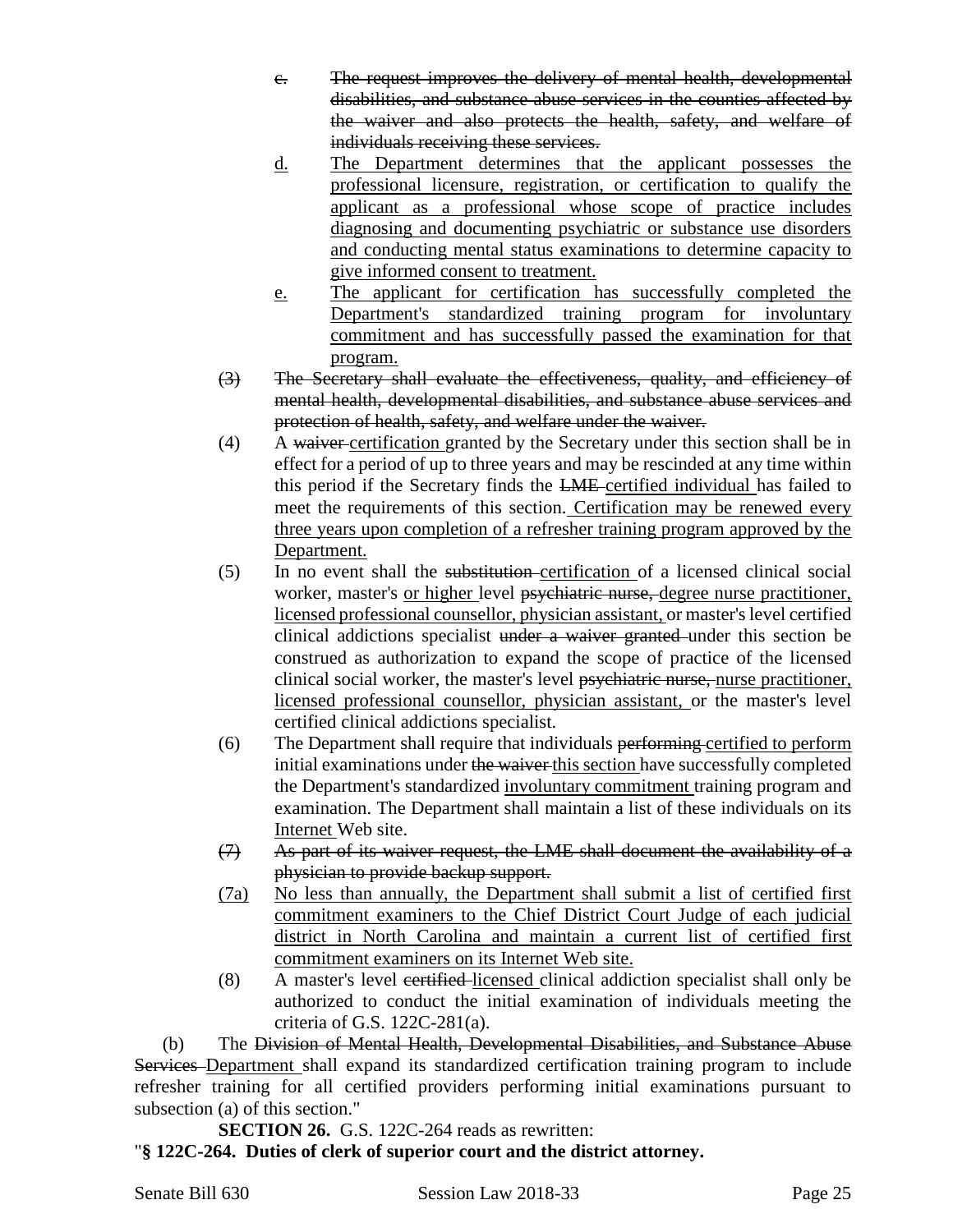(a) Upon receipt of a physician's or eligible psychologist's commitment examiner's finding that the respondent meets the criteria of G.S.  $122C-263(d)(1)$  and that outpatient commitment is recommended, the clerk of superior court of the county where the petition was initiated, upon direction of a district court judge, shall calendar the matter for hearing and shall notify the respondent, the proposed outpatient treatment physician or center, and the petitioner of the time and place of the hearing. The petitioner may file a written waiver of his right to notice under this subsection with the clerk of court.

(b) Upon receipt by the clerk of superior court pursuant to G.S. 122C-266(c) of a physician's or eligible psychologist's commitment examiner's finding that a respondent meets the criteria of G.S.  $122C-263(d)(2)$  and that inpatient commitment is recommended, the clerk of superior court of the county where the 24-hour facility is located shall, after determination required by G.S. 122C-261(c) and upon direction of a district court judge, assign counsel if necessary, calendar the matter for hearing, and notify the respondent, his counsel, and the petitioner of the time and place of the hearing. The petitioner or respondent, directly or through counsel, may file a written waiver of his the right to notice under this subsection with the clerk of court.

(b1) Upon receipt of a physician's or eligible psychologist's commitment examiner's certificate that a respondent meets the criteria of G.S. 122C-261(a) and that immediate hospitalization is needed pursuant to G.S. 122C-262, the clerk of superior court of the county where the treatment facility is located shall submit the certificate to the Chief District Court Judge. The court shall review the certificate within 24 hours, excluding Saturday, Sunday, and holidays, for a finding of reasonable grounds in accordance with [G.S.] 122C-261(b). The clerk shall notify the treatment facility of the court's findings by telephone and shall proceed as set forth in subsections (b), (c), and (f) of this section.

…."

**SECTION 27.** G.S. 122C-265 reads as rewritten:

#### "**§ 122C-265. Outpatient commitment; examination and treatment pending hearing.**

(a) If a respondent, who has been recommended for outpatient commitment by  $a_n$ examining physician or eligible psychologist commitment examiner different from the proposed outpatient treatment physician or center, fails to appear for examination by the proposed outpatient treatment physician or center at the designated time, the physician or center shall notify the clerk of superior court who shall issue an order to a law-enforcement-law enforcement officer or other person authorized under G.S. 122C-251 to take the respondent into custody and take him immediately to the outpatient treatment physician or center for evaluation. The custody order is valid throughout the State. The law-enforcement officer may wait during the examination and return the respondent to his home after the examination.

(b) The examining physician commitment examiner or the proposed outpatient treatment physician or center may prescribe to the respondent reasonable and appropriate medication and treatment that are consistent with accepted medical standards pending the district court hearing.

(c) In no event may a respondent released on a recommendation that he or she meets the outpatient commitment criteria be physically forced to take medication or forceably-forcibly detained for treatment pending a district court hearing.

(d) If at any time pending the district court hearing the outpatient treatment physician or center determines that the respondent does not meet the criteria of G.S.  $122C-263(d)(1)$ , he the physician shall release the respondent and notify the clerk of court and the proceedings shall be terminated.

(e) If a respondent becomes dangerous to himself, self as defined in G.S. 122C-3(11)a., or others, as defined in G.S. 122C-3(11)b., pending a district court hearing on outpatient commitment, new proceedings for involuntary inpatient commitment may be initiated.

(f) If an inpatient commitment proceeding is initiated pending the hearing for outpatient commitment and the respondent is admitted to a 24-hour facility to be held for an inpatient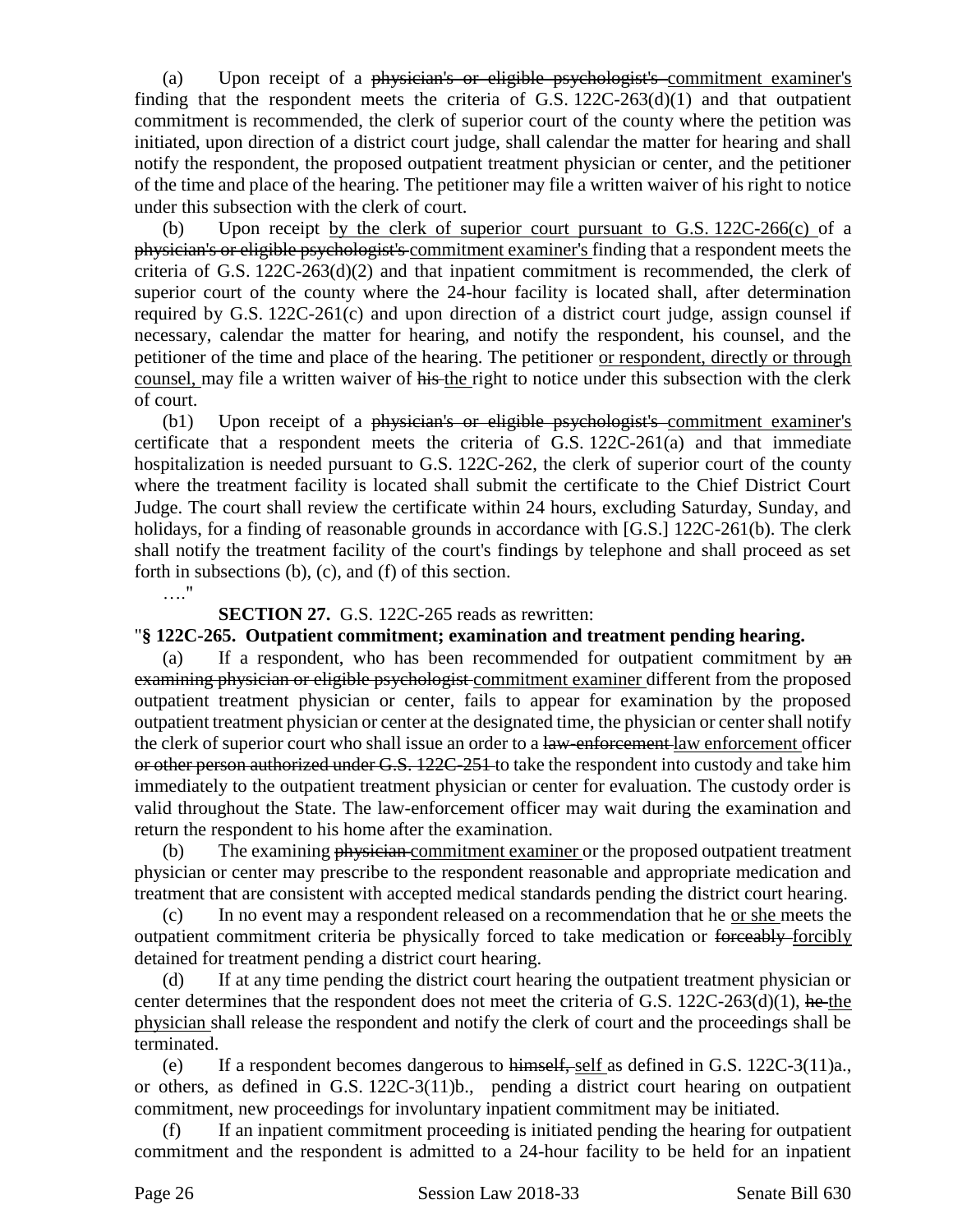commitment hearing, notice shall be sent by the clerk of court in the county where the respondent is being held to the clerk of court of the county where the outpatient commitment was initiated and the outpatient commitment proceeding shall be terminated."

**SECTION 28.** G.S. 122C-267 reads as rewritten:

#### "**§ 122C-267. Outpatient commitment; district court hearing.**

… (c) Certified copies of reports and findings of physicians and psychologists commitment examiners and medical records of previous and current treatment are admissible in evidence. …."

### **SECTION 29.** G.S. 122C-268 reads as rewritten:

#### "**§ 122C-268. Inpatient commitment; district court hearing.**

(a) A hearing shall be held in district court within 10 days of the day the respondent is taken into law enforcement custody pursuant to G.S. 122C-261(e) or G.S. 122C-262. If a respondent temporarily detained under G.S. 122C-263(d)(2) is subject to a series of successive custody orders issued pursuant to G.S. 122C-263(d)(2), the hearing shall be held within 10 days after the day that the respondent is taken into custody under the most recent custody order. A continuance of not more than five days may be granted upon motion  $\theta$  for any of the following:

 $(1)$  The e<del>ourt;</del>court.

…

- (2) Respondent's counsel; orcounsel.
- (3) The State, sufficiently in advance to avoid movement of the respondent.

(f) Certified copies of reports and findings of physicians and psychologists commitment examiners and previous and current medical records are admissible in evidence, but the respondent's right to confront and cross-examine witnesses may not be denied.

(g) Hearings may To the extent feasible, hearings shall be held in an appropriate room not used for treatment of clients at the facility in which the respondent is being treated if it in a manner approved by the chief district court judge if the facility is located within the presiding judge's district court district as defined in G.S. 7A-133, by audio and video transmission between a treatment facility and a courtroom in which the judge and the respondent can see and hear each other, or G.S. 7A-133. Hearings may be held in the judge's chambers. A hearing may not be held in a regular courtroom, over objection of the respondent, if in the discretion of a judge a more suitable place is available. A hearing may be held by audio and video transmission between the treatment facility and a courtroom in a manner that allows (i) the judge and the respondent to see and hear each other and (ii) the respondent to communicate fully and confidentially with the respondent's counsel during the proceeding. Prior to any hearing held by audio and video transmission, the chief district court judge shall submit to the Administrative Office of the Courts the procedures and type of equipment for audio and video transmission for approval by the Administrative Office of the Courts. Notwithstanding the provisions of this subsection, if the respondent, through counsel, objects to a hearing held by audio and video transmission, the hearing shall be held in the physical presence of the presiding district court judge. Regardless of the manner and location for hearings, hearings shall be held in a manner that complies with any applicable federal and State laws governing the confidentiality and security of confidential information, including any information transmitted from the treatment facility by audio and video transmission. If the respondent has counsel, the respondent shall be allowed to communicate fully and confidentially with his attorney during the proceeding. Prior to the use of the audio and video transmission, the procedures and type of equipment for audio and video transmission shall be submitted to the Administrative Office of the Courts by the chief district court judge and approved by the Administrative Office of the Courts. …."

**SECTION 30.** G.S. 122C-271 reads as rewritten: "**§ 122C-271. Disposition.**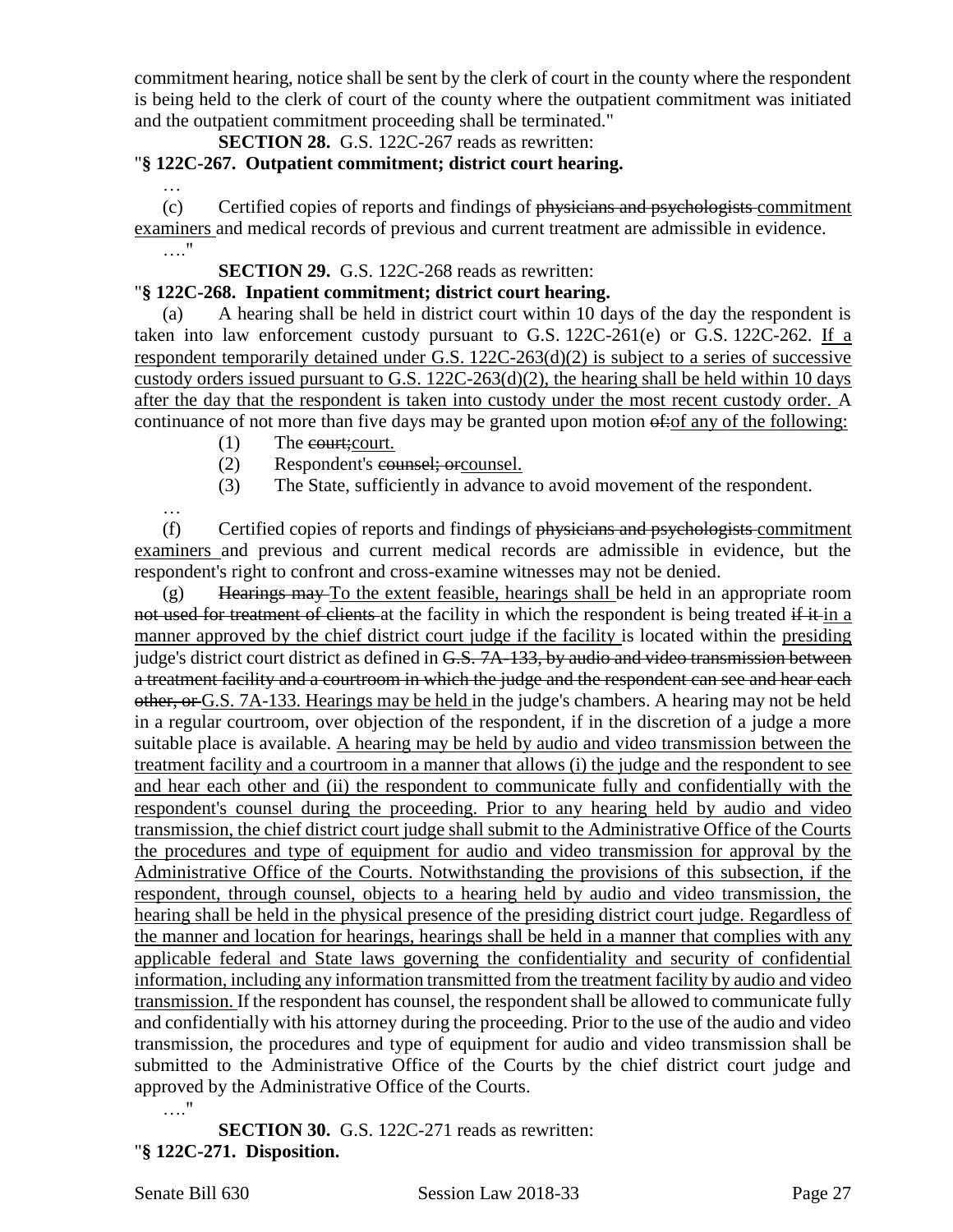(a) If an examining physician or eligible psychologist a commitment examiner has recommended outpatient commitment and the respondent has been released pending the district court hearing, the court may make one of the following dispositions:

- (1) If the court finds by clear, cogent, and convincing evidence that the respondent is mentally ill; that he is capable of surviving safely in the community with available supervision from family, friends, or others; that based on respondent's treatment history, the respondent is in need of treatment in order to prevent further disability or deterioration that would predictably result in dangerousness as defined in G.S. 122C-3(11); and that the respondent's current mental status or the nature of his illness limits or negates his ability to make an informed decision to seek voluntarily or comply with recommended treatment, it may order outpatient commitment for a period not in excess of 90 days.
- (2) If the court does not find that the respondent meets the criteria of commitment set out in subdivision (1) of this subsection, the respondent shall be discharged and the facility at which he was last a client-proposed outpatient physician center so notified.
- (3) Before ordering any outpatient commitment under this subsection, the court shall make findings of fact as to the availability of outpatient treatment from an outpatient treatment physician or center that has agreed to accept the respondent as a client of outpatient treatment services. The court shall show on the order the outpatient treatment physician or center that is to be responsible for the management and supervision of the respondent's outpatient commitment. If the designated outpatient treatment physician or center will be monitoring and supervising the respondent's outpatient commitment pursuant to a contract for services with an LME/MCO, the court shall show on the order the identity of the LME/MCO. The clerk of court shall send a copy of the outpatient commitment order to the designated outpatient treatment physician or center and to the respondent client or the legally responsible person. The clerk of court shall also send a copy of the order to that LME/MCO. Copies of outpatient commitment orders sent by the clerk of court to an outpatient treatment center or physician under this section, including orders sent to an LME/MCO, shall be sent by the most reliable and expeditious means, but in no event less than 48 hours after the hearing.

(b) If the respondent has been held in a 24-hour facility pending the district court hearing pursuant to G.S. 122C-268, the court may make one of the following dispositions:

- …
- (4) Before ordering any outpatient commitment, the court shall make findings of fact as to the availability of outpatient treatment.treatment from an outpatient treatment physician or center that has agreed to accept the respondent as a client of outpatient treatment services. The court shall also show on the order the outpatient treatment physician or center who is to be responsible for the management and supervision of the respondent's outpatient commitment. When an outpatient commitment order is issued for a respondent held in a 24-hour facility, the court may order the respondent held at the facility for no more than 72 hours in order for the facility to notify the designated outpatient treatment physician or center of the treatment needs of the respondent. The clerk of court in the county where the facility is located shall send a copy of the outpatient commitment order to the designated outpatient treatment physician or center.center and to the respondent or the legally responsible person. If the designated outpatient treatment physician or center shall be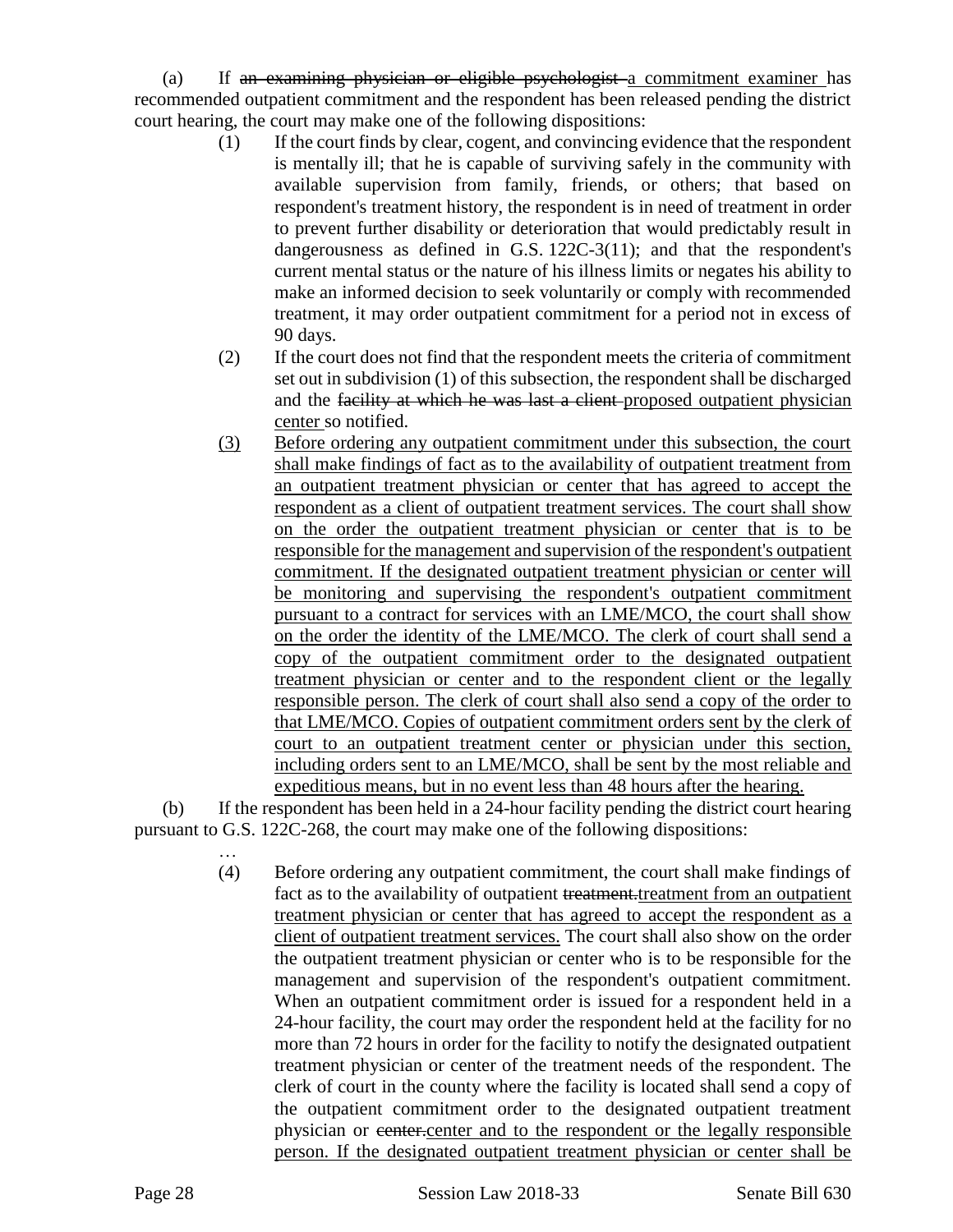monitoring and supervising the respondent's outpatient commitment pursuant to a contract for services with an LME/MCO, the clerk of court shall how on the order the identity of the LME/MCO. The clerk of court shall send a copy of the order to the LME/MCO. Copies of outpatient commitment orders sent by the clerk of court to an outpatient treatment center or physician pursuant to this subdivision, including orders sent to an LME/MCO, shall be sent by the most reliable and expeditious means, but in no event less than 48 hours after the hearing. If the outpatient commitment will be supervised in a county other than the county where the commitment originated, the court shall order venue for further court proceedings to be transferred to the county where the outpatient commitment will be supervised. Upon an order changing venue, the clerk of superior court in the county where the commitment originated shall transfer the file to the clerk of superior court in the county where the outpatient commitment is to be supervised.

## **SECTION 31.** G.S. 122C-276 reads as rewritten:

# "**§ 122C-276. Inpatient commitment; rehearings for respondents other than insanity acquittees.**

(c) Subject to the provisions of G.S. 122C-269 $(c)$ , rehearings shall be held at the facility in which the respondent is receiving treatment as authorized in G.S. 122C-268(g). The judge is a judge of the district court of the district court district as defined in G.S. 7A-133 in which the facility is located or a district court judge temporarily assigned to that district.  $\frac{1}{2}$ .  $\frac{1}{2}$ 

**SECTION 32.** G.S. 122C-281 reads as rewritten:

#### "**§ 122C-281. Affidavit and petition before clerk or magistrate; custody order.**

(a) Any individual who has knowledge of a substance abuser who is dangerous to himself self or others may appear before a clerk or assistant or deputy clerk of superior court or a magistrate, execute an affidavit to this effect, and petition the clerk or magistrate for issuance of an order to take the respondent into custody for examination by a physician or eligible psychologist.commitment examiner. The affidavit shall include the facts on which the affiant's opinion is based. Jurisdiction under this subsection is in the clerk or magistrate in the county where the respondent resides or is found.

(b) If the clerk or magistrate finds reasonable grounds to believe that the facts alleged in the affidavit are true and that the respondent is probably a substance abuser and dangerous to himself-self or others, he the clerk or magistrate shall issue an order to a law-enforcement-law enforcement officer or any other person authorized by G.S. 122C-251 designated under  $G.S.122C-251(g)$  to take the respondent into custody for examination by a physician or eligible psychologist.commitment examiner.

(c) If the clerk or magistrate issues a custody order, he the clerk or magistrate shall also make inquiry in any reliable way as to whether the respondent is indigent within the meaning of G.S. 7A-450. A magistrate shall report the result of this inquiry to the clerk.

(d) If the affiant is a physician or eligible psychologist, commitment examiner who has examined the respondent, he or she may execute the affidavit before any official authorized to administer oaths. He The commitment examiner is not required to appear before the clerk or magistrate for this purpose. His The commitment examiner's examination shall comply with the requirements of the initial examination as provided in G.S. 122C-283(c). The affiant shall file the affidavit and examination findings with the clerk of court in the manner described in G.S.  $122C-261(d)(1)$ . If the physician or eligible psychologist commitment examiner recommends commitment and the clerk or magistrate finds probable cause to believe that the respondent meets the criteria for commitment, he the clerk or magistrate shall issue an order to a

…."

…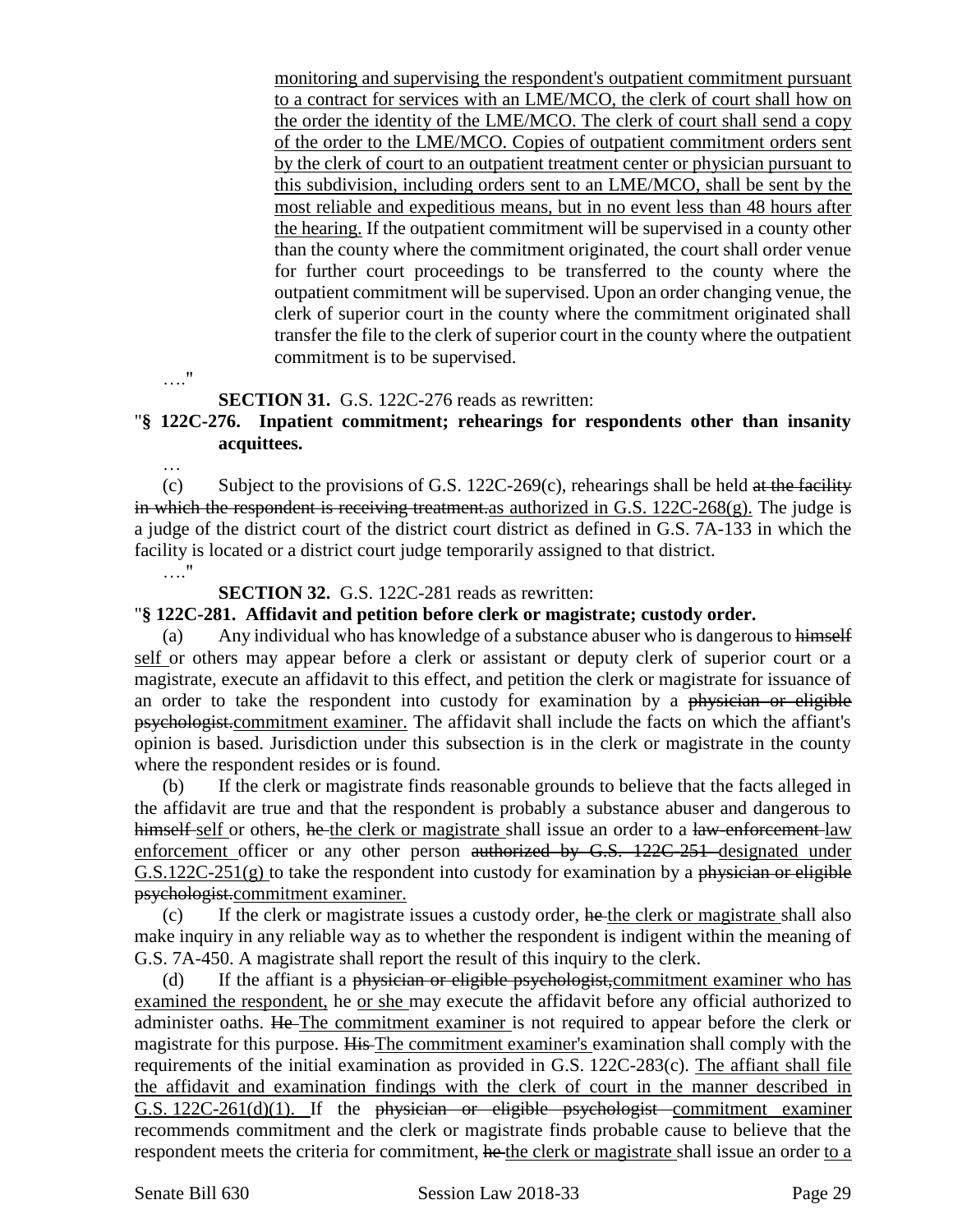law enforcement officer to take the respondent into custody for transportation to <del>or custody at a</del> 24-hour facility or release the respondent, facility, or, if the respondent is released pending hearing, as described in G.S. 122C-283(d)(1).G.S. 122C-283(d)(1), order that a hearing be held as provided in G.S. 122C-284(a). If a physician or eligible psychologist executes an affidavit for commitment of a respondent, a second qualified professional shall perform the examination required by G.S. 122C-285. Any person or entity who or which has been designated in compliance with G.S. 122C-251(g) shall be permitted to complete all or part of the duties of a law enforcement officer, in accord with the designation.

(e) Upon receipt of the custody order of the clerk or magistrate, a law-enforcement law enforcement officer or other person designated person identified in the order shall take the respondent into custody within 24 hours after the order is signed. The custody order is valid throughout the State.

(e1) No commitment examiner, area facility, acute care hospital, general hospital, or other site of first examination, or their officials, staff, employees, or other individuals responsible for the custody, examination, detention, management, supervision, treatment, or release of an individual examined for commitment, who is not grossly negligent, shall be held liable in any civil or criminal action for taking measures to temporarily detain an individual for the period of time necessary to complete a commitment examination, submit an affidavit to the magistrate or clerk of court, and await the issuance of a custody order as authorized by subsection (d) of this section.

(f) When a petition is filed for an individual who is a resident of a single portal area, the procedures for examination by a physician or eligible psychologist as set forth in G.S. 122C-283(c) shall be carried out in accordance with the area plan. When an individual from a single portal area is presented for commitment at a facility directly, he may be accepted for admission in accordance with G.S. 122C-285. The facility shall notify the area authority within 24 hours of admission and further planning of treatment for the individual is the joint responsibility of the area authority and the facility as prescribed in the area plan."

**SECTION 33.** G.S. 122C-282 reads as rewritten:

#### "**§ 122C-282. Special emergency procedure for violent individuals.**

When an individual subject to commitment under the provisions of this Part is also violent and requires restraint and when delay in taking him the individual to a physician or eligible psychologist commitment examiner for examination would likely endanger life or property, a law-enforcement law enforcement officer may take the person into custody and take him or her immediately before a magistrate or clerk. The law-enforcement-law enforcement officer shall execute the affidavit required by G.S. 122C-281 and in addition shall swear that the respondent is violent and requires restraint and that delay in taking the respondent to a physician or eligible psychologist commitment examiner for an examination would endanger life or property.

If the clerk or magistrate finds by clear, cogent, and convincing evidence that the facts stated in the affidavit are true, that the respondent is in fact violent and requires restraint, and that delay in taking the respondent to a physician or eligible psychologist commitment examiner for an examination would endanger life or property, he the clerk or magistrate shall order the law enforcement law enforcement officer to take the respondent directly to a 24-hour facility described in G.S. 122C-252.

Respondents received at a 24-hour facility under the provisions of this section shall be examined and processed thereafter in the same way as all other respondents under this Part."

**SECTION 34.** G.S. 122C-283 reads as rewritten:

## "**§ 122C-283. Duties of law-enforcement officer; first examination by physician or eligible psychologist.commitment examiner.**

(a) Without unnecessary delay after assuming custody, the law-enforcement-law enforcement officer or the individual designated by the clerk or magistrate or required to provide transportation under G.S.  $122C-251(g)$  to provide transportation shall take the respondent to an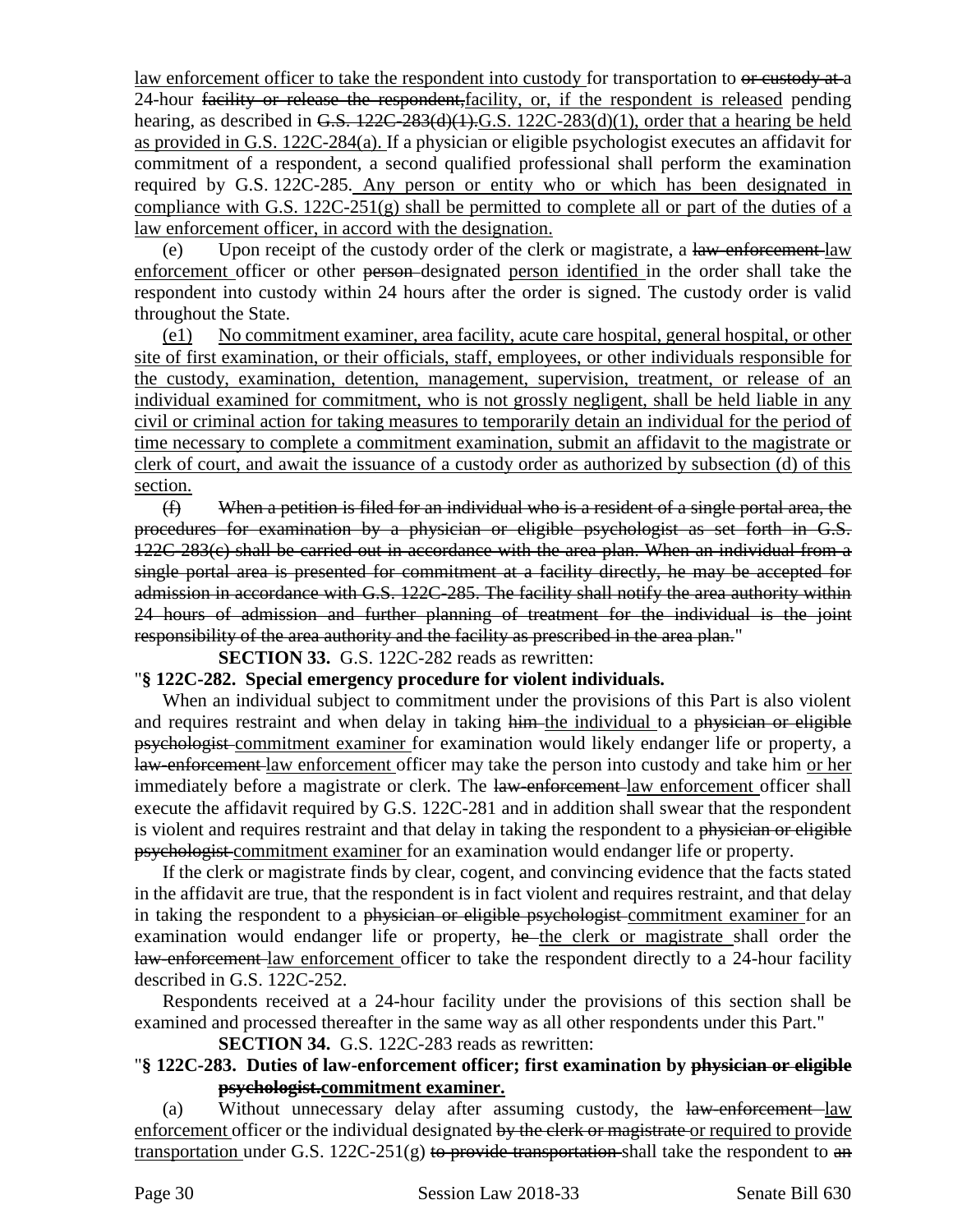area a facility for examination by a physician or eligible psychologist if a physician or eligible psychologist is not available in the area facility, he shall take the respondent to any physician or eligible psychologist locally available. or other location identified by the LME/MCO in the community crisis services plan adopted pursuant to G.S. 122C-202.2 that has an available commitment examiner and is capable of performing a first examination in conjunction with a health screening in the same location, unless exigent circumstances require the respondent be transported to an emergency department. If a commitment examiner is not available, whether on-site, on-call, or via telemedicine, at any facility or location, or if a plan has not been adopted, the person designated to provide transportation shall take the respondent to an alternative non-hospital provider or facility-based crisis center for a first examination in conjunction with a health screening at the same location. If no non-hospital provider or facility-based crisis center for a first examination in conjunction with a health screening at the same location, the person designated to provide transportations shall take the respondent to a private hospital or clinic, a general hospital, an acute care hospital, or a State facility for the mentally ill. If a physician or eligible psychologist commitment examiner is not immediately available, the respondent may be temporarily detained in an area facility if one is available; if an area facility is not available, he may be detained under appropriate supervision, in his home, in a private hospital or a clinic, or in a general hospital, but not in a jail or other penal facility. For the purposes of this section, "non-hospital provider" means an outpatient provider that provides either behavioral health or medical services.

(a1) A facility, or other location to which a respondent is transported under subsection (a) of this section, shall provide a health screening of the respondent. The health screening shall be conducted by a physician or other individual who is determined by the area facility, contracted facility, or other location to be qualified to perform the health screening. The respondent may either be in the physical face-to-face presence of the health screening examiner or may be examined utilizing telemedicine equipment and procedures. Documentation of the health screening required under this subsection that is completed prior to transporting the patient to any general or acute care hospital shall accompany the patient or otherwise be made available at the time of transportation to the receiving facility.

(b) The examination set forth in subsection (a) of this section is not required  $\frac{d}{dx}$  if: under either of the following circumstances:

- (1) The affiant who obtained the custody order is a physician or eligible psychologist; orcommitment examiner.
- (2) The respondent is in custody under the special emergency procedure described in G.S. 122C-282.

In these cases when it is recommended that the respondent be detained in a 24-hour facility, the law-enforcement law enforcement officer shall take the respondent directly to a 24-hour facility described in G.S. 122C-252.

(c) The physician or eligible psychologist commitment examiner described in subsection (a) of this section shall examine the respondent as soon as possible, and in any event within 24 hours, after the respondent is presented for examination. The examination shall include but is not limited to an assessment of the respondent's:

- (1) Current and previous substance abuse including, if available, previous treatment history; and
- (2) Dangerousness to himself or others as defined in G.S. 122C-3(11).

(d) After the conclusion of the examination examination, the physician or eligible psychologist commitment examiner shall make the following determinations:

> (1) If the physician or eligible psychologist commitment examiner finds that the respondent is a substance abuser and is dangerous to himself-self or others, he the commitment examiner shall recommend commitment and whether the respondent should be released or be held at a 24-hour facility pending hearing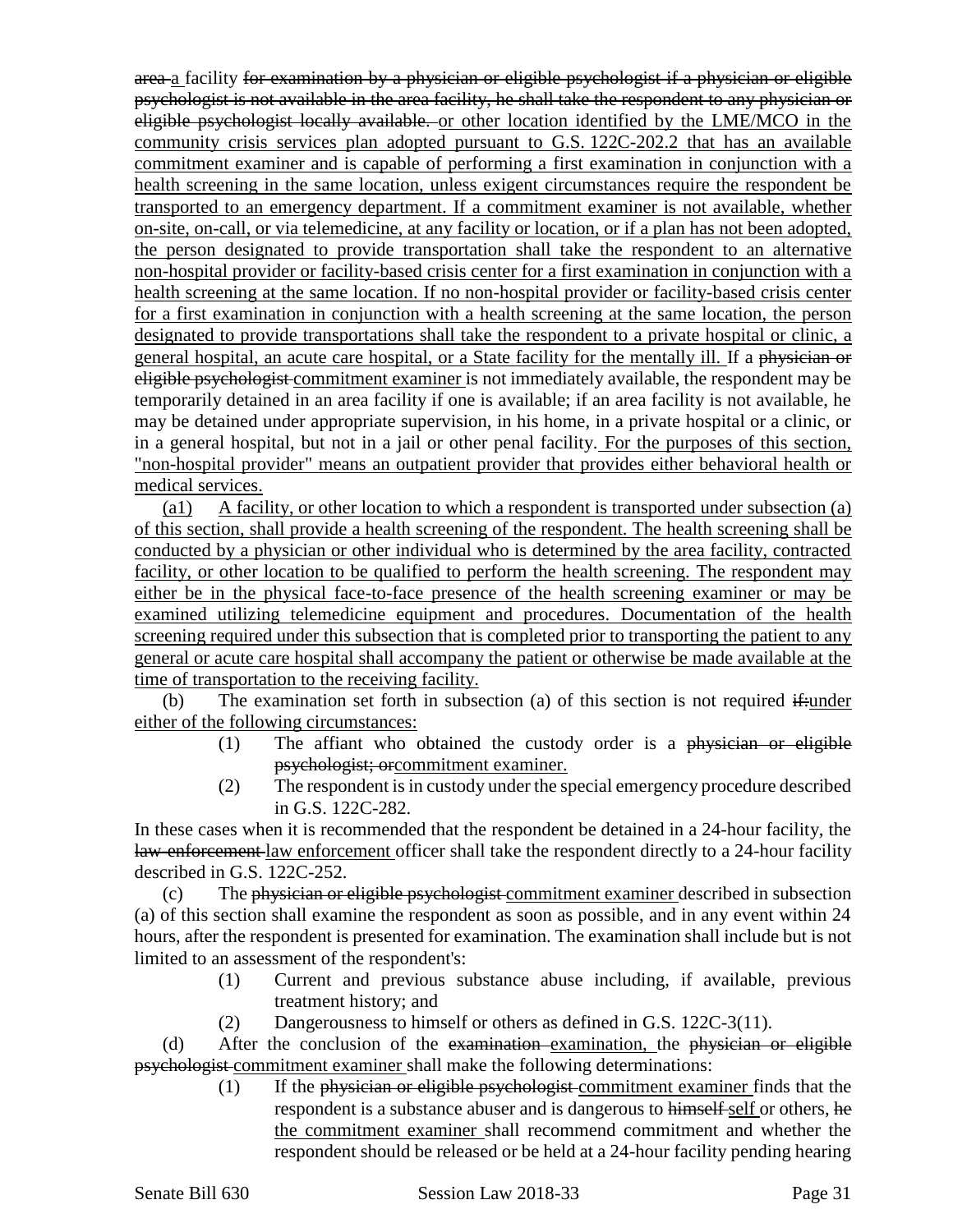and shall so show on  $\frac{f_{th}}{h}$  his the examination report. Based on the physician's or eligible psychologist's recommendation commitment examiner's recommendation, the law-enforcement-law enforcement officer or other designated individual shall take the respondent to a 24-hour facility described in G.S. 122C-252 or release the respondent. If a 24-hour facility is not immediately available or medically appropriate, the respondent may be temporarily detained under appropriate supervision and the procedures described in G.S.  $122C-263(d)(2)$  shall apply.

(2) If the physician or eligible psychologist commitment examiner finds that the condition described in subdivision (1) of this subsection does not exist, the respondent shall be released and the proceedings terminated.

(e) The findings of the physician or eligible psychologist commitment examiner and the facts on which they are based shall be in writing in all cases. A copy of the findings shall be sent to the clerk of superior court by the most reliable and expeditious means. If it cannot be reasonably anticipated that the clerk will receive the copy within 48 hours of after the time that it was signed, the physician or eligible psychologist commitment examiner shall also communicate his the findings to the clerk by telephone."

**SECTION 35.** G.S. 122C-284 reads as rewritten:

# "**§ 122C-284. Duties of clerk of superior court.**

(a) Upon receipt by the clerk of superior court of a physician's or eligible psychologist's finding made by a commitment examiner or other qualified professional pursuant to G.S. 122C-285(c) that a respondent is a substance abuser and dangerous to himself self or others and that commitment is recommended, the clerk of superior court of the county where the facility is located, if the respondent is held in a 24-hour facility, or the clerk of superior court where the petition was initiated shall upon direction of a district court judge assign counsel, calendar the matter for hearing, and notify the respondent, his the respondent's counsel, and the petitioner of the time and place of the hearing. The petitioner or respondent, directly, or through counsel, may file a written waiver of his the right to notice under this subsection with the clerk of court.

(b) Notice to the respondent required by subsection (a) of this section shall be given as provided in G.S. 1A-1, Rule 4(j) at least 72 hours before the hearing. Notice to other individuals shall be given by mailing at least 72 hours before the hearing a copy by first-class mail postage prepaid to the individual at his or her last known address. G.S. 1A-1, Rule 6 shall not apply. …."

# **SECTION 36.** G.S. 122C-285 reads as rewritten:

# "**§ 122C-285. Commitment; second examination and treatment pending hearing.**

(a) Within 24 hours of arrival at a 24-hour facility described in G.S. 122C-252, the respondent shall be examined by a qualified professional. This professional shall be a physician if the initial commitment evaluation was conducted by an eligible psychologist.a commitment examiner who is not a physician. The examination shall include the assessment specified in G.S. 122C-283(c). If the physician or qualified professional finds that the respondent is a substance abuser and is dangerous to himself self or others, he the physician or qualified professional shall hold and treat the respondent at the facility or designate other treatment pending the district court hearing. If the physician or qualified professional finds that the respondent does not meet the criteria for commitment under G.S.  $122C-283(d)(1)$ , he the physician or qualified professional shall release the respondent and the proceeding shall be terminated. In this case the reasons for the release shall be reported in writing to the clerk of superior court of the county in which the custody order originated. If the respondent is released, the law-enforcement law enforcement officer or other person designated or required under G.S. 122C-251(g) to provide transportation shall return the respondent to the originating county.

(b) If the 24-hour facility described in G.S. 122C-252 is the facility in which the first examination by a physician or eligible psychologist commitment examiner occurred and is the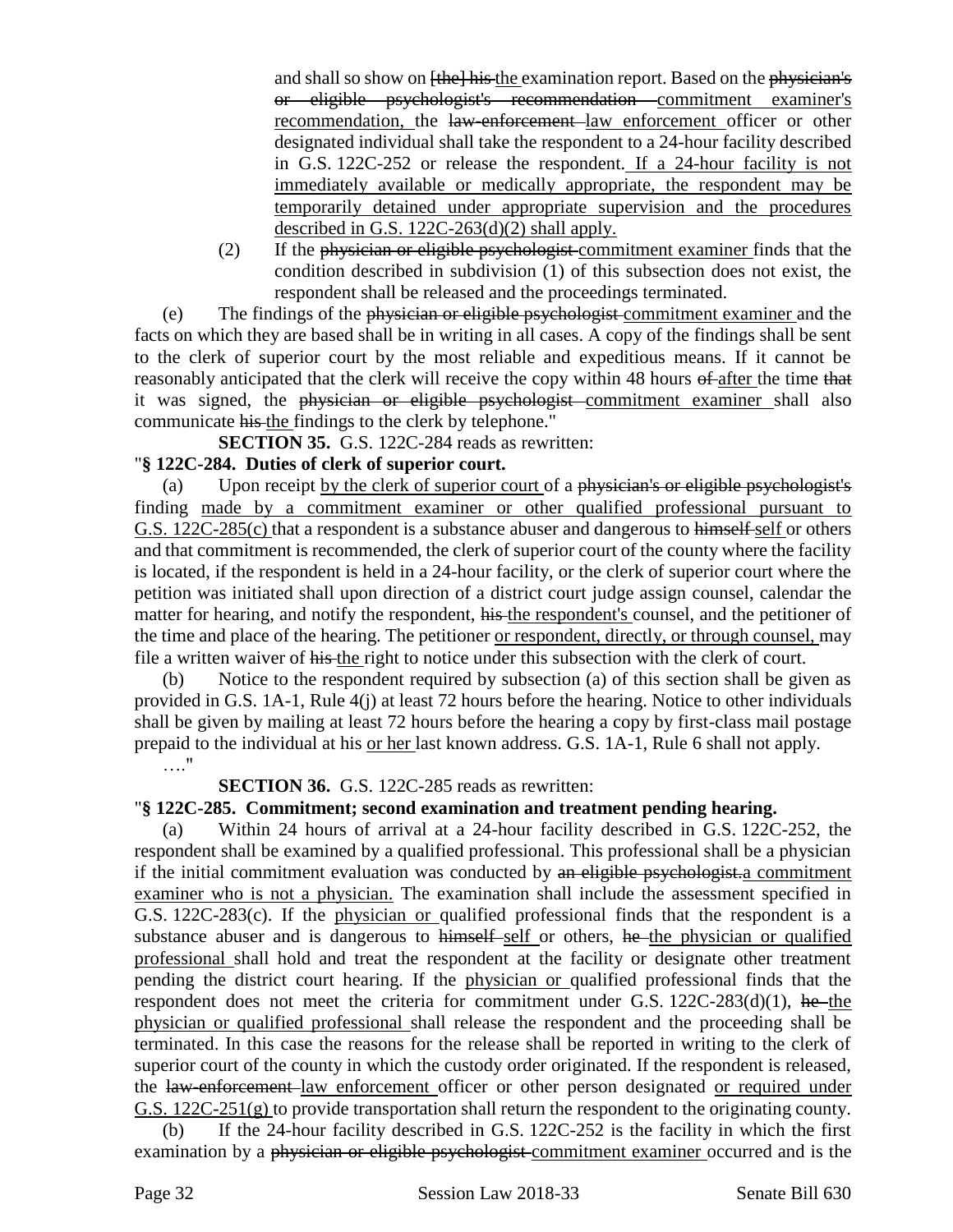same facility in which the respondent is held, the second examination must occur not later than the following regular working day.

(c) The findings of the physician or qualified professional along with a summary of the facts on which they are based shall be made in writing in all cases. A copy of the written findings shall be sent to the clerk of superior court by reliable and expeditious means."

**SECTION 37.** G.S. 122C-286 reads as rewritten:

## "**§ 122C-286. Commitment; district court hearing.**

(a) A hearing shall be held in district court within 10 days of the day the respondent is taken into custody. If a respondent temporarily detained under G.S. 122C-263(d)(2) is subject to a series of successive custody orders issued pursuant to G.S. 122C-263(d)(2), the hearing shall be held within 10 days after the day the respondent is taken into custody under the most recent custody order. Upon its own motion or upon motion of the responsible professional, the respondent, or the State, the court may grant a continuance of not more than five days.

(b) The respondent shall be present at the hearing-hearing unless the respondent, through counsel, submits a written waiver of personal appearance. A subpoena may be issued to compel the respondent's presence at a hearing. The petitioner and the responsible professional of the area authority facility or the proposed treating physician or his a designee of the proposed treating physician may be present and may provide testimony.

(c) Certified copies of reports and findings of physicians and psychologists physicians, psychologists, and other commitment examiners and medical records of previous and current treatment are admissible in evidence, but the respondent's right to confront and cross-examine witnesses shall not be denied.

(d) The respondent may be represented by counsel of his choice. If the respondent is indigent within the meaning of G.S. 7A-450, counsel shall be appointed to represent the respondent in accordance with rules adopted by the Office of Indigent Defense Services.

(e) Hearings may be held at a facility if it is located within the judge's district court district as defined in G.S. 7A-133 or in the judge's chambers. A hearing may not be held in a regular courtroom, over objection of the respondent, if in the discretion of a judge a more suitable place is available.

(f) The hearing shall be closed to the public unless the respondent requests otherwise. The hearing for a respondent being held at a 24-hour facility shall be held in a location and in the manner provided in G.S. 122C-268(g).

 $(g)$  A copy of all documents admitted into evidence and a transcript of the proceedings shall be furnished to the respondent on request by the clerk upon the direction of a district court judge. If the respondent is indigent, the copies shall be provided at State expense.

(h) To support a commitment order, the court shall find by clear, cogent, and convincing evidence that the respondent meets the criteria specified in G.S. 122C-283(d)(1). The court shall record the facts that support its findings and shall show on the order the area authority-facility or physician who is responsible for the management and supervision of the respondent's treatment."

**SECTION 38.** G.S. 122C-287 reads as rewritten:

# "**§ 122C-287. Disposition.**

The court may make one of the following dispositions:

(1) If the court finds by clear, cogent, and convincing evidence that the respondent is a substance abuser and is dangerous to himself self or others, it shall order for a period not in excess of 180 days commitment to and treatment by an area authority facility or physician who is responsible for the management and supervision of the respondent's commitment and treatment. Before ordering commitment to and treatment by an area facility or a physician who is not a physician at an inpatient facility, the court shall follow the procedures specified in G.S.  $122C-271(a)(3)$  and G.S.  $122C-271(b)(4)$ , as applicable.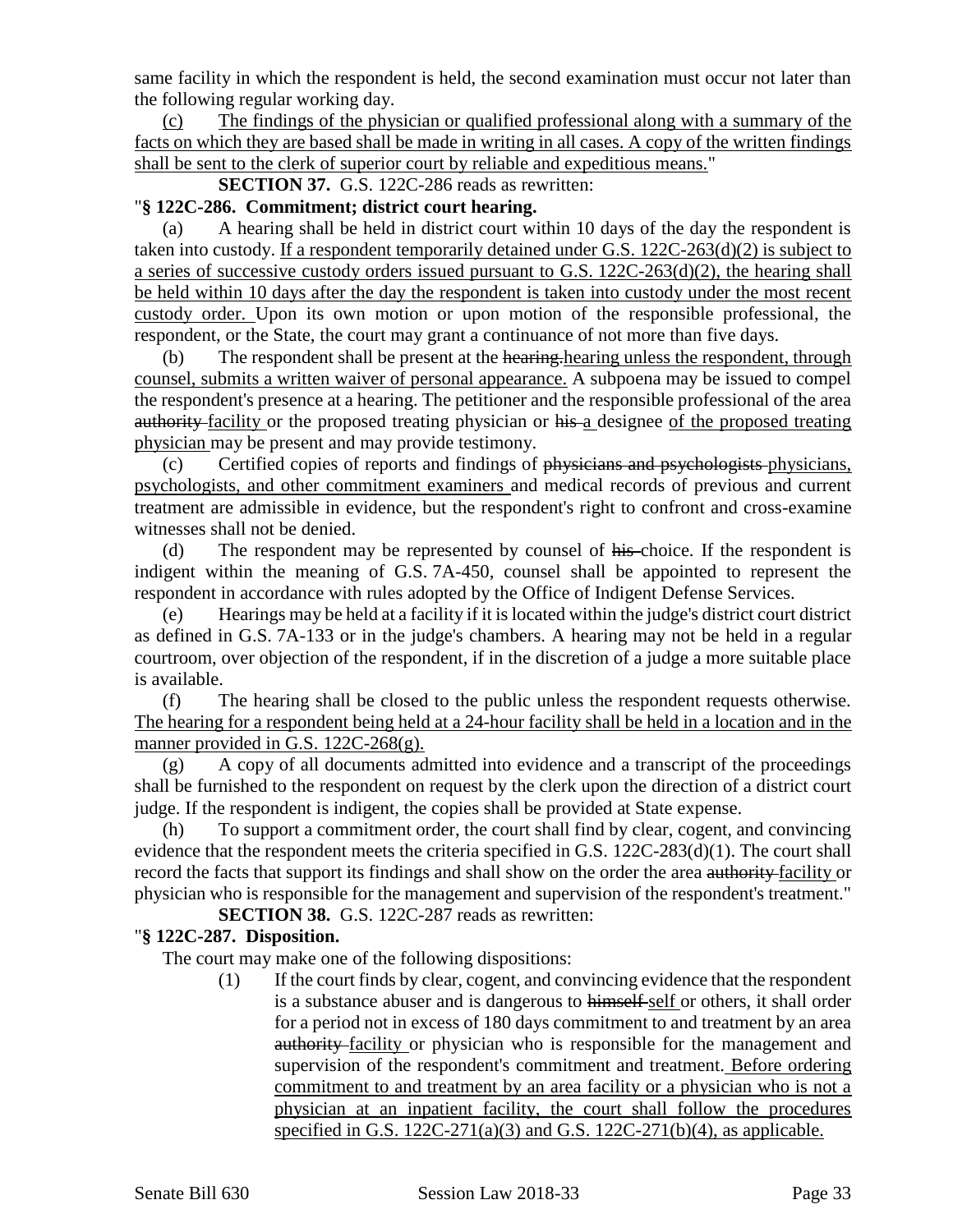- (2) If the court finds that the respondent does not meet the commitment criteria set out in subdivision (1) of this subsection, the respondent shall be discharged and the facility in which he was last treated so notified."
- **SECTION 39.** G.S. 122C-290 reads as rewritten:

## "**§ 122C-290. Duties for follow-up on commitment order.**

(a) The area authority facility or physician responsible for management and supervision of the respondent's commitment and treatment may prescribe or administer to the respondent reasonable and appropriate treatment either on an outpatient basis or in a 24-hour facility.

(b) If the respondent whose treatment is provided on an outpatient basis fails to comply with all or part of the prescribed treatment after reasonable effort to solicit the respondent's compliance or whose treatment is provided on an inpatient basis is discharged in accordance with G.S. 122C-205.1(b), the area authority facility or physician may request the clerk or magistrate to order the respondent taken into custody for the purpose of examination. Upon receipt of this request, the clerk or magistrate shall issue an order to a law enforcement officer to take the respondent into custody and to take him immediately to the designated area authority facility or physician for examination. The custody order is valid throughout the State. The law enforcement officer shall turn the respondent over to the custody of the physician or area authority facility who shall conduct the examination and release the respondent or have the respondent taken to a 24-hour facility upon a determination that treatment in the facility will benefit the respondent. Transportation to the 24-hour facility shall be provided as specified in G.S. 122C-251, upon notice to the clerk or magistrate that transportation is necessary, or as provided in G.S. 122C-408(b). If placement in a 24-hour facility is to exceed 45 consecutive days, the area authority facility or physician shall notify the clerk of court by the 30th day and request a supplemental hearing as specified in G.S. 122C-291.

(c) If the respondent intends to move or moves to another county within the State, the area authority facility or physician shall notify the clerk of court in the county where the commitment is being supervised and request that a supplemental hearing be calendared.

(d) If the respondent moves to another state or to an unknown location, the designated area authority facility or physician shall notify the clerk of superior court of the county where the commitment is supervised and the commitment shall be terminated."

**SECTION 40.** G.S. 122C-291 reads as rewritten:

#### "**§ 122C-291. Supplemental hearings.**

(a) Upon receipt of a request for a supplemental hearing, the clerk shall calendar a hearing to be held within 14 days and notify, at least 72 hours before the hearing, the petitioner, the respondent, his attorney, if any, and the designated area authority facility or physician. Notice shall be provided in accordance with G.S. 122C-284(b). The procedures for the hearing shall follow G.S. 122C-286.

(b) At the supplemental hearing for a respondent who has moved or may move to another county, the court shall determine if the respondent meets the criteria for commitment set out in G.S. 122C-283(d)(1). If the court determines that the respondent no longer meets the criteria for commitment, it shall discharge the respondent from the order and dismiss the case. If the court determines that the respondent continues to meet the criteria for commitment, it shall continue the commitment but shall designate an area authority facility or physician at the respondent's new residence to be responsible for the management or supervision of the respondent's commitment. The court shall order the respondent to appear for treatment at the address of the newly designated area authority facility or physician and shall order venue for further court proceedings under the commitment to be transferred to the new county of supervision. Upon an order changing venue, the clerk of court in the county where the commitment has been supervised shall transfer the records regarding the commitment to the clerk of court in the county where the commitment will be supervised. Also, the clerk of court in the county where the commitment has been supervised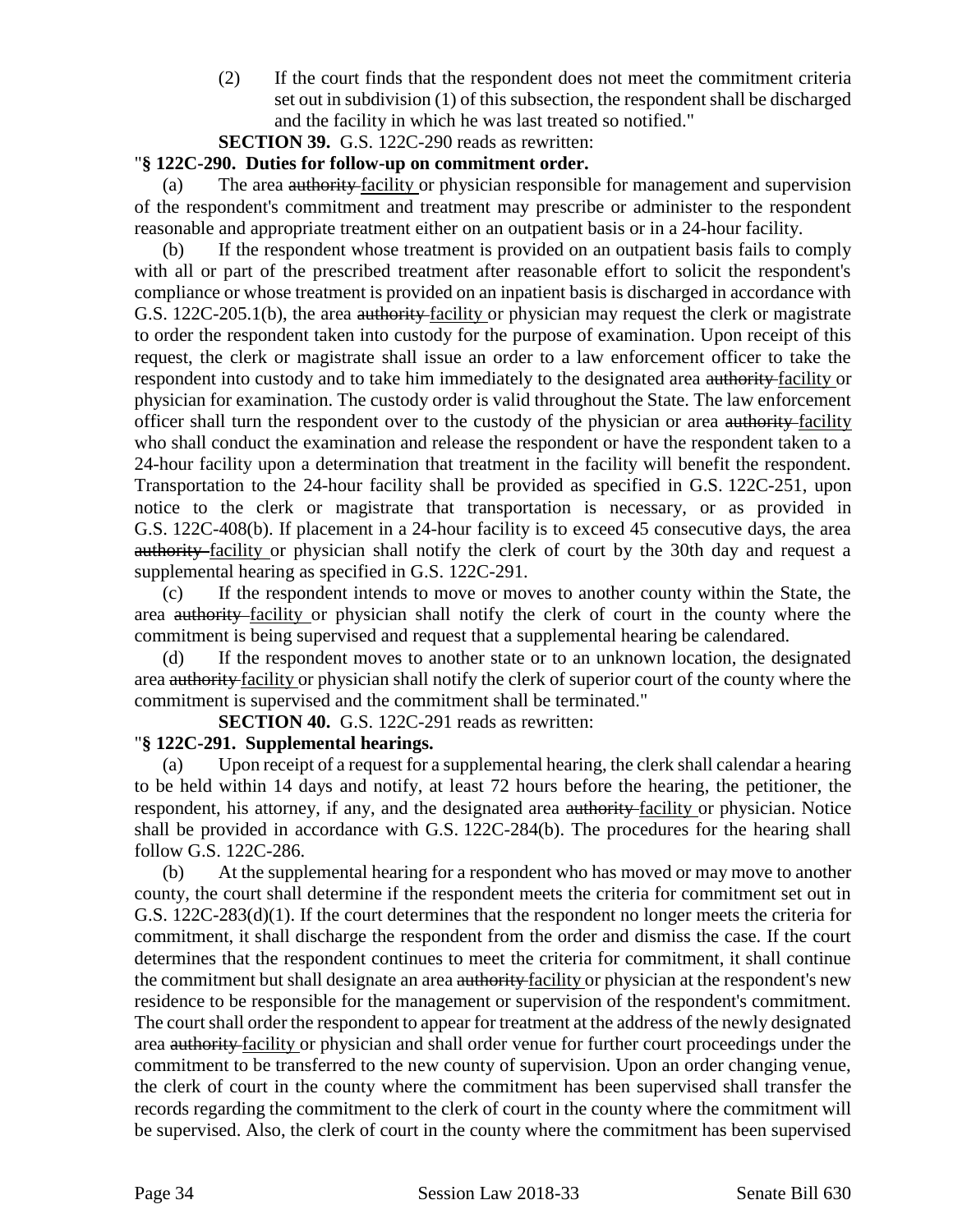shall send a copy of the court's order directing the continuation of treatment under new supervision to the newly designated area authority facility or physician.

…."

**SECTION 41.** G.S. 122C-292 reads as rewritten:

# "**§ 122C-292. Rehearings.**

(a) Fifteen days before the end of the initial or subsequent periods of commitment if the area authority facility or physician determines that the respondent continues to meet the criteria specified in G.S.  $122C-283(d)(1)$ , the clerk of superior court of the county where commitment is supervised shall be notified. The clerk, at least 10 days before the end of the commitment period, on order of the district court, shall calendar the rehearing. If the respondent no longer meets the criteria, the area authority facility or physician shall so notify the clerk who shall dismiss the case.

(b) Rehearings are governed by the same notice and procedures as initial hearings, and the respondent has the same rights he had-that were available to the respondent at the initial hearing including the right to appeal.

(c) If the court finds that the respondent no longer meets the criteria of G.S. 122C-283(d)(1), it shall unconditionally discharge him. A copy of the discharge order shall be furnished by the clerk to the designated area authority facility or physician. If the respondent continues to meet the criteria of G.S. 122C-283(d)(1), the court may order commitment for additional periods not in excess of 365 days each."

**SECTION 42.** G.S. 122C-293 reads as rewritten:

## "**§ 122C-293. Release by area authority facility or physician.**

The area authority facility or physician as designated in the order shall discharge a committed respondent unconditionally at any time he-the physician determines that the respondent no longer meets the criteria of G.S. 122C-283(d)(1). Notice of discharge and the reasons for the release shall be reported in writing to the clerk of superior court of the county in which the commitment was ordered."

**SECTION 43.** G.S. 122C-294 reads as rewritten:

# "**§ 122C-294. Local plan.plan and data submission.**

(a) Each area authority shall develop a local plan with local law-enforcement agencies, local courts, local hospitals, and local medical societies necessary to facilitate implementation of this Part.The local plan in accordance with G.S. 122C-202.2 and G.S. 122C-251(g) shall be submitted to the Division of Mental Health, Developmental Disabilities, and Substance Abuse Services on or before October 1, 2019. If the area authority modifies the plan, the modified plan shall be submitted to the Division of Mental Health, Developmental Disabilities, and Substance Abuse Services at least 10 days prior to the effective date of the new plan.

(b) The Department shall provide the data collected by the Division of Mental Health, Developmental Disabilities, and Substance Abuse Services concerning the number of respondents receiving treatment under involuntary commitment in designated facilities to the Fiscal Research Division and the Joint Legislative Oversight Committee for Health and Human Services on October 1 of each year beginning in 2019 and any other time upon request."

**SECTION 44.** Each LME/MCO shall submit to the Department of Health and Human Services a copy of its current community crisis services plan adopted pursuant to G.S. 122C-202.2, as enacted by this act, by the earlier of (i) 12 months after the date the Department receives notification that the federal Centers for Medicaid and Medicare Services has approved all necessary waivers and State Plan amendments for Medicaid and NC Health Choice transformation as provided for in S.L. 2015-245, as amended, or (ii) six months prior to the date the Department actually initiates capitated contracts with Prepaid Health Plans, as defined in Section 4 of S.L. 2015-245, as amended, for the delivery of Medicaid and NC Health Choice services. The Department shall notify each LME/MCO when the earlier of these conditions occurs.